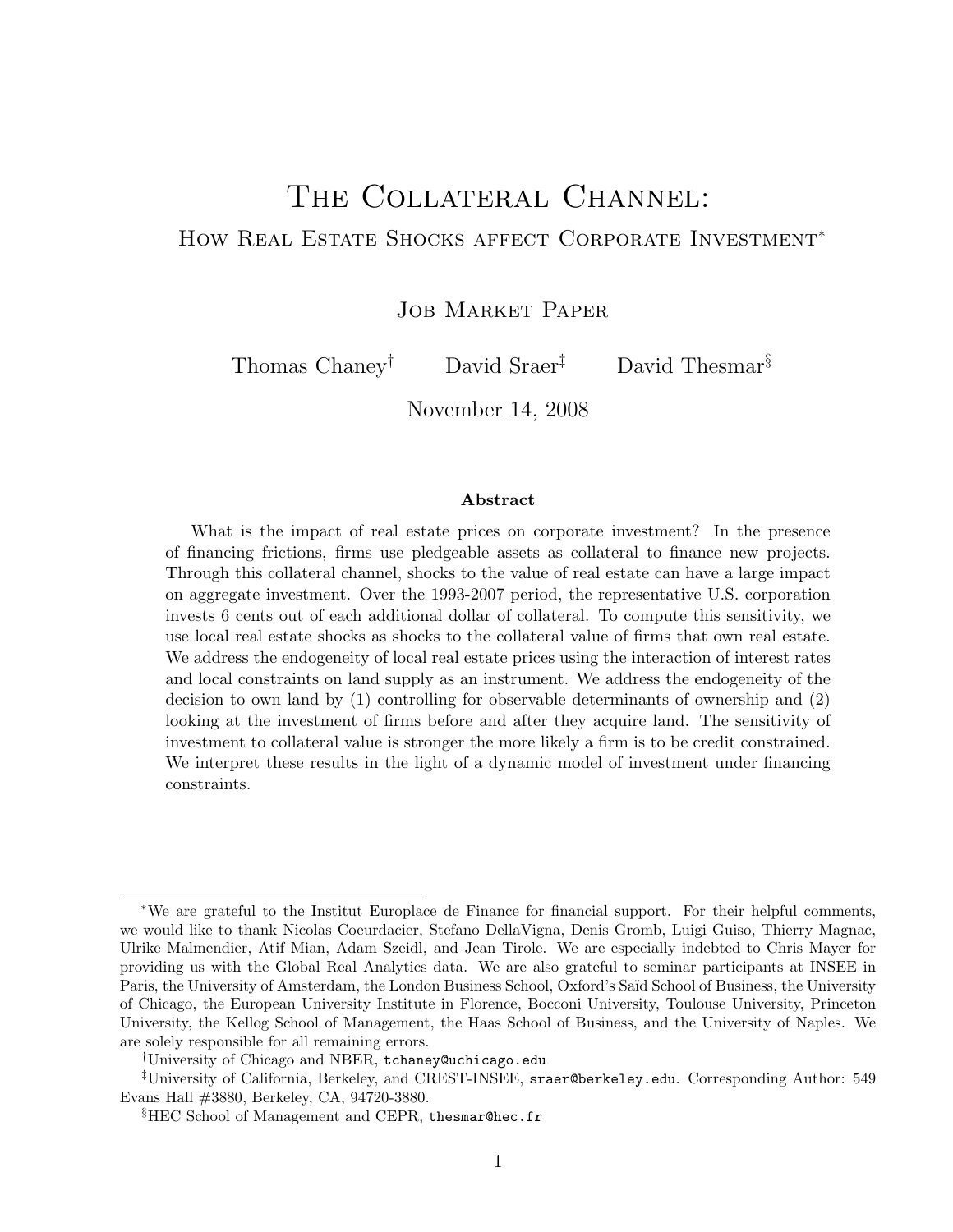# 1 Introduction

In the presence of contract incompleteness, Barro (1976), Stiglitz and Weiss (1981) and Hart and Moore (1994) point out that collateral pledging enhances a firm's financial capacity. Providing outside investors with the option to liquidate pledged assets ex post acts as a strong disciplining device on borrowers. This, in turn, eases financing  $ex$  ante. Asset liquidation values thus play a key role in the determination of a firm's debt capacity. This simple observation has dramatic macroeconomic consequences: As noted by Bernanke and Gertler (1989), business downturns will deteriorate assets values, thus reducing debt capacity and depressing investment, which will amplify the downturn. This "collateral channel" is often the main suspect for the severity of the Great Depression (Bernanke, 1983) or for the extraordinary expansion of the Japanese economy at the end of the '80s (Cutts, 1990)). In the current context of abruptly declining real estate prices in the United States, an assessment of the relevance of this collateral channel is called for. This paper attempts to empirically uncover the microeconomic foundation of this mechanism.

We show that over the 1993-2007 period, a \$1 increase in collateral value leads the representative U.S. public corporation to raise its investment by 6 cents. Since real estate represents a significant fraction of the assets of public corporations,<sup>1</sup> this sensitivity is quantitatively important. A drop in real estate prices by 20%, as happened in the United States between 2006 and 2008, depresses aggregate investment by  $3\%$  because of purely financial frictions. To get at this estimate, we use variations in local real estate prices, either at the state or city level, as shocks to the collateral value of land-holding firms. We measure how a firm's investment responds to each additional dollar of real estate that the firm *actually* owns, and not how investment responds to real estate shocks overall. This empirical strategy uses two sources of identification. The first comes from the comparison, within a local area, of the sensitivity of investment to real estate prices across firms with and without real estate. The second comes from the comparison of investment by land-holding firms across areas with different variations in real estate prices. The methodology is similar to that of Case et al. (2001) in their study of home wealth effects on household consumption.

Two sources of endogeneity might affect our estimation: (1) Real estate prices may be correlated with the investment opportunities of land-holding firms and (2) the decision to own or lease real estate may be correlated with the firm's investment opportunities. As in Himmelberg et al. (2005), we address the first source of endogeneity by instrumenting local real estate prices using the interaction of long-term interest rate with local constraints on land supply. We do not have a proper set of instruments to deal with the second source of endogeneity. We make two attempts at gauging the severity of the bias it may cause. We first control for the observable determinants in the ownership decision, which leaves the estimation unchanged. Second, we estimate the sensitivity of investment to real estate prices for firms that acquire real estate before and after they do so. Before acquiring real estate, future purchasers are statistically indistinguishable from firms that never own real estate. The sensitivity of their investment to real estate prices becomes large, positive, and significant only after they acquire real estate.

To interpret these results, we lay out a simple dynamic model of investment under financing

<sup>&</sup>lt;sup>1</sup>In 1993, the market value of real estate assets accounted, for the median (resp. average) Compustat firm, for 6% (resp. 15%) of the total market value of assets.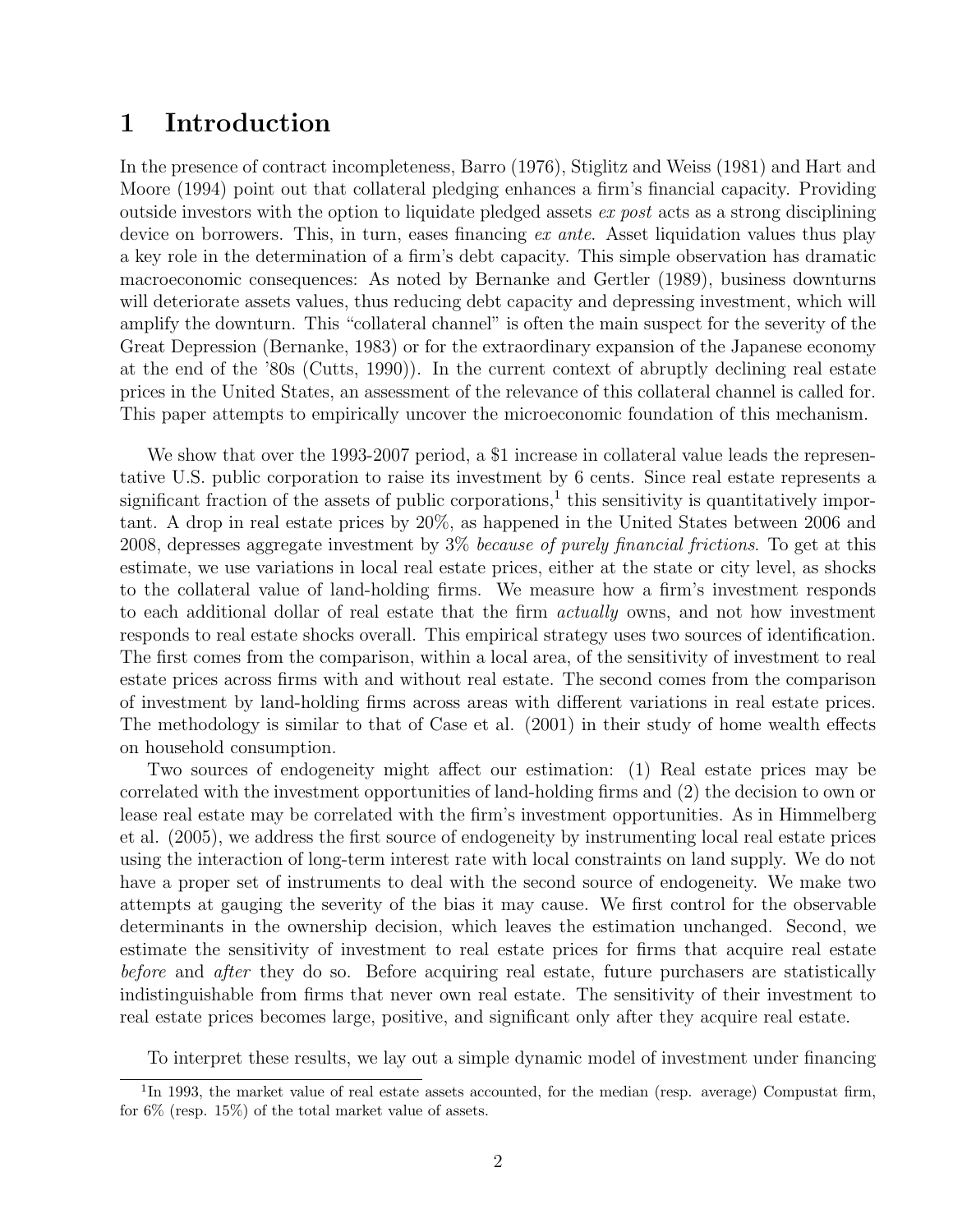constraints. Along the lines of Hart and Moore (1994), financing frictions originate from firms' imperfect commitment to contractual terms. As a result, the promised actualized payments to an outside investor can never exceed the current value of collateral. Firms face convex investment costs as in Lucas (1967), Hayashi (1982) and Abel and Eberly (1994). We show that investment depends on real estate prices if and only if a firm is financially constrained. Three types of firms emerge from the analysis. First, neoclassical firms are unconstrained and simply trade off the marginal cost and benefit of investment. Their investment does not depend on the value of their collateral. Second, some firms are constrained in the short run. Their current debt capacity, and therefore their investment decisions, are directly determined by current real estate prices. More interestingly, some firms will be constrained in the long run only: Their investment along the life cycle is limited by their intertemporal debt capacity, which depends on future real estate prices. As real estate prices are persistent, an increase in current prices relaxes this intertemporal budget constraint. Because of the convex investment costs, this, in turn, triggers an increase in investment in the current period. Therefore, while these firms do not use their entire current debt capacity, their investment will react to variations in real estate prices.

Our model implies that a positive empirical sensitivity constitutes a rejection of the null hypothesis that all firms are "Neoclassical."More importantly, we show that this test remains valid even when the market to book ratio is held constant. In the presence of financing constraints, the average  $Q$  is no longer a sufficient statistic for investment, even in simple environments with a linear production function and homogenous investment costs. This result is reminiscent of that of Hennessy et al. (2007). Therefore, our research can also be viewed as a contribution to the extensive debate on the existence of credit constraints among large public corporations. This debate, initiated by Fazzari et al. (1988) and fueled since by many contributions (e.g., Blanchard et al. ,1994, Lamont,1997, Kaplan and Zingales, 1997, Rauh, 2006, and Hennessy and Whited,  $2007$ , has essentially focused on investment to cash flow sensitivities.<sup>2</sup> Yet cash is only one among many sources of liquidity firms can use to increase their financing capacity. By exploring the value of collateral as a source of additional liquidity, we shed a complementary light on this debate.

As in Kaplan and Zingales (1997), our model does not predict a monotonic relation between the sensitivity of investment to collateral value and the extent of credit constraints. We rely on the data to determine the direction of this relation. We find that the investment of firms that are more likely to be credit constrained (i.e., larger firms, firms issuing dividends, and firms with a rating on their bond) is twice as sensitive to the value of their collateral. We also show, using data on French business groups, that affiliation to a group partly insulates firms from shocks to their collateral value.

Finally, our model is also helpful in understanding the underlying motives behind the decision to buy a property. We show that firms that face stronger financial frictions have greater incentives to rent their real estate. Because they lack commitment, firms that are more credit constrained find it more difficult to extract future liquidity from collateral value. Hence, from a liquidity perspective, an additional dollar of cash is more valuable to these firms than an additional dollar of collateral.

<sup>&</sup>lt;sup>2</sup>Other related literature has recently debated how cash management policies could be interpreted in terms of credit constraints (see, e.g., Almeida et al., 2004, and Riddick and Whited, forthcoming).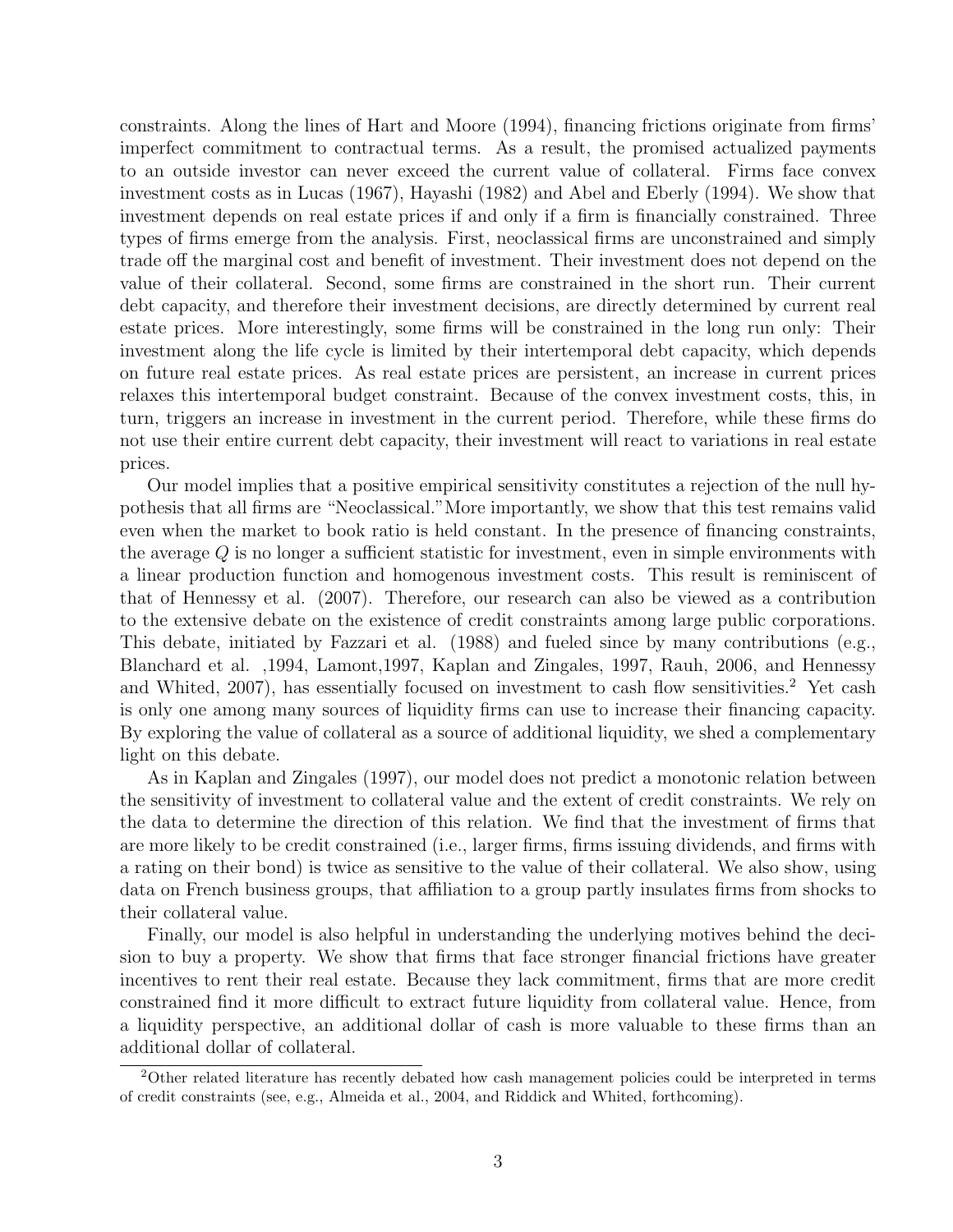Our paper is related to the recent emerging literature on collateral and investment. In an important contribution, Gan (2007 (a)) showed, using a difference-in-difference like approach, that land-holding Japanese firms were more affected by the bust of the real estate bubble in the beginning of the '90s than firms with no real estate. She also highlights that business group affiliation insulates firms from the impact of the bubble, a result similar to ours. We view our contribution as complementary. First, one might worry that because the Japanese economy is bank oriented, the role of collateral might be much larger than in a more market-based economy such as in the United States. Second, her paper exploits extreme market conditions and in particular a period where banks in Japan were distressed. This might affect the degree of financing frictions that firms face and hence lead to an upward bias of the effect. We use a large U.S. sample over a long period, covering mostly "normal" market conditions. Third, her identification assumption is that, except for liquidity reason, land-holding firms were not differentially affected by the bust of the bubble than non-land-holding firms. This is a strong assumption, considering that land-holding firms are larger firms that might have been more exposed, for instance, to exchange rate swings contemporaneous to the bubble. Our identifying assumption requires only that land-holding and non-land-holding firms have the same reaction to variations in *local* real estate prices, a much weaker assumption.<sup>3</sup> Yet another important contribution is that of Peek and Rosengreen (2000), who look at the supply side of credit. Based also on the Japanese real estate bubble, they show that banks owning depreciated real estate assets cut their credit supply, leading to a decrease in their clients' investment.<sup>4</sup>

Finally, our paper is also closely related to recent works that try to highlight the role of collateral in financial contracts. Benmelech et al. (2005) document that more liquid pledgeable (or more "redeployable") assets are financed with loans of longer maturities and durations. Benmelech and Bergman (2008) document how U.S. airline companies are able to take advantage of lower collateral value to renegotiate ex post their lease obligation downward. Finally, Benmelech and Bergman (forthcoming) construct industry-specific measures of redeployability and show that more redeployable collateral leads to lower credit spreads, higher credit ratings, and higher loan-to-value ratios. While we do not go into such details in the examination of financial contracts, our paper contributes to this literature by empirically emphasizing the importance of collateral for financing and investment decisions.<sup>5</sup>

The remainder of this paper is organized as follows. Section 2 develops a simple dynamic model of investment under financing constraints. Section 3 presents the construction of the data and summary statistics. Section 4 describes our main empirical results on investment. Section 5 presents evidence on capital structure decisions. Section 6 briefly presents results on the French sample. Section 7 presents our conclusions.

<sup>3</sup>Another contribution delving into collateral shocks triggered by the Japanese crisis can be found in Goyal and Yamada (2001).

<sup>&</sup>lt;sup>4</sup>Gan (2007 (b)) also uses the Japanese crisis as a shock to bank health and identifies the importance of a bank's health in its clients' investment.

<sup>&</sup>lt;sup>5</sup>For other contributions emphasizing the role of collateral in boosting pledgeable income, see, among others, Eisfeldt and Rampini (forthcoming) and Rampini and Viswanathan (2008).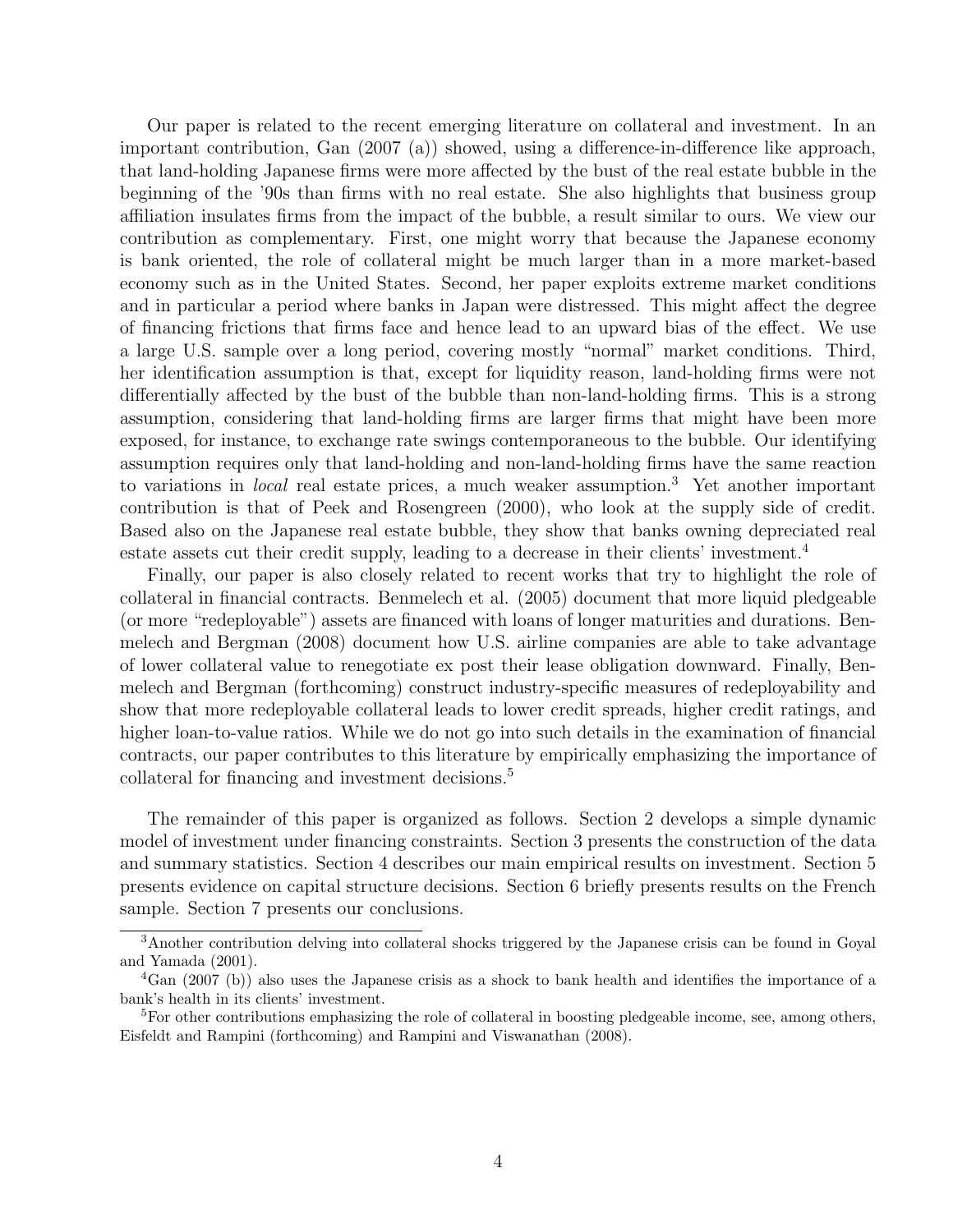# 2 A Model of Investment Under Collateral Constraints

We develop a simple dynamic model of investment in the presence of financing frictions. We derive three main predictions. First, investment is positively affected by the value of a firm's collateral if and only if the firm is financially constrained. In particular, the mere expectation of future binding constraints makes current investment sensitive to real estate prices. Second, we show that, even after controlling for the average  $Q$  (i.e., the market value of a firm), the sensitivity of investment to collateral value remains a valid test for the existence of credit constraints. Finally, we show that firms facing stronger financial frictions have greater incentives to lease their real estate.

### 2.1 Model Setup

The model has three dates: 0, 1, and 2. The discount factor is  $r \geq 0$ . At time 0, the risk-neutral firm is an ongoing concern with cash flow from current operations  $c_0$  and capital  $k_0$ . At dates 0 and 1, the firm has the option to invest in a long-term project that yields gross profit  $\pi(k_t, \theta)$  in period  $t \in \{1,2\}$  if the firm has capital  $k_t$  and productivity  $\theta \in [\underline{\theta}, \overline{\theta}]$ . The production function  $\pi$  has the standard properties, that is, it is twice differentiable, increasing with k and  $\theta$ , weakly concave with k and  $\theta$ , and such that  $\pi_{k\theta} \geq 0$ . After date 2, the project stops yielding profit so that it is liquidated (see later for the definition of the liquidation proceeds). That the project has a finite horizon is by no mean necessary to our analysis, but it helps simplify the exposition.

The firm has the opportunity to invest and increase its stock of capital at both dates 0 and 1. Installing capital, however, is costly: To increase the existing stock of capital k to  $k + i$ , the firm needs to invest  $i+G(i, k)$ , where  $G(j)$  is twice differentiable, increasing in i, decreasing in k, convex, and such that  $G_{ik} \leq 0$ . The convexity of the adjustment costs is an essential ingredient of our analysis. It is standard in the investment literature since, at least, Lucas (1967). That the adjustment costs depend on the current stock of capital is not necessary but is also standard in the investment literature and helps us compare our model to neoclassical benchmarks such as Hayashi (1982) and Abel and Eberly (1994). Finally, to operate, the project also needs an additional input (e.g., real estate) in quantity R. We assume in this section that the firm is initially endowed with this asset; the discussion on the decision to acquire or rent it is deferred to Section 2.4.

Investment may require additional external funding if the initial cash flow  $c_0$  and the interim cash flow  $\pi(k_1, \theta)$  are insufficient to cover the investment costs. To obtain these funds, the firm contracts with a deep-pocket, risk-neutral outside investor. A financing contract specifies transfers  $(b_t)_{t\in\{0,1,2\}} \in \mathbb{R}^3$  from the firm to the investor. We introduced financing frictions along the lines of Hart and Moore (1994). The contract is imperfectly enforced: At each date, the firm can renegotiate a fraction  $\frac{1}{\psi} \in ]0,1[$  of its outstanding liabilities, where  $\frac{1}{\psi}$  is a reduced form parameter that captures the lack of commitment by the firm and, hence, the degree of financial frictions it faces. The firm is assumed to have the entire bargaining power in the renegotiation process. Hence, outside financing is possible only if the firm can transfer control over its assets in case of renegotiation. Importantly, we assume that such an ex post transfer of control rights is possible but that the firm's owner is an essential input in the production function. Thus, the investor's outside option during renegotiation corresponds to the resale value of the assets.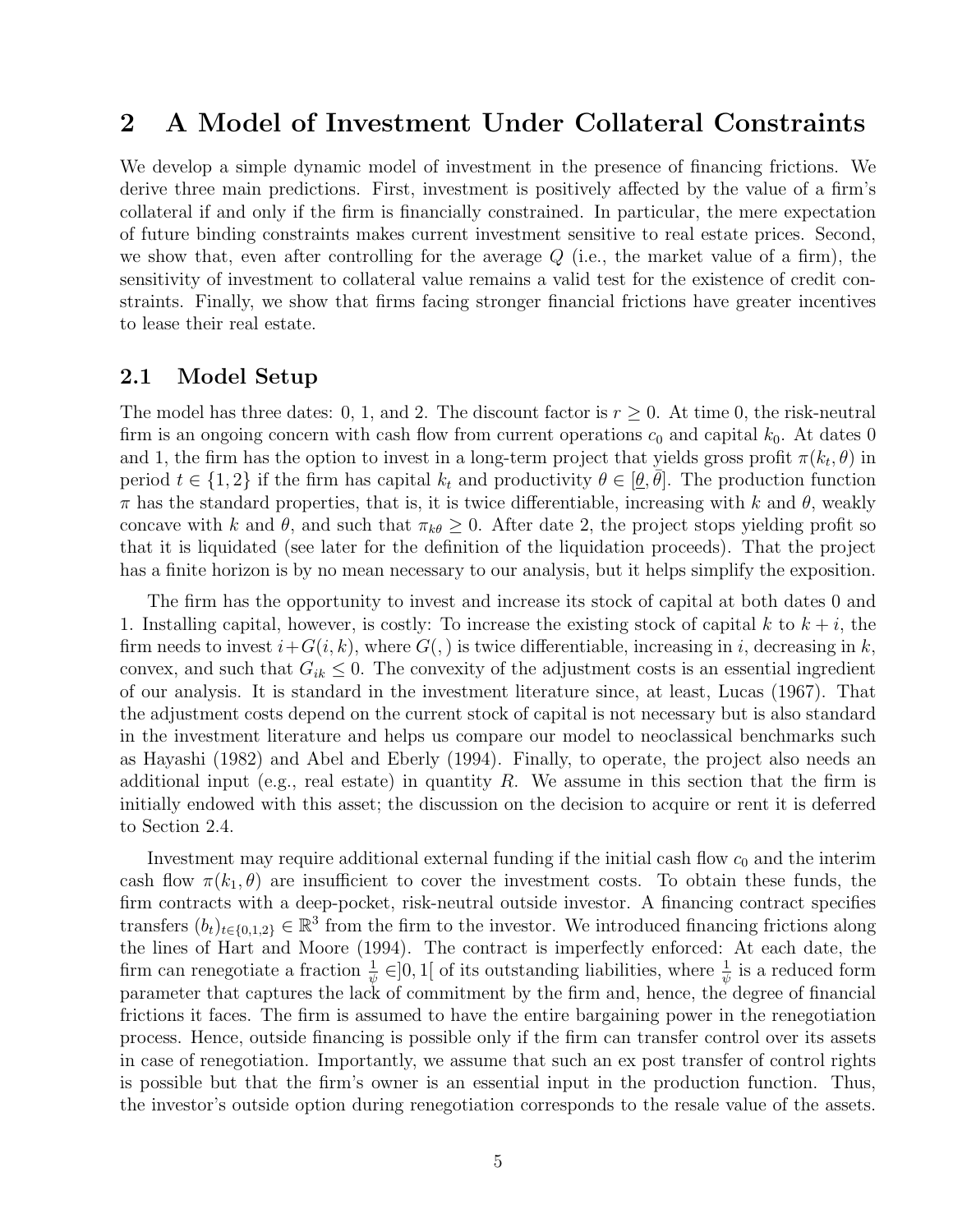

Figure 1: Sequence of Events

To focus the analysis on the non-intensive asset (i.e., real estate), the market value of used capital is set to 0. The unit market value of real estate is  $(p_t)_{t\in\{0,1,2\}}$ . It is deterministic and persistent:  $\frac{\partial p_2}{\partial p_0} = \frac{\partial p_1}{\partial p_0}$  $\frac{\partial p_1}{\partial p_0} = 1.6$  We note  $(\nu_t)_{t \in \{0,1,2\}}$ , the market value of the firm's collateral, where  $\nu_t = p_t \times R$ . To prevent renegotiation, the contract must prevent the present value of transfers to the outside investor to be larger than the current value of collateral. We assume that the firm offers the contract to the investor, which has an outside option  $B_0 \geq 0$ . The sequence of events is summarized in Figure 1. Note that the liquidation value of the firm is  $\nu_2$ , since capital  $k$  has no outside value. We also assume that ex ante and interim liquidations are never efficient. This is the case if, for instance,  $(1+r)\pi(k_0, \theta) \geq \nu_t$  for  $t = 0, 1$ .

The nature of the financial friction, here imperfect enforcement of contract, is not essential to our argument. What matters is that there is an upper bound on the amount the firm can borrow and that this upper bound increases with collateral value. This is a natural feature of most models of financing constraints, such as those of Townsend (1979) and Holmstrom and Tirole (1998).

# 2.2 Investment and Collateral

We focus on renegotiation-proof contracts. As we show in Appendix A.1, the optimal contract satisfies the following program:

$$
\begin{vmatrix}\n\max_{(i_0, i_1, b_0, b_1)} c_0 - G(i_0, k_0) + \frac{\pi(k_1, \theta) - G(i_1, k_1)}{1 + r} + \frac{\pi(k_2, \theta) + \nu_2}{(1 + r)^2} \\
(1 + r)(B_0 - b_0) \le \psi \nu_1 & (\lambda_1) \\
(1 + r)^2 \left(B_0 - b_0 - \frac{b_1}{1 + r}\right) \le \psi \nu_2 & (\lambda_2) \\
G(i_0, k_0) \le c_0 - b_0 & (\lambda_3) \\
G(i_1, k_1) \le \pi(k_1, \theta) - b_1 & (\lambda_4)\n\end{vmatrix}
$$
\n(1)

The optimal contract thus maximizes the project's net present value under four constraints. Constraints 1 and 2 impose that at dates 1 and 2 a fraction  $\mu = \frac{1}{\psi}$  $\frac{1}{\psi}$  of the discounted value of total payments to the investor have to be lower than the value of collateral. If these conditions are not verified, the firm would successfully renegotiate down future transfers on the fraction of

<sup>&</sup>lt;sup>6</sup>Introducing uncertainty does not modify our analysis as long as real estate prices are persistent.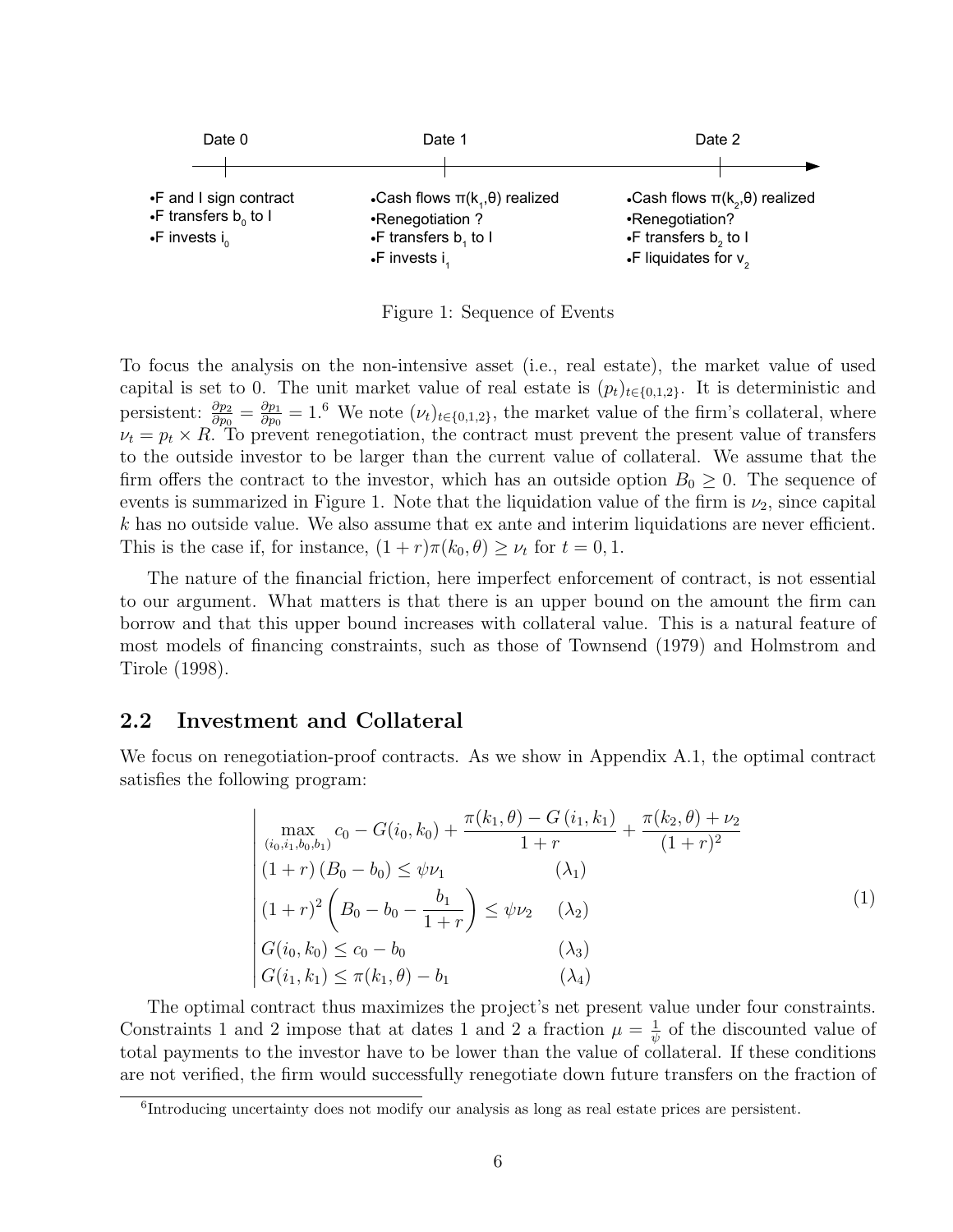the contract that can be renegotiated. The additional constraints simply state that dividends have to be positive, or, in other words, that investment costs must be covered by cash flows and transfers from the investor.

#### First Best

The neoclassical benchmark is reached when neither of these constraints are binding. First-best investment is given by the following first-order conditions:

$$
\begin{cases}\nG_1(i_1^*, k_1^*) = \frac{\pi_k(k_2^*, \theta)}{1+r} \\
G_1(i_0^*, k_0) = \frac{\pi_k(k_1^*, \theta) - G_2(i_1^*, k_1^*)}{1+r} + \frac{\pi(k_2, \theta)}{(1+r)^2}\n\end{cases} (2)
$$

These conditions simply ensure that at dates 1 and 2, the marginal cost of investment equates its marginal benefit. First best will be attained, for instance, if (1) the market for outside finance is sufficiently competitive (i.e.,  $B_0$  is low enough) (2) the firm has sufficient initial cash  $c_0$ , and (3) the firm has a sufficient commitment ability  $\psi$ . While first-best investment is unique, the first-best contract is not.

#### Second Best

A firm is financially constrained if its value is strictly lower than the first-best value. There are two types of constrained firms.

First, some firms are constrained as of the first period, that is,  $\lambda_1 > 0$ . Their investment in the first period is therefore simply given by the current financing constraint:  $G(i_0, k_0)$  =  $c_0+\frac{\psi\nu_1}{1+r}-B_0$ . When second-period debt capacity is large enough (because, for instance,  $p_2$  is large enough), their date 1 investment simply equates its marginal cost to its marginal benefit, that is,  $G_1(i_1, k_1) = \frac{\pi_k(k_2,\theta)}{1+r}$ . When such an investment cannot be financed, the date 1 investment is simply given by the date 1 budget constraint, that is,  $G(i_1, k_1) = \pi(k_1, \theta) + \psi \frac{\nu_2 - \nu_1}{1 + r}$  $rac{2-\nu_1}{1+r}$ . Independently of date 1 investment, these firms invest more at date 0 when they have initially more cash  $c_0$  or less initial liability  $B_0$ . More interestingly, an increase in collateral value at date 0 leads to an increase in their investment.

Second, some firms are constrained only in the second period, that is, their investment is determined through an *intertemporal* budget constraint and a condition equating marginal cost of investment across the two periods:

$$
\begin{cases}\nG(i_0, k_0) + \frac{G(i_1, k_1)}{1+r} = c_0 + \frac{\pi(k_1, \theta)}{1+r} + \psi \nu_2 - B_0 \\
G_1(i_0, k_0) = \frac{\pi_k(k_1, \theta) - G_2(i_1, k_1) + G_1(i_1, k_1)}{1+r}\n\end{cases}
$$
\n(3)

This is, for instance, the case of firms that expect low date 2 but high date 1 collateral value. From an observational point of view, these firms look, at date 0, "as if" they were unconstrained: They do not use their entire debt capacity although their investment is lower than the first-best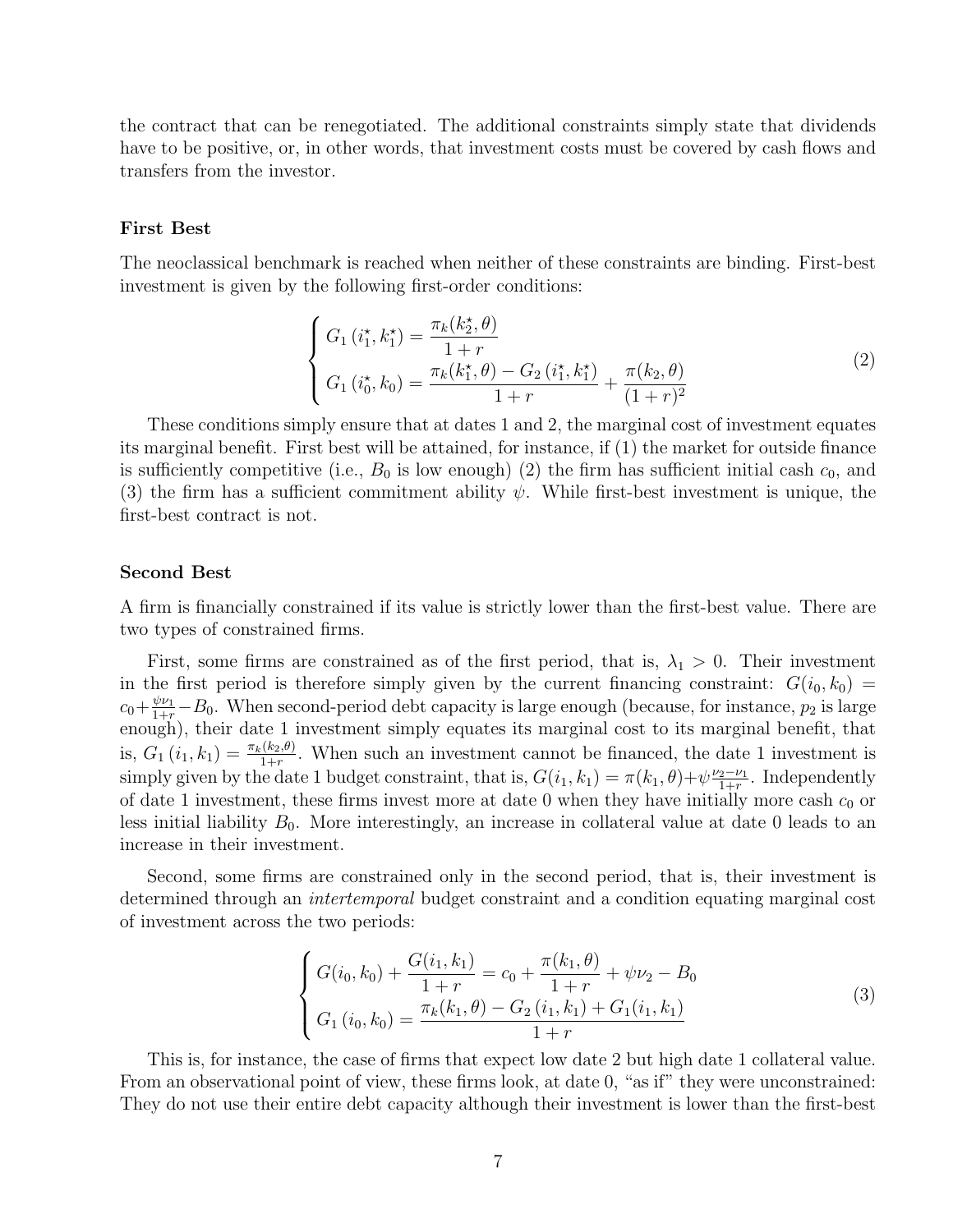investment  $i_0^*$ . Yet their date 0 investment depends positively on collateral value. This is the object of our first proposition.

**Proposition 2.1** The sensitivity of investment to collateral value is strictly positive for constrained firms. Unconstrained firms' investment is unrelated to the value of their collateral.

#### Proof See Appendix A.2.

It is not surprising that firms constrained at date 0 react to variations in collateral value, as their investment is directly determined by the binding constraint. Less evidently, firms that only face the intertemporal budget constraint will also increase their investment following an increase in collateral value. This is because (1) real estate prices are persistent and (2) there are convex adjustment costs. An increase in collateral value at date 0 also increases collateral value at date 1 and hence relaxes the intertemporal budget constraint. Because there are convex adjustment costs, the firms prefer smoothing out this additional debt capacity across the two periods and hence increase their investment as of date 0. In other words, firms that only expect binding credit constraints in the future react to variations in their collateral value. This is important for the interpretation of our empirical results, as this suggests that a broad set of firms might react to variations in real estate prices as soon as they hold real estate assets on their balance sheet.

In our model, the sensitivity of investment to collateral value is not monotonic with the extent of credit constraint. A firm is said to be more credit constrained the further its value is from the first-best value. A simple way to obtain monotonic variations in credit constraint is to increase the commitment ability parameter  $\psi$ . Note  $V(c_0, k_0, B_0, \nu_0, \theta, \psi)$ , the date 0 value of the firm. We know that  $\frac{\partial V}{\partial \psi} = \lambda_1 \nu_1 + \lambda_2 \nu_2$  so that  $V_{\psi}$  is strictly increasing as soon as the firm is constrained. Therefore, as  $\psi$  decreases, the firm becomes more credit constrained. Yet the evolution of the sensitivity of investment to collateral value is not necessarily higher as  $\psi$ increases. On the one hand, a lower  $\psi$  leads to a lower investment  $i_0$  so that the marginal cost of investment is also lower: this implies that the firm will react with a larger increase of investment for a given increase in collateral value. On the other hand, as  $\psi$  decreases, the firm can extract a lower debt capacity from its collateral, so that the firm will become less sensitive to variations in collateral value. Which of these effects dominate depends on the convexity of the cost function and on the level of date 0 investment. This result is reminiscent of that in Kaplan and Zingales (1997), who proved that even in a simple static model of investment with costly financing, investment to *cash flow* sensitivities are not monotonic with financing costs.<sup>7</sup>

 $\blacksquare$ 

<sup>7</sup>Note, however, that in some simple cases, there is such a monotonic relation between credit constraints and the sensitivity of investment to collateral value. A firm is also more credit constrained when its investor has a higher outside option  $B_0$ , as  $V_{B_0} = -\lambda_3$  is strictly negative as soon as the firm is constrained. Consider a firm that is constrained at date 0. An increase in  $B_0$  decreases investment at date 0 and hence the marginal cost of investment at date 0. An increase in collateral value will thus unambiguously lead to a higher increase in investment for higher values of  $B_0$ . Formally,  $\frac{\partial^2 i_0}{\partial \nu_0 \partial B_0} = -\frac{G_1 1(i_0, k_0)}{G_1(i_0, k_0)}$  $\frac{G_1 1(i_0, k_0)}{G_1(i_0, k_0)} \frac{\partial i_0}{\partial \nu_0} \frac{\partial i_0}{\partial B_0} > 0$ . Unfortunately, for firms that are only constrained at date 1, this result no longer holds. While the sensitivity of overall investment  $i_0 + i_1$  to collateral value remains higher for higher  $B_0$ , the sensitivity of the initial investment,  $i_0$ , depends on how higher levels of the investor's outside option  $B_0$  affects the distribution of investment across the two periods and cannot be signed unambiguously.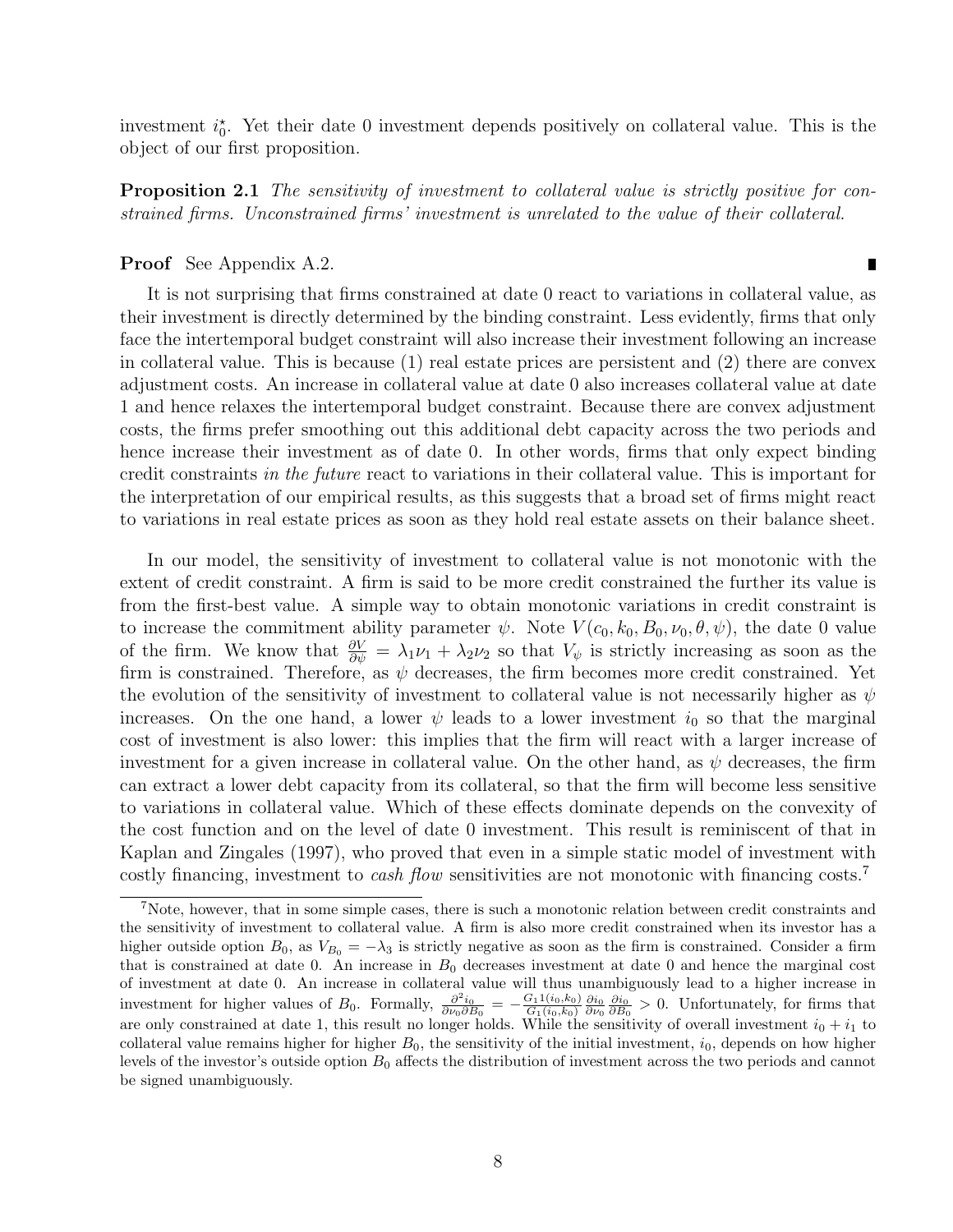### 2.3 Investment Equations

A structural estimation of the parameters of interest of the model  $(\psi, \theta)$  the concavity of the production function, the convexity of the cost function, etc.) is beyond the scope of this paper. In the reduced-form approach we adopt in the empirical part of this paper, we are more modestly interested in finding an unbiased estimate of the sensitivity of investment to collateral value for the representative firm in our sample. This is already interesting, since(1) a positive estimate constitutes a rejection of the null hypothesis that all firms are unconstrained and (2) it provides a simple way to quantify the average effect of shocks on asset values on aggregate investment, as in Bernanke and Gertler (1989). Of course, this estimate itself depends on the structural parameters of the model but, as we saw in the previous section, the relation between these parameters and the sensitivity of investment to collateral value is not straightforward.

A simple way to think of our reduced-form approach is to consider a linear approximation of the policy function  $i_0$ , solution to program 1, around a firm with the median characteristics:

$$
i_0 = h(c_0, k_0, B_0, \nu_0, \theta) \approx \gamma + \frac{\partial h}{\partial c_0}(\bar{x})c_0 + \frac{\partial h}{\partial k_0}(\bar{x})k_0 + \frac{\partial h}{\partial B_0}(\bar{x})B_0 + \frac{\partial h}{\partial \nu_0}(\bar{x})\nu_0 + \frac{\partial h}{\partial \theta}(\bar{x})\theta \tag{4}
$$

where  $\bar{x} = (\bar{c}_0, \bar{k}_0, \bar{B}_0, \bar{\nu}_0, \bar{\theta})$  represents the state variables at their median level and  $\gamma$  is a constant.<sup>8</sup>

A potential pitfall in the previous regression is that  $\theta$ , the firm's future productivity, is not observable. Any correlation between this productivity and the initial value of collateral,  $\nu_0$ , will thus lead to a biased estimate. Such a correlation can arise either from a correlation (1) between real estate prices and productivity shocks or (2) between productivity shocks and the decision to own real estate. In our empirical work, we will deal with (1) by instrumenting real estate prices. Next, in Section 2.4, we first argue that in the absence of the correlation in (1), firms facing stronger financial frictions have more incentive to lease their properties. Furthermore, we show that a larger correlation between real estate prices and investment opportunities does not necessarily provide firms with greater incentive to buy their real estate assets.

Another, traditional solution in the investment literature is to complete the set of observable state variables by controlling for the initial value of the firm  $V$ . This amounts to swapping the state variables x for a new set of state variables  $y = (c_0, k_0, B_0, \nu_0, V^0)$  and leads us to the estimation of the following linear approximation:

$$
i_0 = j(c_0, k_0, B_0, \nu_0, V^0) \approx \rho + \frac{\partial j}{\partial c_0}(\bar{y})c_0 + \frac{\partial j}{\partial k_0}(\bar{y})k_0 + \frac{\partial j}{\partial B_0}(\bar{y})B_0 + \frac{\partial j}{\partial \nu_0}(\bar{y})\nu_0 + \frac{\partial j}{\partial V^0}(\bar{y})V^0, (5)
$$

where  $\bar{y}$  represents the median vector of state variables and  $\rho$  is the new constant.

In our simple model where only one state variable,  $\theta$ , is unobservable, the estimation of Equation 5 is clearly unbiased. Controlling for  $V^0$ , however, is not innocuous, as V is not only a function of  $\theta$  but also a function of the remaining state variables. Our next proposition discusses the interpretation of this alternative regression.

<sup>8</sup> $\gamma$  is given by  $i_0(\bar{x}) - \sum_{y \in c_0, k_0, B_0, \nu_0, \theta} \frac{\partial h}{\partial y} \bar{y}.$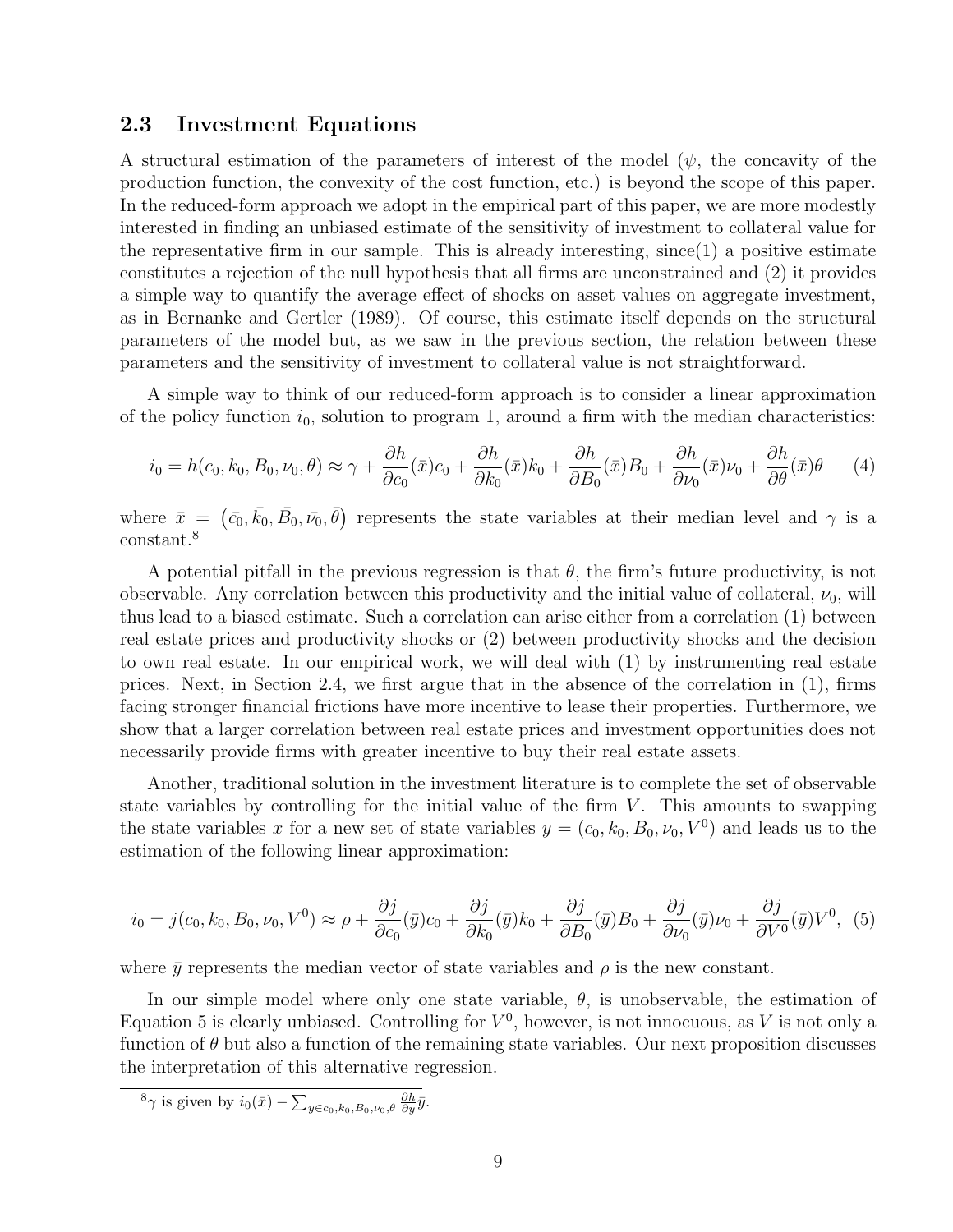**Proposition 2.2** Controlling for the value of the firm provides a lower bound on the true sensitivity of investment to collateral value:  $\frac{\partial h}{\partial v_0} \geq \frac{\partial j}{\partial v_0}$  $\frac{\partial \jmath}{\partial \nu_0}.$ 

The conditional sensitivity of investment to collateral value is (1) strictly negative for unconstrained firms,  $(2)$  strictly positive for firms constrained at date 0, and  $(3)$  of ambiguous sign for firms constrained at date 1.

#### Proof See Appendix A.3.

The intuition behind the first part of Proposition 2.2 is the following. Consider two firms, firm 1 and firm 2, with the same market value. Assume firm 1 has a higher collateral value than firm 2. This implies that firm 1 has a lower productivity than firm 2. Because date 0 investment is increasing with productivity, the apparent difference in investment between these two firms will be lower than if they had the same productivity.

An unconstrained firm's investment does not react to collateral value. When collateral value rises, however, even the unconstrained firm's value increases, as its final liquidation value is higher. If firm value  $V^0$  is to stay constant, productivity and hence investment must decrease. Therefore, for Neoclassical firms, there is a negative correlation between investment and collateral value once  $V^0$  is controlled for.

Consider now the case of a date 0 constrained firm. Because investment at date 0 is given by the binding budget constraint, it is independent of productivity  $\theta$ .<sup>9</sup> However, its value is increasing with productivity  $\theta$ . Thus, to leave unchanged the value  $V^0$ , productivity will decrease but that will not affect date 0 investment. Therefore, for the date 0 constrained firm, the conditional sensitivity is equal to the unconditional sensitivity, which is strictly positive.

Finally, consider the case of a date 1 constrained firm with a \$1 increase in collateral value. For its value to remain constant, its productivity needs to strictly decrease. The extent of this decrease depends on the marginal benefit of productivity,  $\pi_{\theta}$ . Furthermore, we know that for this firm date 0 investment is strictly increasing with productivity, as an increase in productivity raises the date 1 marginal product of capital. Hence the downward adjustment in productivity necessary to keep the value constant after an increase in collateral value leads to a strict decrease in date 0 investment. The extent of this decrease in date 0 investment depends on how productivity impacts date 0 investment, which depends on the convexity of the investment cost function and on how productivity affects the marginal benefit of capital. Whether the overall adjustment leads to a strict decrease in date 0 investment is ambiguous and depends on the model's parameters.

Proposition 2.2 is important for the interpretation of our empirical results. When we control for the market to book ratio, that is, for initial firm value  $V^0$ , the estimation is a priori unbiased. The estimation of the sensitivity, however, corresponds to a lower bound of the true, unconditional elasticity. Moreover, a positive, significant, conditional sensitivity can be interpreted as

 $\overline{\phantom{a}}$ 

<sup>&</sup>lt;sup>9</sup>One might worry that this particular result is driven by the assumption that date 0 cash flow  $c_0$  is independent of productivity  $\theta$ . This is not the case. If  $c_0 = \pi(k_0, \theta)$  instead, then it is still the case that the conditional sensitivity for the date 0 constrained firm is strictly positive. This is because in order to have a constant value  $V^0$ , it takes less than a  $\frac{1}{k_0}$  decrease in productivity to compensate a \$1 increase in collateral value, while a  $\frac{1}{k_0}$ decrease in productivity has the same impact on investment as a \$1 increase in collateral value.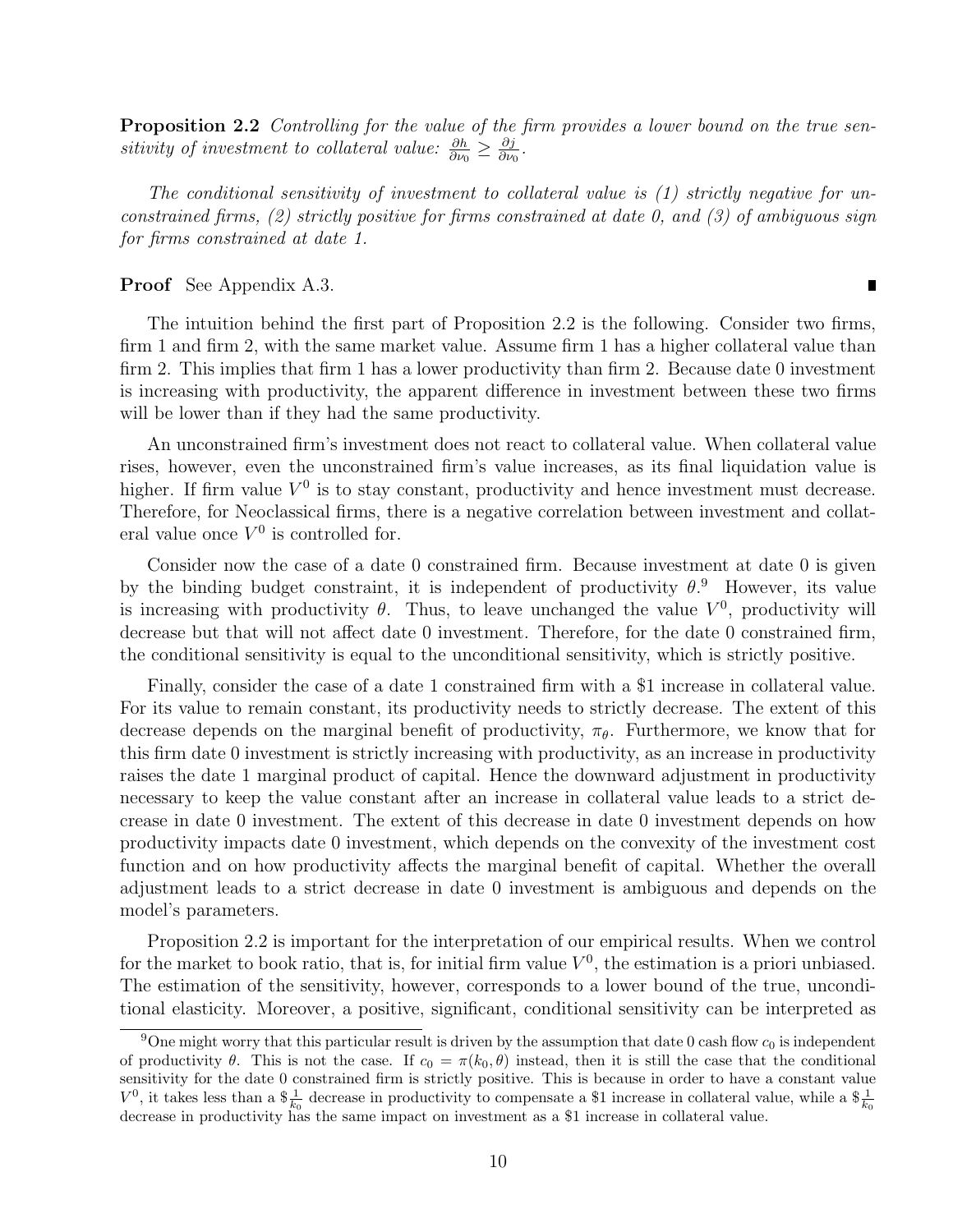a rejection of the hypothesis that all firms are unconstrained in our sample. This is because the sensitivity of unconstrained firms is always strictly negative whereas it is strictly positive for date 0 constrained firms.

### 2.4 Ownership Decision

Controlling for the firm's value in the investment Equation 4 might not be always the ultimate answer to endogeneity issues. While our simple model entails a unique source of unobserved heterogeneity, productivity, a more complex model with multiple unobservable variables would make this strategy less efficient. In this section, we try to understand the predictions of our model on the nature of the endogeneity that might plague the estimation of Equation 4. Remember that there are two potential sources of correlation between productivity shocks and collateral value: (1) Real estate prices can be correlated with productivity shocks and (2) ownership decision might be driven by productivity. We deal with the first source of correlation empirically, by instrumenting local real estate prices. We now ask whether there are theoretical reasons to worry about the second source of correlation.

Assume the firm can decide, just before date 0, either to buy the real estate at a price  $\nu_0$ or to rent it at a fee  $(f_0, f_1, f_2)$ . We assume that there is perfect competition among renters, so that  $F = \sum_{t=0}^{2} f_t = \nu_0 - \frac{\nu_2}{1+\nu_1}$  $\frac{\nu_2}{1+r}$ . The decision to buy also entails an upfront decision to take on additional debt or to spend some existing cash to finance the acquisition of the asset. We first remark that firms without sufficient initial financial capacity cannot acquire the asset: If  $c_0 < B_0$ , that is, if the firm's initial cash position is low or if the investor has a strong outside option, the firm will not be able to find the liquidity to pay the upfront price  $\nu_0$ . Buying the asset would require an initial transfer from the investor at least equal to  $\nu_0 - c_0 > \nu_0 - B_0$ , which would raise the firm's liability to the investor above  $B_0$  and would trigger immediate renegotiation of the contract.

Consider now a firm with  $c_0 > B_0$ . This firm is indifferent between using cash or debt to acquire the asset, since  $V_{B_0}^0 + 1 = V_{c_0}^0$ . To simplify the analysis, but without loss of generality, assume that  $c_0 > v_0$  and that the firm uses only cash to finance the acquisition. To make the analysis starker, we assume that (1) without collateral  $\nu_0$  the first-best investments cannot be financed and (2) with collateral  $\nu_0$  first-best investments can be sustained if and only if  $\psi \geq \psi^* > (1+r)^{2.10}$  We now deliver our final proposition, which relates the ownership decision to the value of the commitment parameter  $\psi$ .

**Proposition 2.3** There exists a threshold  $\bar{\psi} \in [1 + r, (1 + r)^2]$  such that the firm strictly prefers buying the real estate asset if and only if  $\psi > \bar{\psi}$ .

Г

#### Proof See Appendix A.4.

The key element in the analysis of Proposition 2.3 is that the net present value of buying is similar to that of renting, except for future liquidity motives. Because we have assumed that without collateral, firms are credit constrained, this liquidity rationale is relevant in the decision to buy versus lease the asset. Firms that decide to purchase the asset trade off a lower cash

<sup>&</sup>lt;sup>10</sup>The alternative cases deliver similar intuitions and are therefore left for Appendix A.4.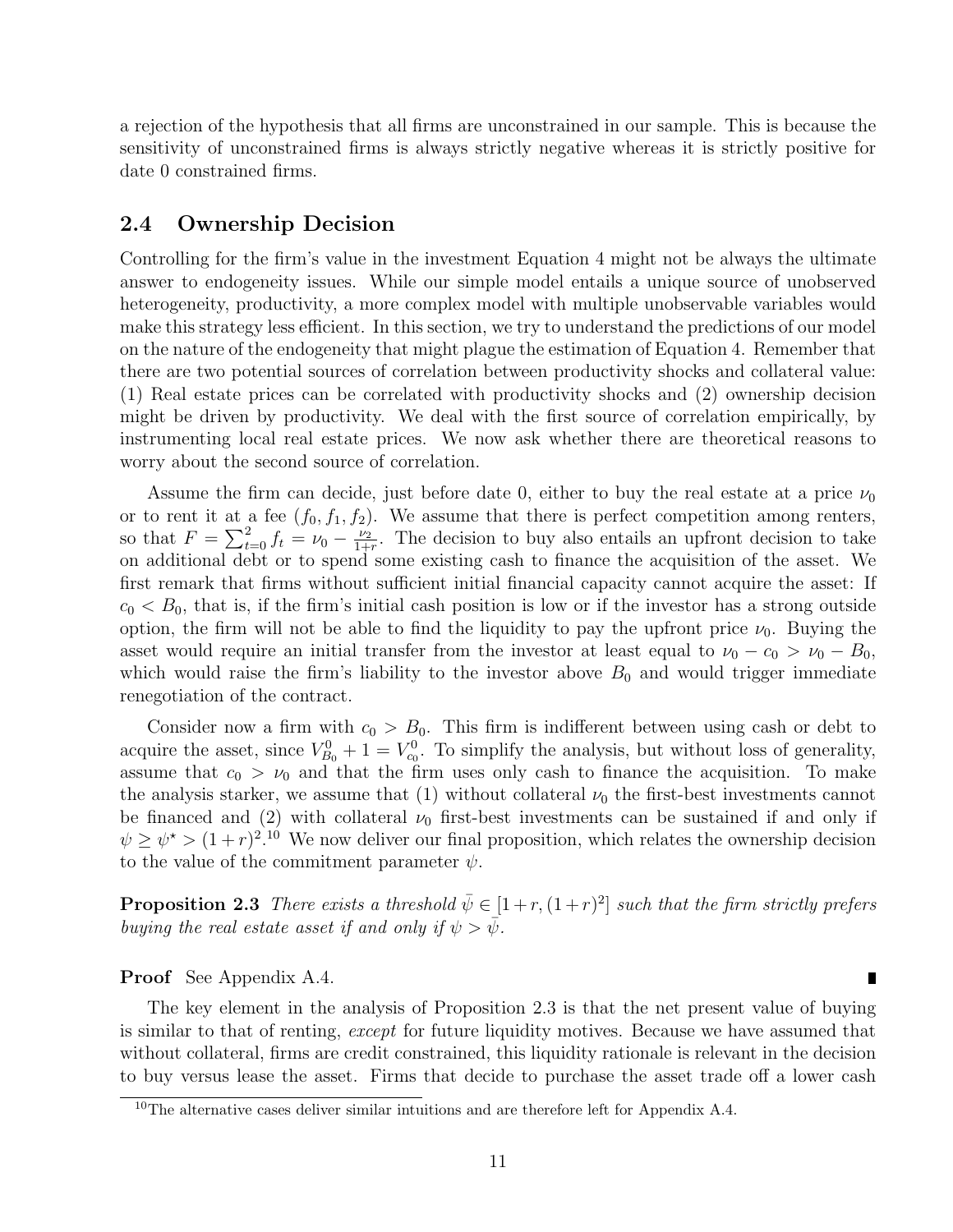position in exchange for a stronger collateral value. Consider first the case where  $\psi < 1+r$ . A dollar of date 0 cash brings  $(1+r)$  and  $(1+r)^2$  dollars of liquidity at dates 1 and 2, respectively. A dollar of date 0 additional collateral yields only  $\psi < 1 + r < (1 + r)^2$  dollars of additional liquidity at dates 1 and 2. Thus, such a firm should always be better off not buying the asset at date 0. Similarly, consider a firm with  $\psi > (1+r)^2$ . Now, the benefit of an additional dollar of collateral in terms of future liquidity is always larger than that of an additional dollar of debt, as the firm can extract an important amount of liquidity from its real estate. Finally, we can prove that if a firm prefers not buying the asset, then a similar firm with a lower commitment ability  $\psi$  cannot strictly prefer buying the asset: This is because both firms have the same value without collateral and, when they do own real estate, the firm with the higher commitment ability should always have a larger value.

Although Proposition 2.3 is important for understanding the selection process at work in our data, it unfortunately does not provide us with an unambiguous interpretation of the potential selection bias. This proposition asserts that firms with a lower commitment ability, and therefore more credit constrained firms (as  $V_{\psi} \geq 0$ ), are more likely to own than rent their properties. We already noticed, however, in Section 2.2 that the sensitivity of investment to collateral value is not necessarily monotonic with the commitment ability  $\psi$ . On the one hand, firms with larger  $\psi$  invest more and hence their investment react less to a given appreciation of collateral value ; on the other hand, firms with larger  $\psi$  are able to extract more liquidity from an increase in real estate prices. We interpret this result as a sign that, in our simple framework, there is no reason to expect a priori a selection bias of a given sign.

The discussion in this section assumes that we are working in our standard framework with no correlation between real estate prices and investment opportunities. At first glance, one might worry that firms with a high correlation between real estate prices and investment opportunities might have more incentive to buy their real estate assets, since these become better hedges for future financing constraint risks. This would be the case if  $V_{\theta\psi}$  would unambiguously be positive, that is, if higher productivity would make the marginal value of collateral greater or, in other words, if firms would be more constrained with an increase in productivity. This is, however, not always the case. Here again, two opposing effects are at play: On the one hand, a higher productivity raises the marginal value of capital and hence first-best investment; on the other hand, a higher productivity increases interim cash flows and hence might decrease the intertemporal budget constraint, in particular when the initial capital  $k_0$  is large enough. This implies that  $V_{\nu\theta}$  cannot be signed in general. Hence, it is not generally true that real estate is necessarily a good hedge for firms whose productivity shocks are correlated with real estate prices. This implies that there is no way to predict a systematic selection bias in the decision to own versus lease real estate assets, even when real estate prices are correlated with investment opportunities.

# 3 Data

This section describes the data analyzed in this paper. We use accounting data on U.S. listed firms merged with real estate prices at the state and Metropolitan Statistical Area (MSA) level.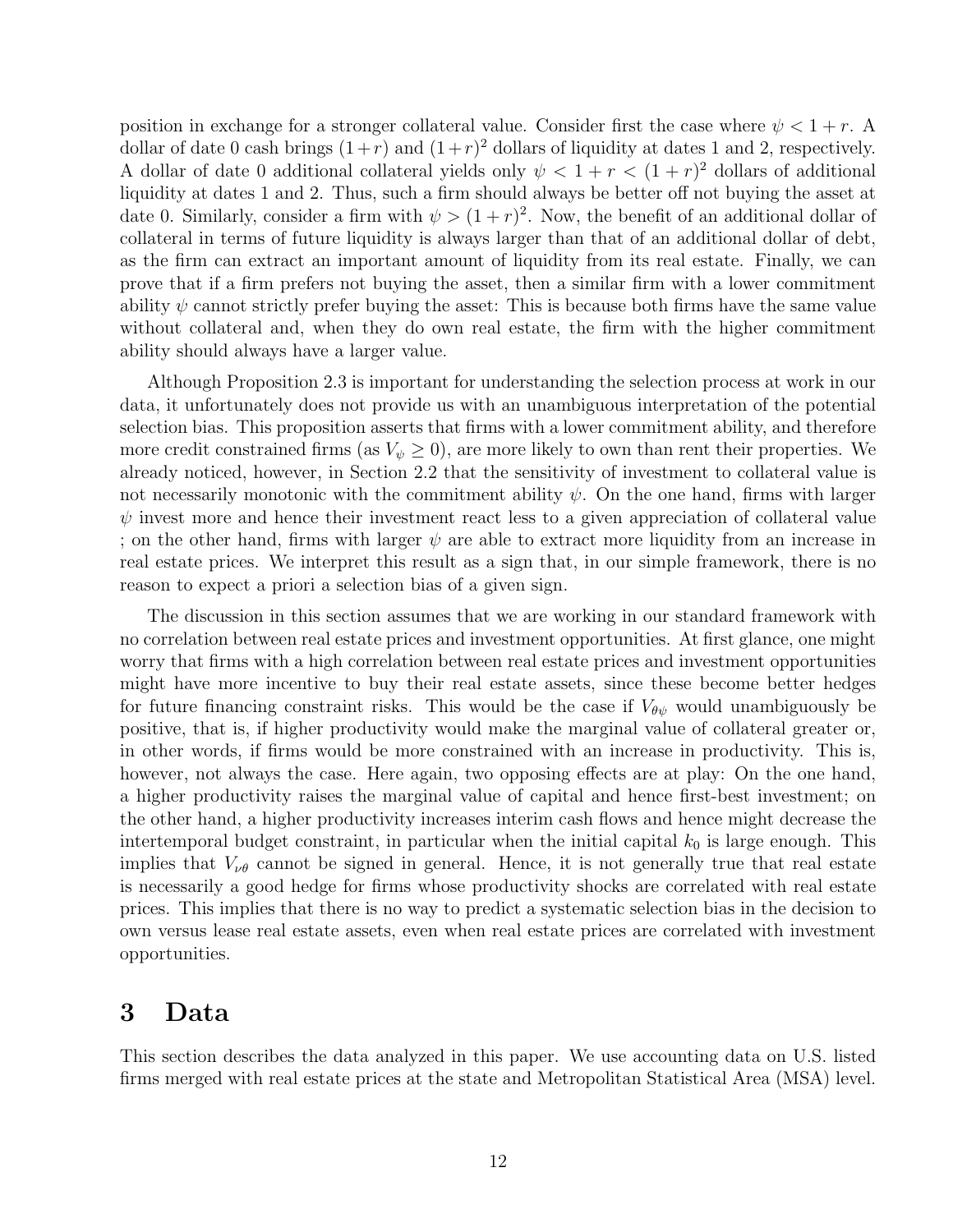### 3.1 Accounting Data

We start from the sample of active Compustat firms in 1993 with non-missing total assets (Compustat item  $\#6$ ). This provides us with a sample of 9,211 firms and a total of 83,719 firmyear observations over the period 1993-2007. We keep firms whose headquarters are located in the United States and exclude from the sample firms operating in the finance, insurance, real estate, construction, and mining industries, as well as firms involved in a major takeover operation. We keep firms that appear at least 3 consecutive years in the sample. This leaves us with a sample of  $5,121$  firms and  $51,467$  firm-year observations.

#### 3.1.1 Real Estate Assets

We collect data on the value of the real estate assets of each firm. After measuring the initial market value of real estate assets of each firm, we identify variations in their value from variations in real estate prices across space and over time.

First, we measure the market value of real estate assets. Following Nelson et al. (1999), three major categories of property, plant, and equipment are included in the definition of real estate assets: buildings, land and improvement, and construction in progress. Unfortunately, these assets are not marked to market but valued at historical cost. To recover their market value, we calculate the average age of those assets and use historical prices to compute their current market value.

The procedure is as follows. The ratio of the accumulated depreciation of buildings (Compustat item  $\#253$ ) to the historic cost of buildings (Compustat item  $\#263$ )<sup>11</sup> measures the proportion of the original value of a building claimed as depreciation. Based on a depreciable life of 40 years,<sup>12</sup> we compute the average age of buildings for each firm. Using state-level residential real estate inflation after 1975 and CPI inflation before 1975, we compute the market value of real estate assets for each year in the sample period (1993-2007).

The accumulated depreciation on buildings is no longer available in Compustat after 1993.<sup>13</sup> This is why we restrict our sample to firms active in 1993. There are 2,750 firms in 1993 in our sample for which we construct a measure of the market value of real estate assets and 28,014 corresponding firm-year observations.

Second, to accurately measure how the value of real estate assets evolves, we need to know the location of these assets. Compustat does not provide us with the geographic location of each specific piece of real estate owned by a firm. The data, however, report headquarter location (variables STATE and COUNTY). We use the headquarter location as a proxy for the location of real estate. There are two assumptions underlying this choice. First, headquarters and production facilities tend to be clustered in the same state and MSA. Second, headquarters

<sup>&</sup>lt;sup>11</sup>Unlike buildings, land and improvements are not depreciated.

 $12\text{As}$  in Nelson et al. (1999), this assumption can be tested by estimating annual depreciation amounts (as the change in total depreciation). Building cost, when divided by annual depreciation, provides an estimate of depreciable life. Although inconsistent, the average life estimated by this approach ranges from 38 to 45 years. This confirms our assumption of a 40-year life.

 $^{13}$ In 1994, 10 of the 15 schedules required for Electronic Data Gathering, Analysis and Retrieval (EDGAR) system filings were eliminated. In particular, the accumulated depreciation on buildings is no longer reported.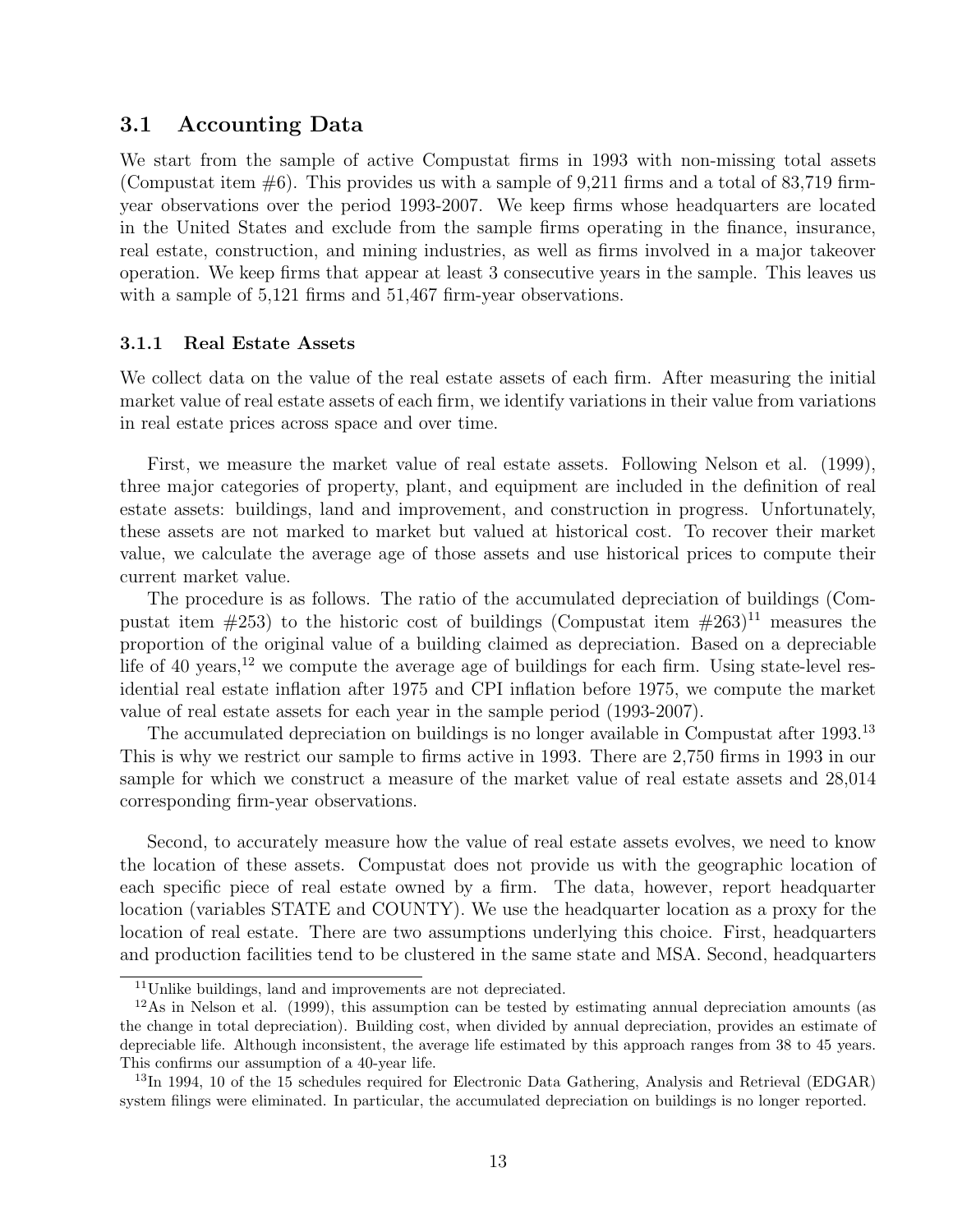represent an important fraction of corporation real estate assets. We discuss the relevance of this choice in Section 3.3.

#### 3.1.2 Other Accounting Data

Aside from data on real estate, we use other accounting variables and construct ratios as is typically done in the corporate finance literature. We compute investment rate as the ratio of capital expenditures (Compustat item  $\#128$ ) to the past year's property, plant, equipment (PPE, item  $#8$ ).<sup>14</sup> We compute the market to book ratio as follows: We take the total market value of equity as the number of common stocks (item #25) times the end-of-year close price of common shares (item  $\#24$ ). To this, we add the book value of debt and quasi-equity, computed as the book value of assets (item  $\#6$ ) minus common equity (item  $\#60$ ) minus deferred taxes (item #74). We then normalize the resulting firm's "market" value using the book value of assets (item  $\#6$ ). We also use the ratio of cash flows (item  $\#18$  plus item  $\#14$ ) to the past year's PPE (item #8). Leverage is computed as the ratio of short-term and long-term liabilities (item  $\#34$ +item  $\#9$ ) normalized by total assets (item  $\#6$ ).

We use Compustat to measure debt issuance. We measure long-term debt issue as long-term debt issuance (item #111) normalized by lagged PPE (item #8). We also compute long-term debt repayment (item #114) divided by lagged PPE. Finally, only the net change in current debt (item #301) is available in Compustat and we also normalize it by lagged PPE. Net change in long-term debt is defined as long-term issuance minus long-term repayments normalized by PPE.

In most of the regression analysis, we use the initial characteristics of firms to control for the potential heterogeneity among our 2,750 firms. These controls are based on return on assets (operating income before depreciation, item  $\#13$ , minus depreciation, item  $\#14$ ) divided by total assets (item  $\#6$ ), total assets (item  $\#6$ ), age measured as the number of years since IPO, leverage, two-digit SIC codes, and state of location.

Finally, to ensure that our results are statistically robust, all variables defined as ratios are windsorized at the 5th percentile.<sup>15</sup> Table 1 provides summary statistics on most of the accounting variables used in this paper. We simply remark that the debt-related variables (debt repayment, debt issues, net debt issues, and changes in current debt) have a high means (.75 for debt issues, for instance) but fairly low medians (e.g., .01 for debt issues). This is because (1) these variables are normalized by lagged PPE, which is notably smaller than the total asset, and (2) these variables are left censored so that they are naturally right skewed, so that our windsorizing methodology still leaves an important mass on the right tail of these distributions.

<sup>&</sup>lt;sup>14</sup>This normalization by PPE is standard in the investment literature (see, e.g., Kaplan and Zingales, 1997, and Almeida et al., 2007). It typically provides a median investment ratio of .21. An alternative specification is to normalize all variables by lagged asset value (item  $#6$ ), as in Rauh (2006), for instance, which delivers notably lower ratios. Our results are robust to this alternative normalization choice.

<sup>&</sup>lt;sup>15</sup>Windsorizing at the 1st percentile or trimming the variables at the 5th or 1st percentile does not significantly change our results.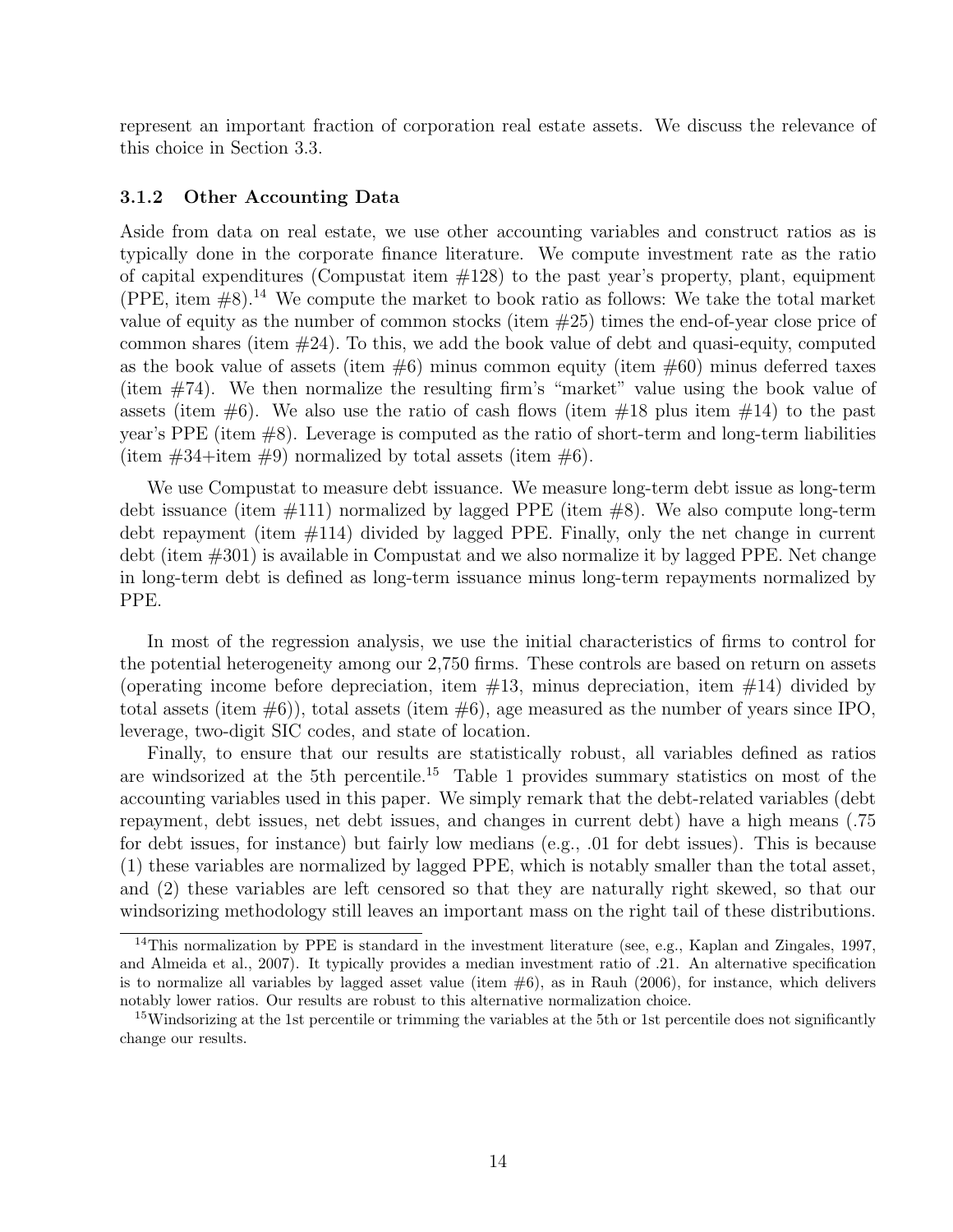#### 3.1.3 Ex Ante Measure of Credit Constraint

The standard empirical approach in the investment literature uses ex ante measures of financial constraint to sort between "constrained" and "unconstrained" firms. Estimations are performed separately for each set of firms. We follow Almeida et al. (2004) in this approach and define three measures of credit constraint using the following schemes.

- Payout ratio: In every year over the 1993-2007 period, we rank firms based on their payout ratio and assign to the financially constrained (unconstrained) group those firms in the bottom (top) three deciles of the annual payout distribution. We compute the payout ratio as the ratio of total distributions (dividends plus stock repurchases) to operating income.
- Firm Size: In every year over the 1993-2007 period, we rank firms based on their total assets and assign to the financially constrained (unconstrained) group those firms in the bottom (top) three deciles of the annual asset size distribution.
- Bond Rating: In every year over the 1993-2007 period, we retrieve data on bond ratings assigned by Standard & Poor's and categorize those firms with debt outstanding but without a bond rating as financially constrained. Financially unconstrained firms are those whose bonds are rated.

### 3.2 Real Estate Data

#### 3.2.1 Real Estate Prices

We use data on residential and commercial real estate prices at both the state and MSA levels.

Residential real estate prices come from the Office of Federal Housing Enterprise Oversight.<sup>16,17</sup> The OFHEO provides a Home Price Index (HPI), which is a broad measure of the movement of single-family home prices in the United States.<sup>18</sup> Because of the breadth of the sample, it provides more information than is available in other house price indices. In particular, the HPI is available at the state level since 1975. It is also available for most Metropolitan Statistical Areas, with a starting date between 1977 and 1987, depending on the MSA considered. We match the state level HPI with our accounting data using the state identifier from Compustat. To match the MSA-level HPI, we aggregate FIPS codes from Compustat into MSA identifiers using a correspondence table available from the OFHEO website.

Commercial real estate prices come from Global Real Analytics. This dataset provides a price index for offices and industrial commercial real estate.<sup>19</sup> This index is only available for a

 $16$ http://www.ofheo.gov/index.asp.

<sup>&</sup>lt;sup>17</sup>The OFHEO is an independent entity within the Department of Housing and Urban Development whose primary mission is "ensuring the capital adequacy and financial safety and soundness of two government-sponsored enterprises (GSEs) – the Federal National Mortgage Association (Fannie Mae) and the Federal Home Loan Mortgage Corporation (Freddie Mac)."

<sup>&</sup>lt;sup>18</sup>The HPI is computed using a hedonic regression and each release of the HPI offers a different value of the index for a given state year. The results presented in the paper are not, however, significantly different if, for instance, we use the 2006 release instead of the 2007 release.

<sup>&</sup>lt;sup>19</sup>We use the offices index in our analysis but the main results are left unchanged if we use the industrial index instead.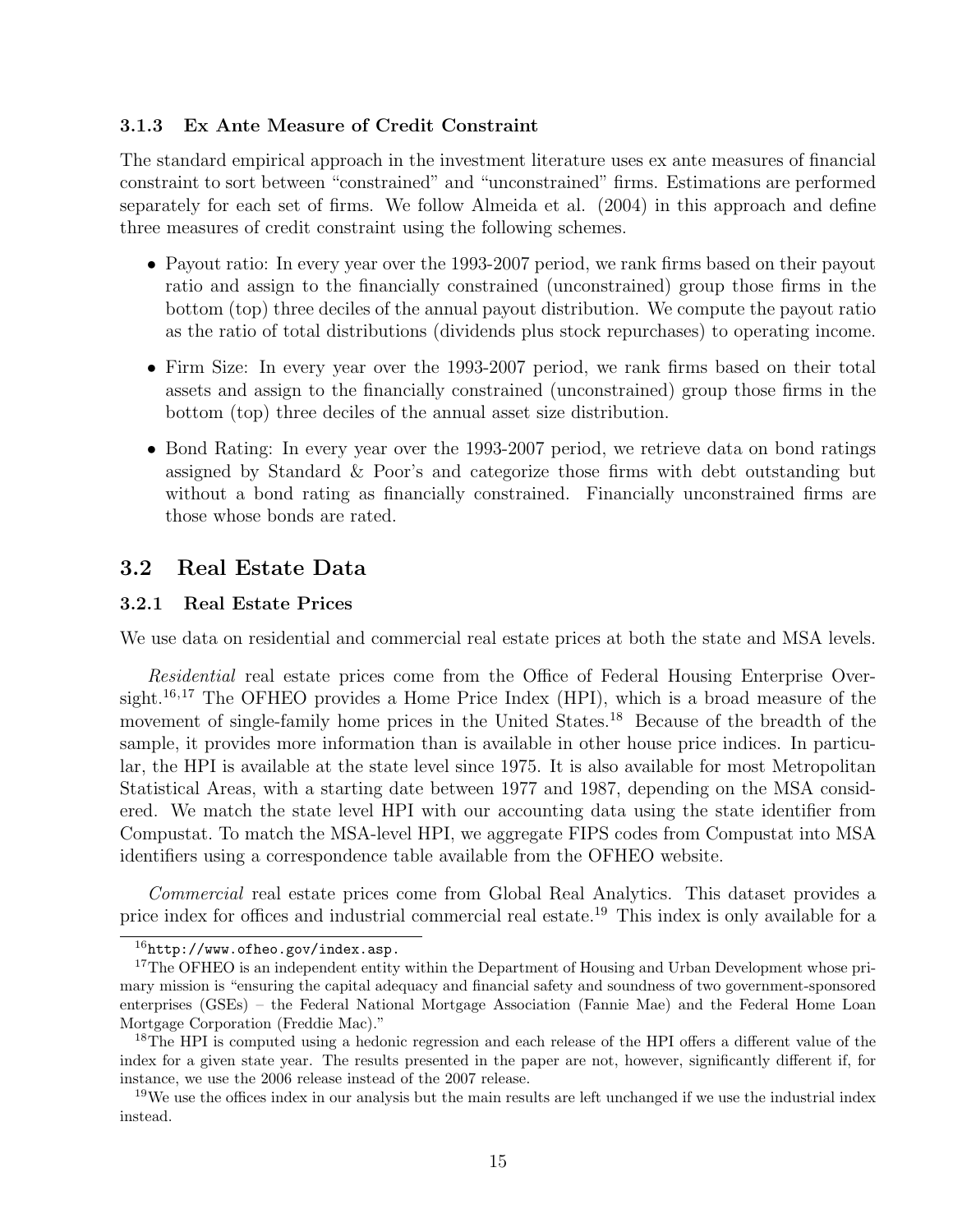subset of 64 MSAs in the United States with a starting date between 1985 and 2003.

Table 1 provides details on these indices (that have been normalized to 1 in 2006). The correlation between the residential and commercial indices at the state level is .57 and .42 at the MSA level. The correlation between the two residential indices is .86.

#### 3.2.2 Measuring Land Supply

Controlling for the potential endogeneity of local real estate prices in an investment regression is an important step in our analysis. Following Himmelberg et al. (2005), we instrument local real estate prices using the interaction of long-term interest rates and various local constraints on land supply.

Geographical restrictions on land supply are provided by data from Rose (1989).<sup>20</sup> Rose's index of land supply ranges from 1 in Atlanta and Phoenix (areas without water) to .521 in San Francisco and .561 in Chicago.<sup>21</sup>

As recently argued by Glaeser et al. (2005) and Green et al. (2005), regulation also plays a key role in restricting the construction of new homes and therefore in limiting the expansion of land supply. Regulation can affect the return to new homes and the willingness of investors to build them, through, for instance, rent control (as in New York City, Boston, and Los Angeles). Regulation issued at the state or city level can directly impede the construction of new homes. At the state level, regulation usually takes the form of environmental regulation (to protect the coast, to preserve wetlands) or planning. At the city level, the key restriction is zoning (land devoted to commercial real estate, to single family homes, to multiple family homes, etc.), as well as the ability for a household or a real estate developer to rezone a given residential subdivision and obtain a building permit. We use measures of rent control (at the city level) and state-level regulation from Malpezzi (1996). These measures are available for the 56 largest MSAs in the United States and have been shown to be strongly correlated with measures of land supply elasticities by Green et al. (2005). Accounting forstate regulation, the ordering of MSAs changes somewhat, but the correlation between these indices remains very high.

As a measure of long-term interest rates, we use the contract rate on 30-years, fixed-rate conventional home mortgage commitments from the Federal Reserve website, between 1993 and 2007.

### 3.3 Measurement Issues

The empirical methodology we use in this paper relies on several approximations that introduce measurement errors in the regression analysis. In this section, we present evidence in support of these approximations.

 $^{20}$ Rose computes, for the 40 most populated U.S. MSAs, measures of the availability of land for urban use. He takes the sum of weighted annular areas, except water, around the city center. The weights decrease exponentially to 0 at a rate determined by population density. These measures are then normalized by the hypothetical value they would take in the absence of water.

 $^{21}$ In the regression analysis that follows, we use 1 minus the Rose measure instead of the Rose measure so that, like the other regulation measures we use, it increases with land restrictions.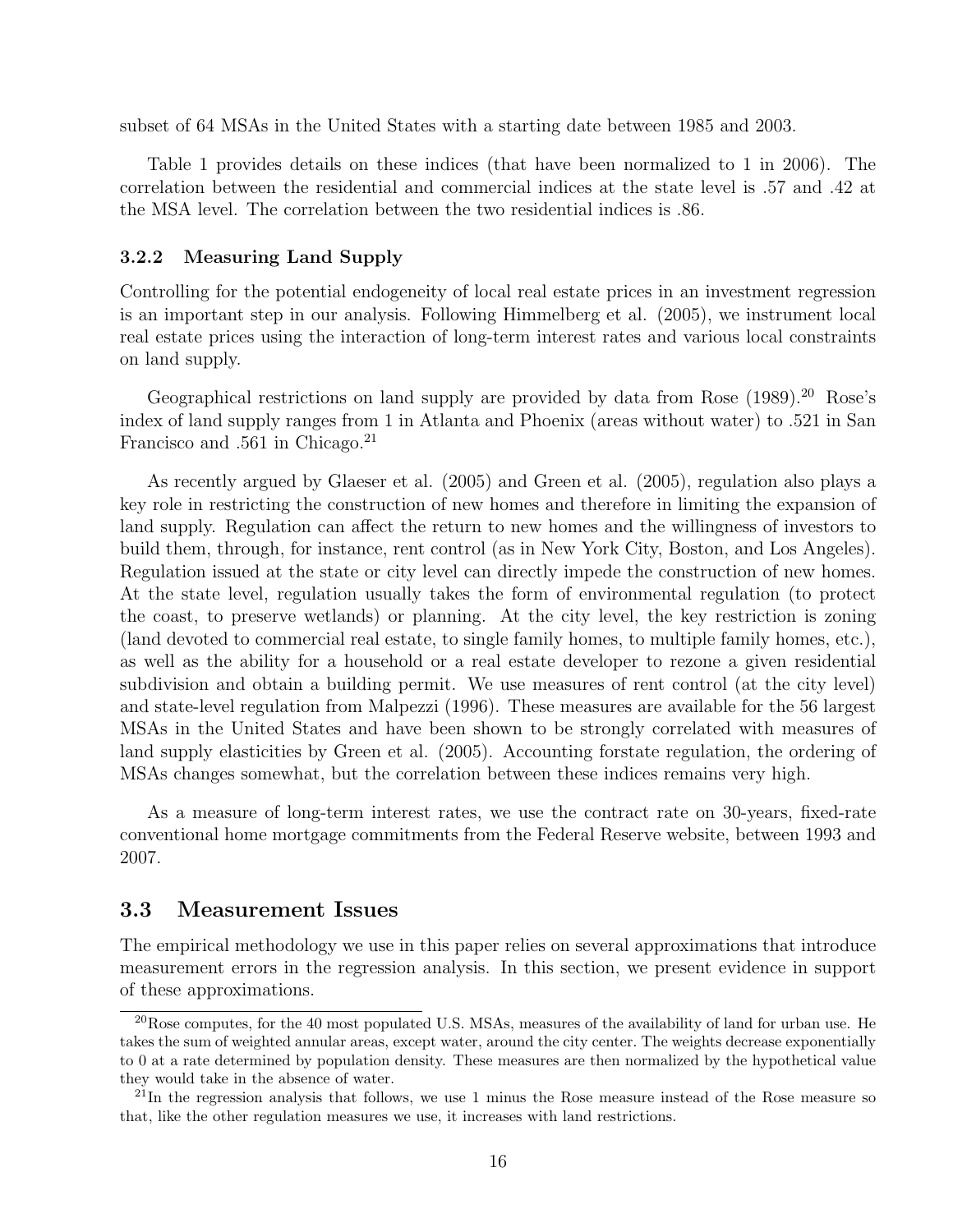The first approximation we make relates to the location of firms' real estate assets. We assume that firms own most of their real estate assets in the state (or MSA) where their headquarters are located. We do so because there is no systematic source of information on corporations' "true" location. To check the validity of this approximation, we hand-collected the 10K forms filed with the Security and Exchange Commission (SEC) for a randomly selected sample of 375 corporations with non-missing real estate data in Compustat. These documents were retrieved from the SEC's EDGAR website (http://www.sec.gov/edgar.shtml). Among these 375 firms, 179 firms report real estate ownership both in Compustat and in their 10K file. A total of 80% of these 179 firms (i.e., 139 firms) report in their 10K file a major property in the state where their headquarters are located. This gives credence to our assumption that most firms reporting real estate assets in Compustat have a sizable fraction of these assets located in their headquarters' state.

Looking directly into the 10K files also allows us to address a second concern, which relates to the quality of the real estate information in Compustat. Among the 132 firms with no ownership reported on Compustat, 24 (i.e., 18%) declare at least some property in their 10K file. Symmetrically, among the 243 firms that report real estate assets on their balance sheet, 64 (i.e., 23%) declare no property on their 10K files. Thus, the extent of measurement errors from using balance sheet data to assess firms' real estate holdings seems limited. In Additional Table 9, we re-run our main specification on this small subsample of firms for which we hand-collected the 10K information and compare the results to those using the Compustat information. We find no significant difference.

Finally, using the OFHEO residential real estate prices as a proxy for commercial real estate prices could be a source of noise in our regression. As noted earlier, the correlation between the two indices is high, from .42 (at the MSA level) to .57 (at the state level), but not perfect. We run our main regressions using the various indices and find, if anything, that the point estimates are always slightly larger when using commercial real estate prices, which seems to indicate that using residential prices only adds exogenous noise to the regression. The low coverage of the commercial data, however, leads us to prefer specification using the residential state-level price index.

# 4 Real Estate Prices and Investment

In this section we analyze the impact of real estate shocks on corporate investment. Our goal is twofold. First, we test the predictions of our model of investment under financing constraints. We reject the null hypothesis that firms do not face financing constraints. Second, we evaluate empirically the magnitude of those financing constraints; in particular, we are able to assess the extent of the financial multiplier (i.e., by how much an increase in assets' value increases investment) at the firm level.

# 4.1 Empirical Strategy

We run different specifications of Equation 4. Specifically, for firm i, at date t, with headquarters located in state s, investment is given by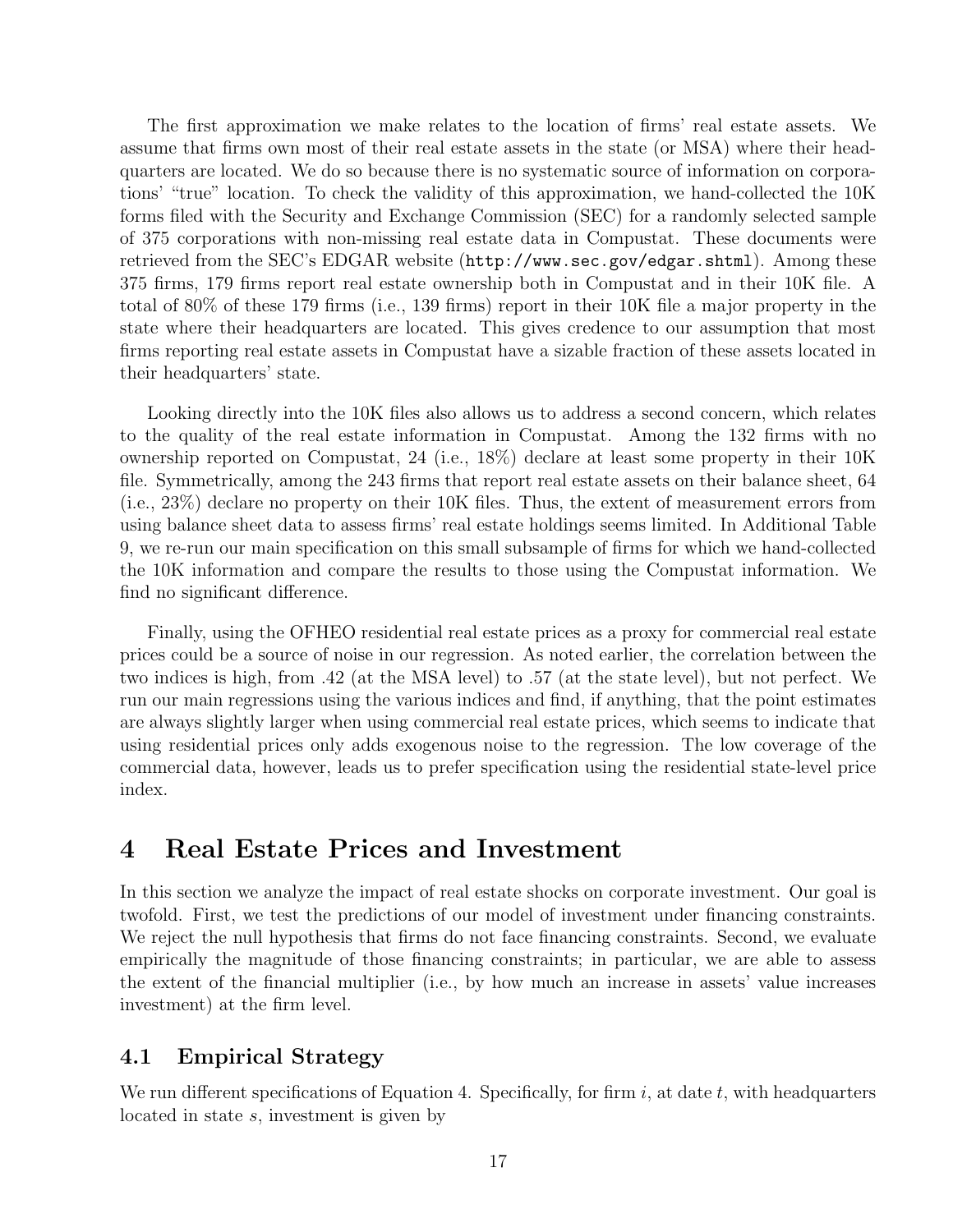$$
INV_{it}^{s} = \alpha_{i} + \delta_{t} + \beta.RE\ Value_{i} \times \frac{P_{t}^{s}}{P_{93}^{s}} + \gamma \frac{P_{t}^{s}}{P_{93}^{s}} + controls_{it} + \epsilon_{it},
$$
\n
$$
\tag{6}
$$

where INV is the ratio of investment to lagged PPE,  $RE$  Value<sub>i</sub> is the ratio of the market value of real estate assets in 1993 to lagged PPE, and  $\frac{P_t^s}{P_{93}^s}$  measures the growth in real estate prices in state s from 1993 to year t. Following the guidance of our model, and as is typically done in the reduced-form investment literature, we control for the ratio of cash flows to PPE, the 1-year lagged market to book value of assets, and the lagged leverage. Our model predicts that the reduced form coefficient  $\hat{\beta}$  should be larger in the absence of a control for the market value of the firm but should still be positive, provided there is a sufficient fraction of constrained firms in the sample. We also include a firm fixed effect  $\alpha_i$ , as well as year fixed effects  $\delta_t$ , designed to capture aggregate specific investment shocks, that is, fluctuations in the global economy. Finally, the variable  $\frac{P_t^s}{P_{93}^s}$  controls for the overall impact of the real estate cycle on investment, irrespective of whether a firm owns real estate or not. Shocks  $\varepsilon_{it}$  are clustered at the state × year level. This correlation structure is conservative, given that the explanatory variable of interest RE Value<sub>i</sub>  $\times \frac{P_t^s}{P_{93}^s}$  is defined at the firm level (see Bertrand et al., 2004).

As noted in Section 3.1.1, the market value of the entire real estate portfolio of a firm can only be estimated before 1993, which is the last year for which accumulated depreciations on buildings are available. Here  $RE$  Value<sub>i</sub> is thus defined as the initial market value of a firm's real estate assets and RE Value<sub>i</sub>  $\times \frac{P_t^s}{P_{93}^s}$  measures fluctuations in the market values of these particular assets. In particular,  $RE$  Value<sub>i</sub> is not time varying and its level is not identified separately from the firm fixed effect  $\alpha_i$ . Let us also highlight that the coefficient  $\beta$  measures how a firm's investment responds to each additional \$1 of real estate the firm actually owns, and not how investment responds to real estate shocks overall. This specification allows us to abstract from state-specific shocks that would affect both firms with and without real estate assets.

#### Endogeneity Issues

As noted in our theoretical Section 2, there are two potential sources of endogeneity in the estimation of Equation 6: (1) Real estate prices could be correlated with investment opportunities and (2) the ownership decision could be related with investment opportunities.

There are two immediate reasons why real estate prices could be correlated with investment opportunities. The first one is a simple reverse causality argument: Large firms might have a non-negligible impact through labor demand on the local activity, so that an increase in investment for such large, land-holding firms could trigger a real estate price appreciation. This would lead us to overestimate  $\beta$ . Second, it could be that our measure of real estate prices proxies for local demand shocks and that land-holding firms are more sensitive to local demand.

To address this source of endogeneity, we instrument MSA-level real estate prices. As already mentioned in Section 3.2.2, and following Himmelberg et al. (2005), we do so by interacting measures of local constraints on land supply with aggregate shifts in the interest rate. When interest rates decrease, the demand for real estate increases. If the local supply of land is very elastic, the increased demand will translate mostly into more construction (more quantity) rather than higher land prices. If the supply of land is very inelastic, on the other hand, the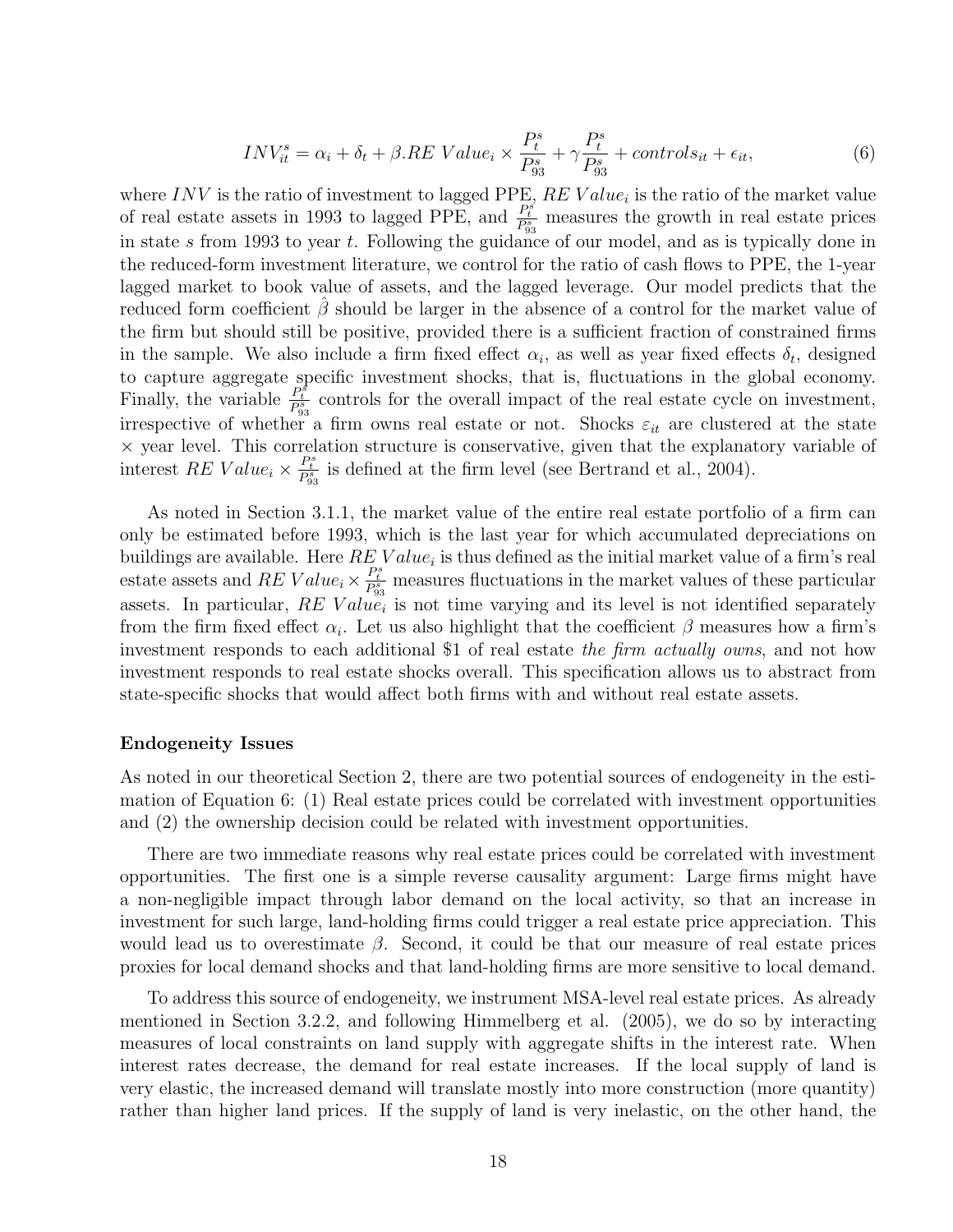increased demand will translate mostly into higher prices rather than more construction. We expect that in MSAs where land supply is more constrained, a drop in interest rate should have a larger impact on real estate prices (our first-stage regression). We thus estimate, for MSA  $m$ , at date t, the following equation predicting real estate prices  $P_t^m$ :

$$
\frac{P_t^m}{P_0^m} = \alpha^m + \delta_t + \gamma.SupplyConstant^m \times IR_t + u_t^m,\tag{7}
$$

where  $Supply Constant^m$  measures constraints on land supply at the MSA level and is one of the three measures introduced in Section 3.2.2,  $IR_t$  is the real aggregate interest rate at which banks refinance their home loans,  $\alpha^m$  is an MSA fixed effect, and  $\delta_t$  captures macroeconomic fluctuations in real estate prices, from which we want to abstract.

The second source of endogeneity in the estimation of Equation 6 comes from the ownership decision: If firms that are more likely to own real estate are also more sensitive to local demand shocks, we would overestimate  $\beta$ . As a first step in addressing this issue, we control for initial characteristics of firm i,  $X_i$ , interacted with real estate prices  $\frac{P_t^s}{P_{33}^s}$ . The  $X_i$  are controls that we believe might play an important role in the ownership decision and include five quintiles of age, assets, return on assets, and leverage, as well as two-digit industry dummies and state dummies. We show in Table 10 that these characteristics indeed have some predictive power on the decision to buy real estate assets and, to a lesser extent, on the amount of real estate purchased. Table 10 is a simple ordinary least squares (OLS) regression of  $REOWNER$ , a dummy variable equal to 1 when the firm owns real estate, and RE value on the initial characteristics mentioned above. Older, larger, and more profitable firms, that is, mature firms, are more likely to be owners in our data set.<sup>22</sup>

Controlling for the observed determinants of real estate ownership, we end up estimating the following reduced-form investment equation:

$$
INV_{it}^{s} = \alpha_i + \delta_t + \beta. RE\ Value_i \times \frac{P_t^s}{P_{93}^s} + \gamma \frac{P_t^s}{P_{93}^s} + \kappa \sum_{k} X_k^i \times P_t^s + controls_{it} + \epsilon_{it} \tag{8}
$$

Some determinants of the land-holding decisions, however, might not be observable, which makes our approach in Equation 8 insufficient. Unfortunately, it is very difficult to find firm-level instruments that predict real estate ownership. Yet we can still attempt to empirically grasp how different land-holding firms are compared to non-land-holding firms. To do so, we look in Section 4.4 at the sensitivity of investment to real estate prices for firms that are about to purchase a property, but before the purchase. If the unobserved characteristics that co-determine investment and ownership are fixed across time, then it should be the case that firms that are about to purchase real estate assets are already more sensitive to the real estate cycle. Section 4.4 explains the implementation of this test in greater detail. We insist, however, that while suggestive, this approach is by no means definitive, as the unobserved heterogeneity could well vary with times.

 $^{22}$ Note that, from an intuitive perspective, these firms seem to be more likely to be insulated from local demand shocks. This suggests that the hypothesis according to which land-holding firms are *inherently* more likely to be affected by local demand shocks is not the most likely a priori.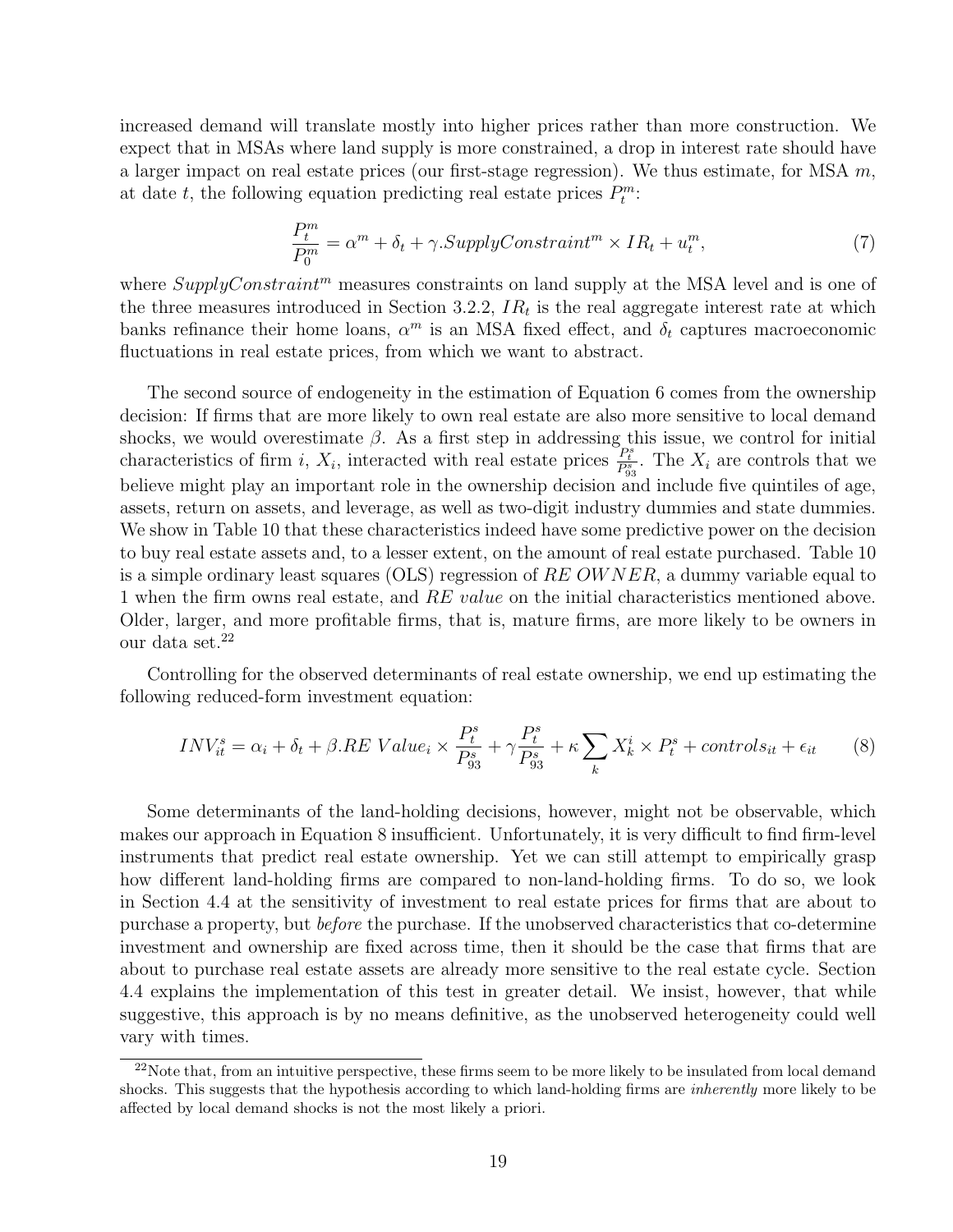### 4.2 Main Results

Table 2 reports estimates of various specifications of Equations (6) and (8). Column (1) starts with the simplest estimation of Equation 6 without any additional controls. Land-holding firms increase their investment more than non-land-holding firms when real estate prices increase. The baseline coefficient is .07, so that each additional \$1 of collateral increases investment by 7 cents. The coefficient is significant at the 1% confidence level. The effect is economically large. A one standard deviation (s.d.) increase in RE Value explains 25% of the investment's s.d.

In column (2), we add the initial controls interacted with real estate prices that account for the observed heterogeneity in ownership decisions and its potential impact on the sensitivity of investment to real estate prices. The coefficient is now .06, somewhat smaller but not statistically different from .07.

Column (3) adds the additional determinants in the investment equation, that is, cash, market to book, and leverage. As predicted by our model, the reduced form sensitivity remains positive but is now smaller, equal to .043.<sup>23</sup> In other words, a one s.d. increase in collateral value explains a 16% s.d. increase in investment once the effect of the market to book and the other controls are accounted for. Note that, as is traditional in the investment literature, both cash and market to book have a significant, positive impact on investment. Leverage, on the other hand, has, as predicted, a negative impact on investment. We also notice that the additional explanatory power brought about by these controls remains limited, however, increasing the  $R^2$ of the regression from .39 up to .45.

Column (4) replicates the estimation performed in column (3) using the MSA-level residential price index instead of the state-level index. Using MSA-level prices has both advantages and drawbacks. It offers a more precise source of variation in real estate prices. It also greatly weakens our identifying assumption that investment opportunities are uncorrelated with variations in local prices. The estimation, however, becomes more dependent on the assumption that all the real estate assets that a firm owns are located in the headquarter's city. The results in column (4) show that the coefficient remains stable, at .043.

Column (5) implements the instrumental variable (IV) strategy where real estate prices are instrumented using the interaction of interest rates and constraint on land supply (see Section 4.1). Let us first briefly comment on the first stage regressions, which are direct estimations of Equation 7. These estimations are presented in Table 3. Each of the three columns in Table 3 considers a different measure of constraints on land supply. In column 1, we use geographical characteristics (lake or sea) preventing city expansion in one direction. This specification has slightly fewer observations, since the physical constraints variables compiled by Rose (1989) are only available for 20 cities in the United States. In column 2, we take a dummy equal to 1 in the presence of rent control for at least part of the homes. In column 3, we use city-level regulation (zoning restrictions, building permits, and infrastructure).

A high value of  $Supply Constant^m$  corresponds to an MSA with very constrained land supply. We expect the effect of declining interest rates on prices to be stronger in an MSA

 $^{23}$ In particular, in unreported regressions we see that most of the drop in the sensitivity comes from adding the control for the market to book ratio and not from adding the other state variables.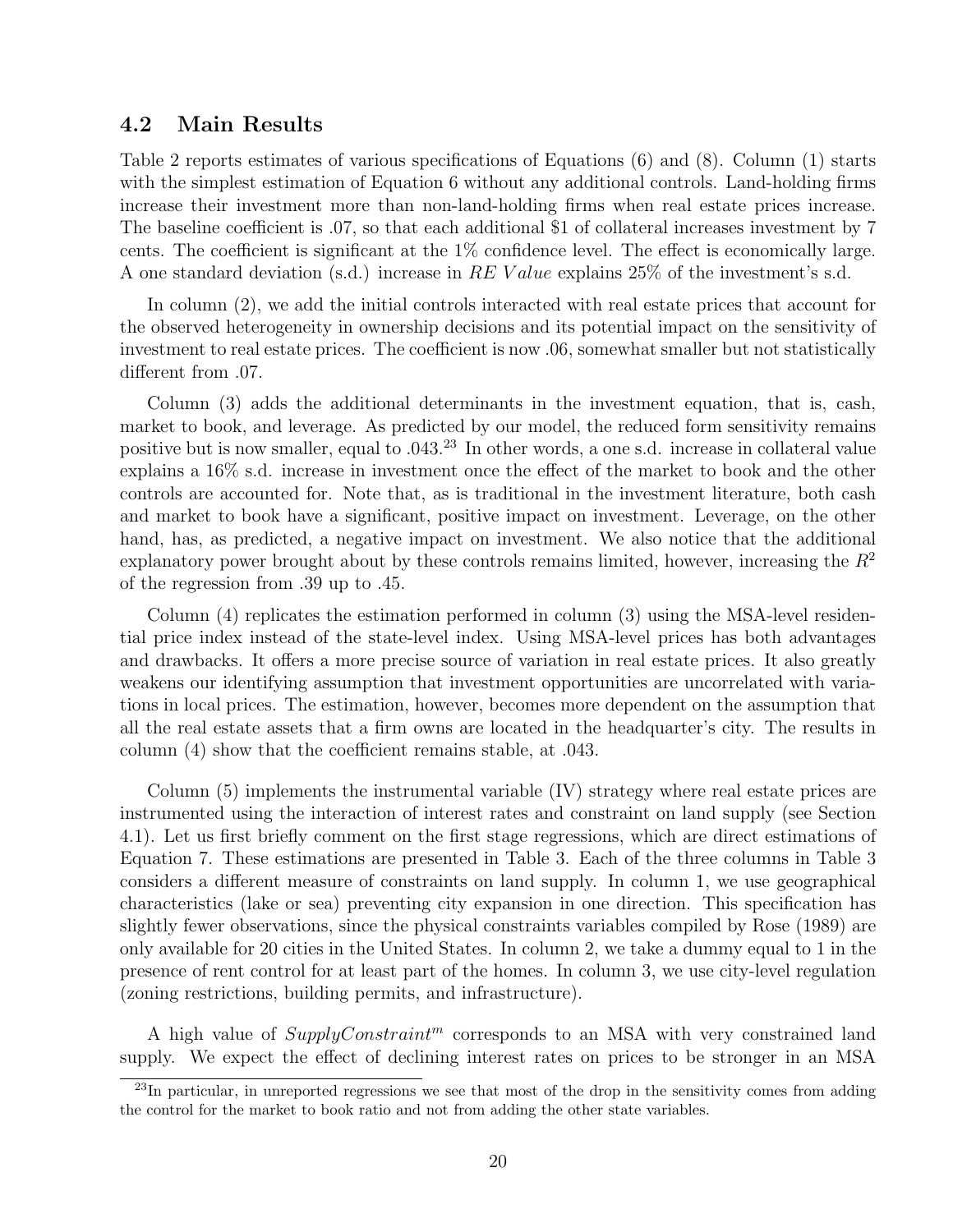the higher  $Supply Constant^m$ . As expected, the  $\gamma$  coefficient from Equation 7 is negative and significant at the  $1\%$  confidence level. For instance, using the results in column  $(3)$ , a decline in interest rates of 100 basis points increases the index by 12 percentage points more in "constrained" cities (75th percentile of the supply constraint distribution) than in "unconstrained" cities (25th percentile). These effects are economically large and significant. All F tests for nullity of the instrument are above 10, which leads us to conclude that these instruments are not weak.

Moving to the second-stage equation, we simply use predicted prices  $\tilde{P}_t^m$  from the estimation of Equation 7 and use them as an explanatory variable in Equation  $8.^{24}$  Column (4) reports the result of the estimation when the instrument used in the first stage is city-level regulation.<sup>25</sup> The coefficient estimated from this IV regression is very close to the one obtained from the OLS regression, equal to .042, although, due to data limitations, the number of observations severely drops when compared to column (4).

Column (6) uses commercial real estate prices instead of residential prices. The low number of MSAs with available commercial real estate prices strongly reduces the number of observations (6,759 observations compared to 27,672 in the first specification using state-level residential prices). The sensitivity, however, remains strongly positive and significant at the 1% level and is slightly higher than that computed using residential prices: A \$1 increase in collateral leads to an average increase of 5 cents in investment.

Finally, column (7) tests whether the relation between collateral value and investment depends on the shape of the empirical distribution of collateral values. To do so, we interact the RE OWNER dummy (equal to 1 when a firm initially owns real estate) with the commercial real estate price index. The estimated coefficient is positive and strongly significant, indicating that our results are not driven by firms with large real estate holdings. Note, however, that this  $0/1$  model has a lower explanatory power on investment than when we use the full information on collateral value: An increase of one s.d. in real estate prices now only explains a .1 s.d. increase in investment for land-holding firms.

A potential issue with pooled regressions such as the ones presented in Table 2 is that they might conceal a fair amount of heterogeneity in elasticity across time. The sensitivity of investment may be different in a growing environment than in a recession, for instance. We cannot report yearly estimates but we reproduce the estimation of Equation 8 on two different sample periods: before  $1999$  – see columns  $(1)$ ,  $(3)$ , and  $(5)$  in the additional Table  $11$  – and after 2000 – see columns  $(2), (4),$  and  $(6)$  in the additional Table 11. The coefficients before 1999 are only marginally higher than those after 2000. The significance of the coefficient of interest does not seem to come from any particular years in our sample.

# 4.3 Using Ex Ante Measures of Credit Constraints

Our model does not predict unambiguously that the sensitivity of investment to collateral value is increasing with the extent of credit constraints. The estimated sensitivity, however, should

<sup>24</sup>Standard errors are adjusted to account for this two-step procedure.

<sup>&</sup>lt;sup>25</sup>Second-stage results using the other instruments yield very close results and are available from the authors upon request.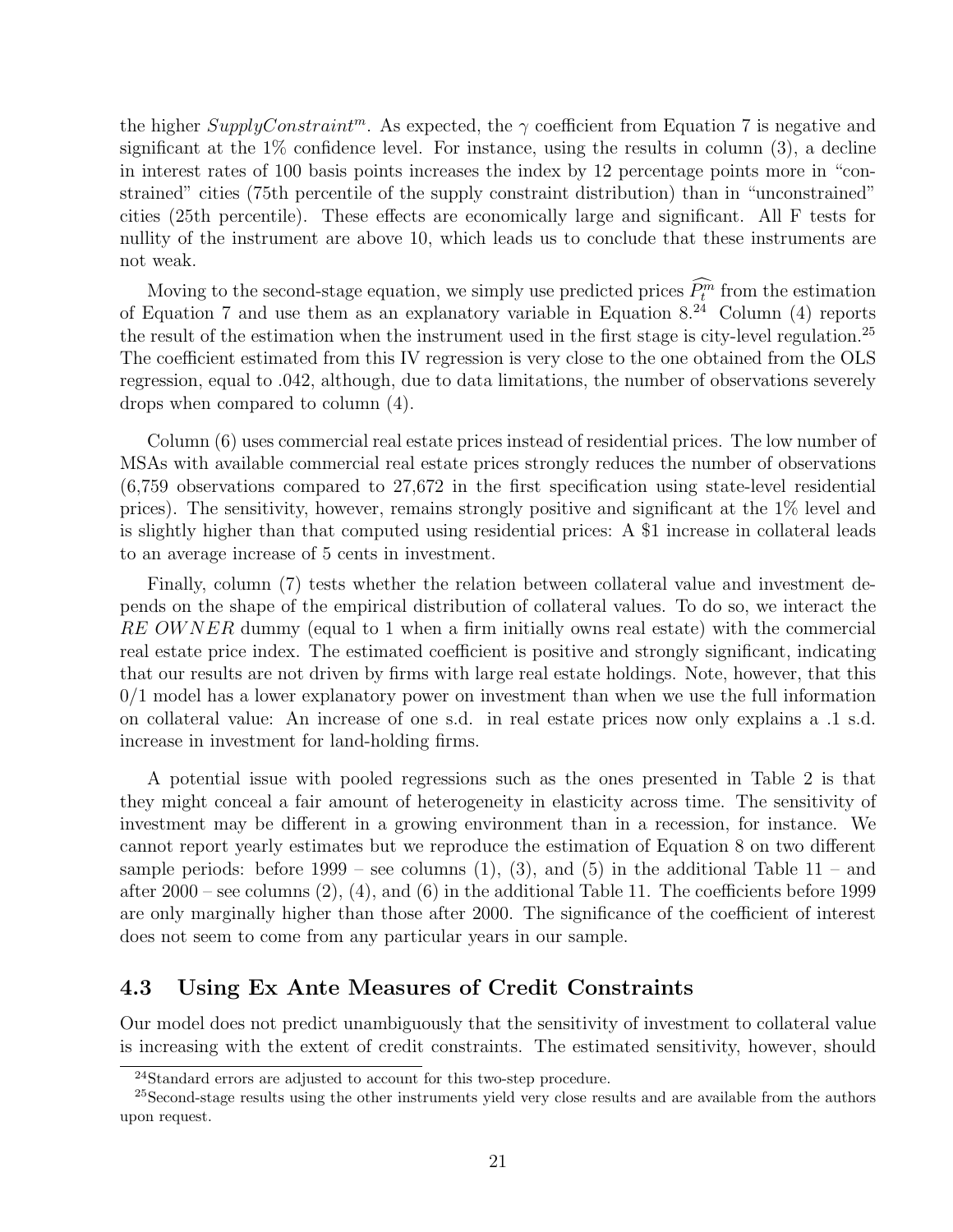be greater if estimated on a group of firms that are more likely to be constrained in the current period. We test this prediction using three different ex ante measures of credit constraints based on (1) dividend payments, (2) firm size, and (3) credit rating. These measures are defined in Section 3.1.3. We estimate Equation 8 separately for constrained and unconstrained firms.

As reported in Table 4, the sensitivity of investment to collateral value is on average twice as large in the group of constrained firms relative to the group of unconstrained firms. For instance, the coefficient  $\beta$  for firms in the three bottom deciles of the size distribution is .062, compared to .029 for the firms in the three top deciles. The difference between these two coefficients is significant at the 1% level for all three measures of credit constraints.

# 4.4 Are Real Estate Purchasers Different from Nonpurchasers?

In this section, we show that the sensitivity of investment to the value of real estate collateral is not caused by constant-in-time unobserved heterogeneity that would simultaneously cause real estate ownership and investment decisions. This is an important point, since such an unobserved heterogeneity would lead to a biased estimation of Equation 8. Our test consists in estimating the sensitivity of investment to real estate prices for firms that will purchase a property both before and after this acquisition. We find that *before* the acquisition, firms that are about to acquire real estate assets are statistically indistinguishable from firms that never own real estate. Yet these firms behave like other real estate holding firms *once* they acquire their properties.

The implementation of this idea does not rely on the market value of real estate assets but only on whether firms own some property. This allows us to work with a larger sample, as we do not rely any more on the availability of buildings depreciations. In particular, we are able to find a significant number of real estate purchasers.

We start with a sample of all Compustat firms that are not in the finance, insurance, real estate, construction, or mining industries, that are not involved in major takeovers, and that have at least 3 consecutive years of appearance in the data. The sample period is from 1984 to 2007, 1984 being the first year in Compustat with information on real estate assets. We define a firm as a purchaser if it has initially no positive real estate assets on its balance sheet and ends up with positive real estate assets after some date.<sup>26</sup> We exclude from our sample firms that move several times from 0 to positive real estate assets. We end up with a sample of 999 purchasers and 8,743 purchaser-year observations, with purchase dates ranging from 1986 to 2005. The number of purchaser-year observations *before* the purchase is 4,733. The group of nonpurchasers is defined as those firms that always report no real estate assets throughout their history in Compustat. This leaves us with a sample of 2,742 firms and 15,842 firm-year observations for nonpurchasers.

We first estimate Equation 6 separately for nonpurchasers and for purchasers before the purchase of land. The results are presented in Table 5, columns (1) and (2). If anything, purchasers have, prior to acquiring real estates, a lower sensitivity of investment to real estate prices than

<sup>&</sup>lt;sup>26</sup>Before 1995, many firms have missing real estate data in Compustat. To maximize the number of purchasers, we define as a purchaser a firm that has initially missing real estate observations, then 0 real estate assets, and then positive real estate assets for the remaining years.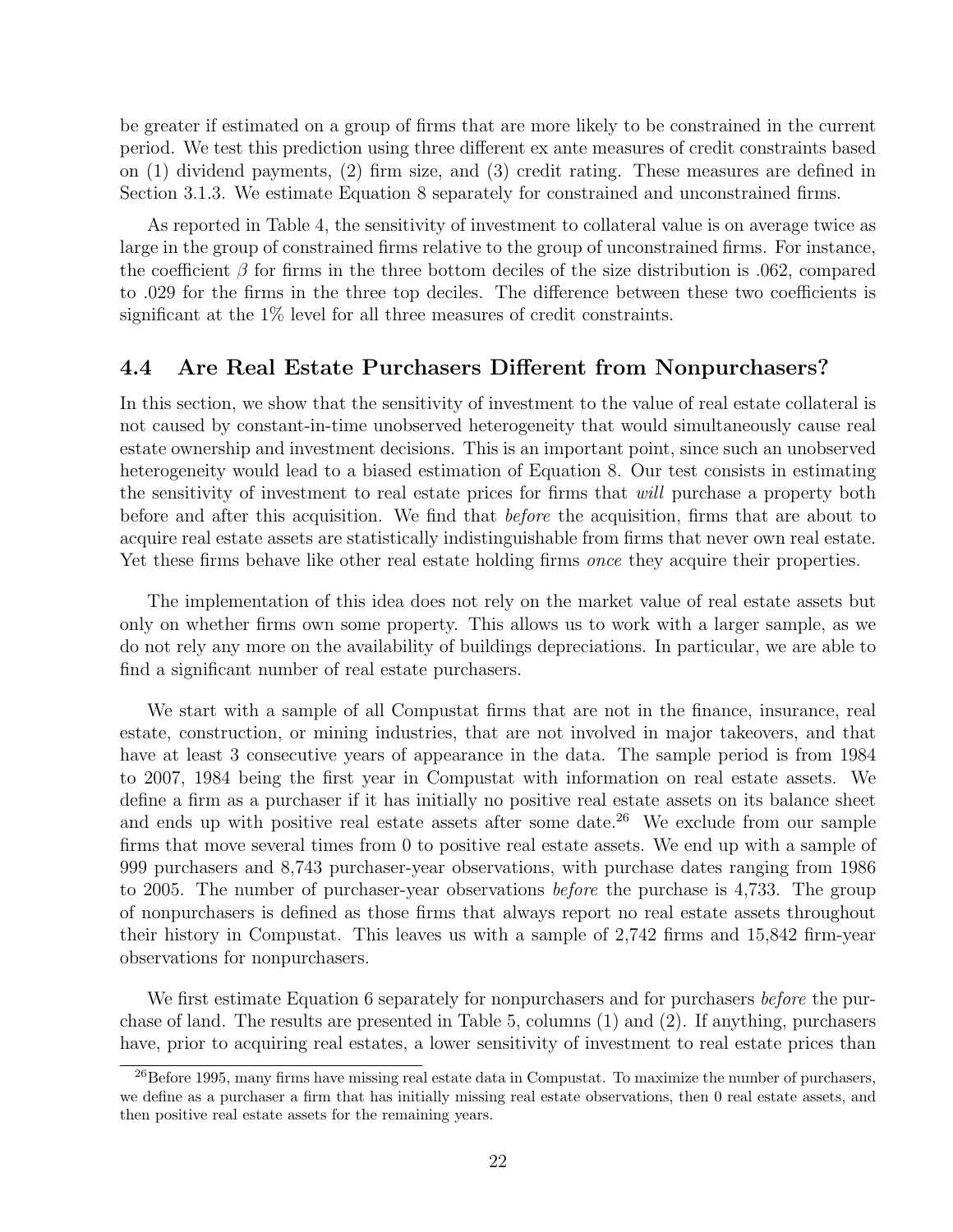nonpurchasers. Neither, however, of these sensitivities are significant and the difference between the two is not statistically different from 0. Hence, the data rejects the existence of a fixedin-time unobserved heterogeneity that would simultaneously cause ownership of real estate and investment. We emphasize again, however, that this does not imply that the decision to own land is exogenous: Firms could decide to buy real estate, anticipating that their investment opportunities will be more correlated with the real estate cycle.

The sample of purchasers also allows to confirm the finding in Section 4.2 by investigating the *within* dimension of the data. In order to do so, we compare the sensitivity of investment to real estate prices of firms acquiring real estate before and after they purchase the real estate asset. This is an alternative to estimating the  $\beta$  coefficient in Equation 6. This can be done by estimating the following equation on the sample of purchasers only:

$$
INV_{it}^{s} = \alpha_{i} + \delta_{t} + \beta POST_{it} \times \frac{P_{t}^{s}}{P_{84}^{s}} + \gamma \frac{P_{t}^{s}}{P_{93}^{s}} + \mu POST_{it} + controls_{it} + \epsilon_{it}
$$
(9)

where  $POST_{it}$  is a dummy variable equal to 1 if the purchase occurred at least 2 years before year t. In this equation,  $\gamma$  represents the overall sensitivity for purchasers,  $\mu$  how much more they invest after purchasing some properties, and  $\beta$  measures the average increase in the sensitivity of investment to real estate prices for the firm after the purchase. To eliminate the concern that the investment in real estate is causing our result, Equation 9 is estimated excluding the year of the purchase, as well as the year before and the year after.

The results are presented in column (3) of Table 5. The sensitivity of investment to real estate prices increases by a significant .47. This effect is twice as large as the comparable coefficient in column  $(7)$  of Table  $2<sup>27</sup>$ . It suggests an even stronger impact of collateral value on corporate investment.

# 5 Collateral and Debt

In this section, we try to explore the channel through which firms are able to convert capital gains on real estate assets into further investment. We find that firms finance their additional investment through debt issues.

### 5.1 Debt Issuance

In unreported regressions, we investigate whether firms, when confronted with an increase in the value of their real estate assets, are more likely to sell them and cash out the capital gains. We do not find this to be the case. This implies that outside financing has to increase to explain the observed increase in investment. As suggested by our model, we expect that the increase in collateral value leads to more or larger issues of new debt, secured on the appreciated value of land holdings.

 $^{27}$ As the estimation of Equation 9 corresponds to a specification with a RE OWNER dummy variable, the natural benchmark is that of column (7) in Table 2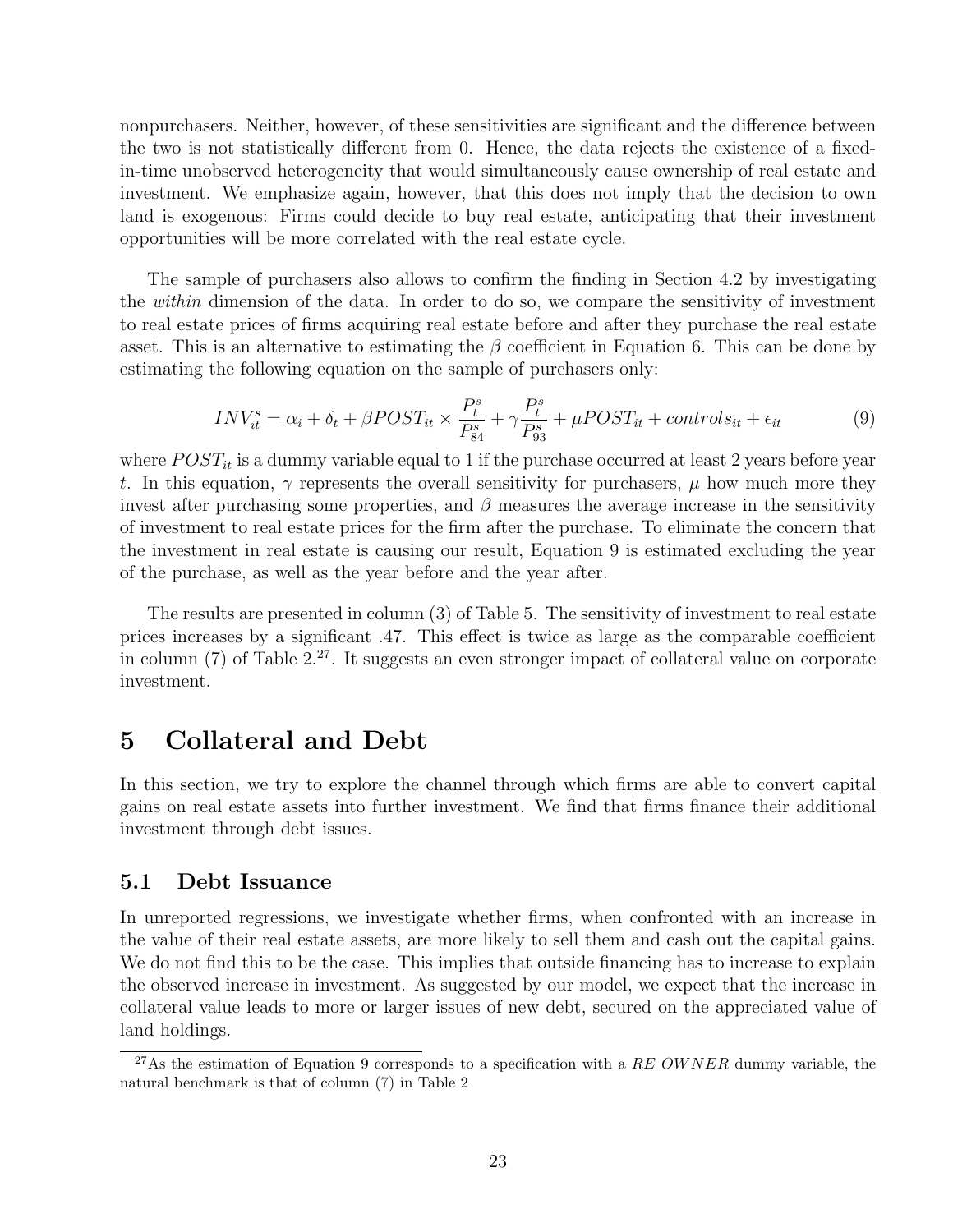Table 6 reports the results of the effect of an increase in land value on debt issues, using Compustat data. To simplify interpretations and minimize endogeneity issues, we remove the cash, market to book, and leverage controls from Equation (8) and replace investment on the right-hand side with debt issues and debt repayments:

$$
DebtIssues_{it}^{s} = \alpha_{i} + \delta_{t}^{s} + \beta_{t}RE\ Value_{i} \times \frac{P_{t}^{s}}{P_{0}^{s}} + \varepsilon_{it}^{s}
$$
\n
$$
\tag{10}
$$

To obtain estimates comparable to investment results, our debt issues variables are normalized by lagged tangible fixed assets (PPE). Thus, the results obtained when estimating Equation 10 should be compared with the coefficient  $\beta$  derived in column 2 of Table 2, that is, .06.

The results are presented in Table 6. Columns (1) and (2) look at the inflows and outflows of debt. We find that land-holding firms are more likely to both issue and repay debt when the value of their real estate increases. A \$1 increase in collateral value increases debt issues by 19 cents and debt repayments by 13 cents. The difference, that is, the net debt issues, corresponds to an increase in the inflows of debt of 6 cents, approximately similar to the increase in investment. The fact that *both* repayment *and* issues increase when collateral value increases suggests that firms take advantage of the appreciated value of their collateral to renegotiate former debt contracts, reimbursing former loans, and issuing new, cheaper ones. If this were the case, the marginal interest rates of companies with increasing collateral value should decrease. Unfortunately, Compustat only reports a noisy measure of average interest rates, preventing us from testing this natural interpretation of the results. Doing so would require the use of an alternative source of data.

On the short-term liability side, lines of credits might be easier to obtain when secured on valuable collateral (Sufi,forthcoming). We observe only a small, positive, and slightly significant net increase in short term debts, however, with a coefficient of 1.3 cents per dollar. Borrowers are more likely to use longer-term liabilities to finance their additional investment.

# 6 Collateral Value and Investment: Evidence from France

In this final section, we present additional evidence on the link between collateral value and investment using data from a different country, France, and a different population of firms. This first change represents a strong robustness check of our U.S.-based evidence. Furthermore, the structure of the French data set allows us (1) to address one of the measurement errors present in the U.S. data set, namely, the unknown "true" location of real estate assets, and (2) to tackle the question of the functioning of internal capital markets. We report strong evidence that internal capital markets are able to partially shield firms from financing shocks.

### 6.1 Data

Real estate prices come from the Ministre de l'Equipement, that is, the French Ministry of Infrastructure, and provides an index of residential real estate prices at the  $r\acute{e}gion$ , or region,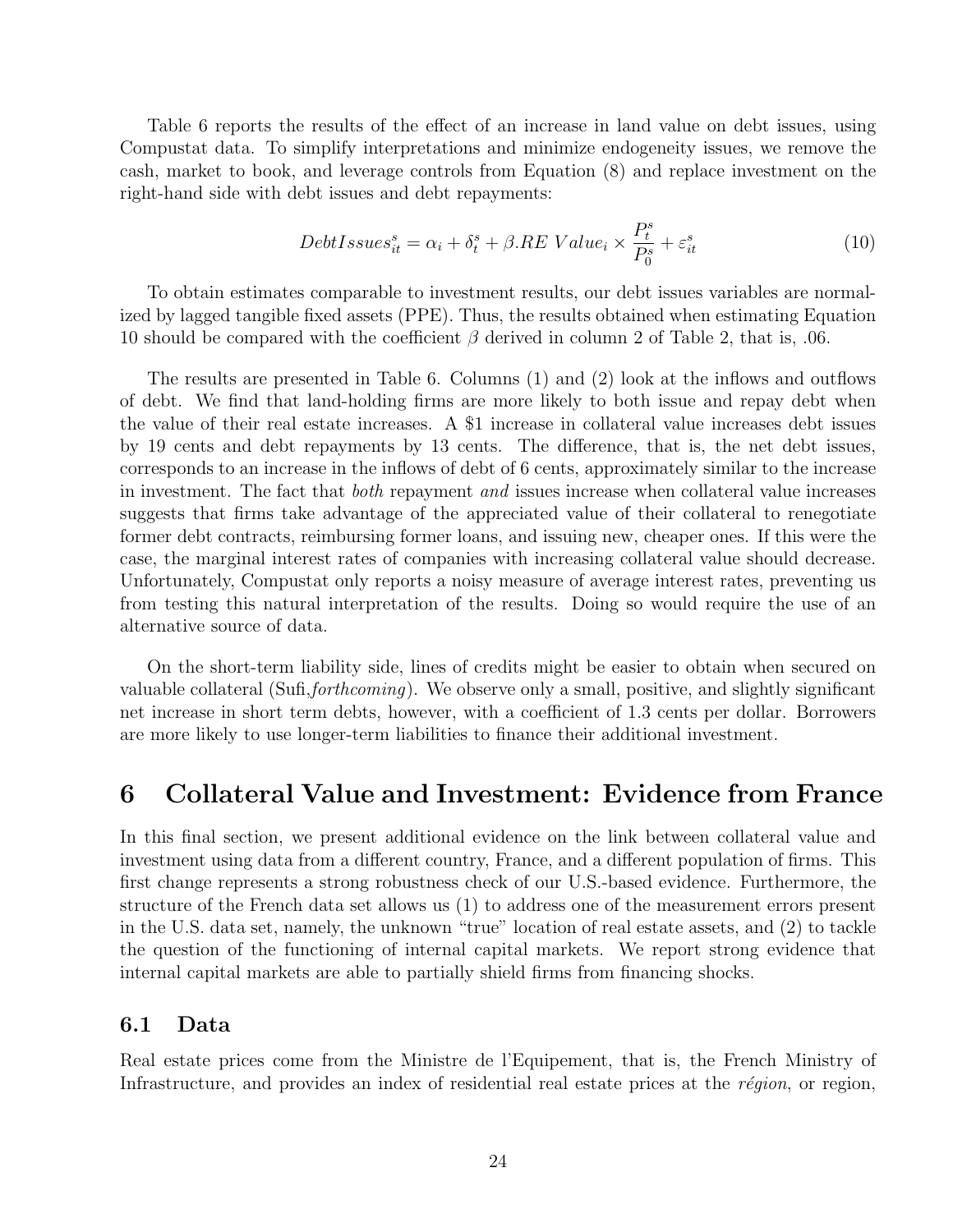level.<sup>28</sup> The data cover the period 1986-2005. The firm-level data sets used for this section are based on accounting information available for all French firms, public or private, whose annual sales exceed 100,000 Euros in the service sector and 200,000 Euros in other sectors. These accounting data are extracted from the tax files used by the Ministry of Finance for corporate tax collection purposes. French firms above these thresholds are required by tax authorities to fill in a detailed balance sheet and profit statement. Individual firms can be tracked over time by the use of a unique identifier, which allows for the construction of a panel data set. For more details on this data set, see Bertrand et al. (2007). As in Compustat, this data set has information on the historic cost of buildings and land as well as on the depreciations accumulated on the buildings. We can use a method similar to that presented in Section 3.1.1 to compute the market value of real estate assets. An important difference, however, is that the common practice in French accounting is to depreciate buildings over 25 years, and not 40 as in the United States.

To avoid outliers induced by very small firms, we focus on firms with more than 50 employees and non-missing real estate data in 1990. As in the United States, we exclude firms in the finance, insurance, real estate, construction, and mining industries and require that a firm be present for at least 3 consecutive years in the sample.

A first interesting feature of the French data is that it provides information similar to that contained in the LRD sample in the United States, that is, the number, size, and location of the plants of each firm present in the sample. This allows us to address an important measurement issue we face with the U.S. data, that is, the determination of real estate assets' true location. We simply restrict the sample to firms with plants located in a unique region.

A second interesting feature of the French data relates to business groups. We know that business groups are pervasive in the French capitalist environment (see, for instance, Faccio et al., 2005). From 1990 to 2000, the data set we use contains information on whether a firm belongs to such a business group, providing us with a unique opportunity to study how internal capital markets affect the reaction of firms to financing shocks. To do so, we restrict our sample to the period where information on group membership is available. We end up with a sample of 10,176 firms, which represents 94,923 firm-year observations. Summary statistics for the main variables used in the analysis are described in Table 7. There are some important differences with the U.S. sample. First, investment is defined as yearly growth in PPE. This implies a much lower mean for investment than what one finds when using capital expenditure data such as in Compustat.<sup>29</sup> Moreover, the market to book ratio is not available, since the sample contains mostly private firms, for which market capitalization data are not available. Another important difference with the U.S. sample is that net debt issues are computed as the total debt in year  $t$ minus the total debt in year  $t - 1$ , normalized by lagged PPE, and we cannot disentangle debt issues from debt repayment as in the U.S. sample.

 $\frac{28}{10}$  region is a geographical unit comparable to a state in the United States. There are 26 regions in France. <sup>29</sup>As noted earlier, this ratio was already fairly high due to the normalization by lagged PPE.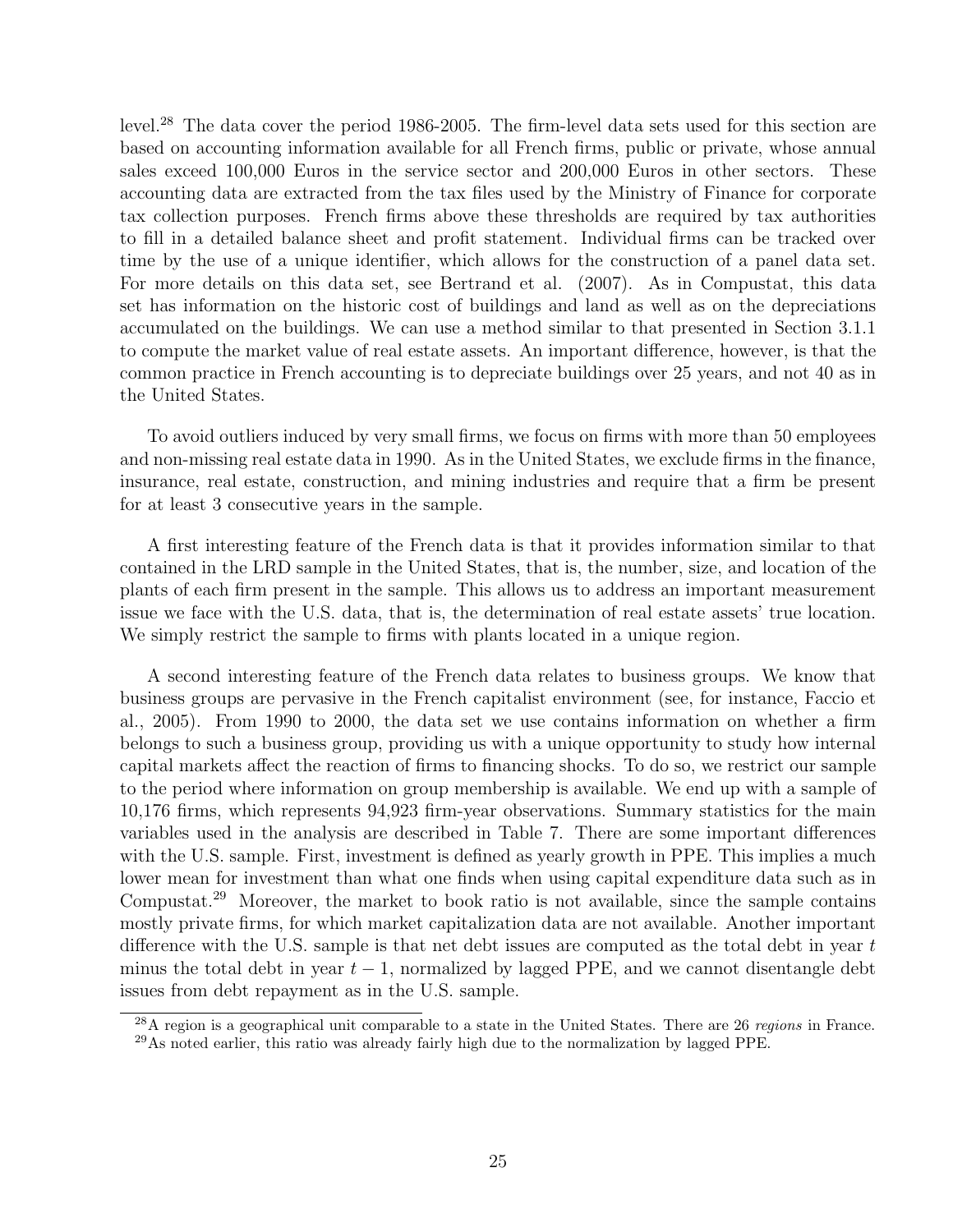### 6.2 Results

We estimate different specifications of Equations (6) and (8). Columns (1), (2), and (3) of Table 8 simply replicate columns (1), (2) and (3) of Table 2 on the French sample. The main differences with the U.S. sample are (1) a different time period (1990-2000 vs. 1993-2007) and (2) a different population of firms (both private and listed firms vs. listed firms only). The sensitivity of investment to collateral for the French sample is positive, significant at the 1% level, and somewhat higher than for Compustat firms. This is not surprising, as credit constraints are likely to be more prevalent in the French sample, which contains smaller firms on average. Accounting for observable determinants of investment and observed heterogeneity in land-holding decisions, we find that a \$1 increase in real estate value leads to an 11-cent increase in investment. This effect is economically large: One s.d. deviation in real estate value leads to a 19% s.d. increase in investment.

Column (4) of Table 8 replicates the regression in column (3) of Table 6: It shows that a \$1 increase in collateral value leads to 10 cents of debt issues. As for the U.S. sample, this corresponds closely to the additional investment triggered by the \$1 increase in collateral value. Thus, in France as in the United States, firms are able to use their appreciated real estate assets to increase their debt capacity. These results can be interpreted as strong robustness checks of our findings on the U.S. sample.

Using information on business groups, we show that internal capital markets allow firms to be partially shielded from financing shocks. There is extensive literature on the efficiency of internal capital markets (see, e.g., Scharfstein and Stein, 2000, and Rajan et al., 2000, for negative views on internal capital markets). The persistence of business groups despite evidence of a diversification discount (e.g., Lang and Stulz, 1994) remains a puzzle. Empirically, Lamont (1997) provides clean evidence that belonging to a business group allows a firm to tap internal capital markets for fundings. Stretching the findings in Lamont (1997), we should expect that firms that belong to a business group do not rely solely on their own collateral to finance additional investment. In the context of our empirical strategy, it means that the investment of firms that belong to a business group should be less sensitive to shocks to their own real estate assets than stand-alone firms.

We confirm this prediction in columns (5) and (6) of Table 8. We replicate the specification of column (3) separately for firms belonging to business groups and stand-alone firms. While the elasticity remains at 10 cents for firms in business groups, it rises to 15 cents for stand-alone firms. The difference between the two coefficients is significant at the 1% level.

# 7 Conclusion and Leads for Further Research

In line with the prediction of a simple model of collateral value and investment, we find in this paper that for the average listed U.S. corporation, investment is positively affected by the value of its real estate. When the value of a firm's properties appreciates by \$1, its investment increases by 6 cents. This investment is financed through additional debt issues. In line with our predictions, the impact of real estate shocks on investment is stronger when estimated on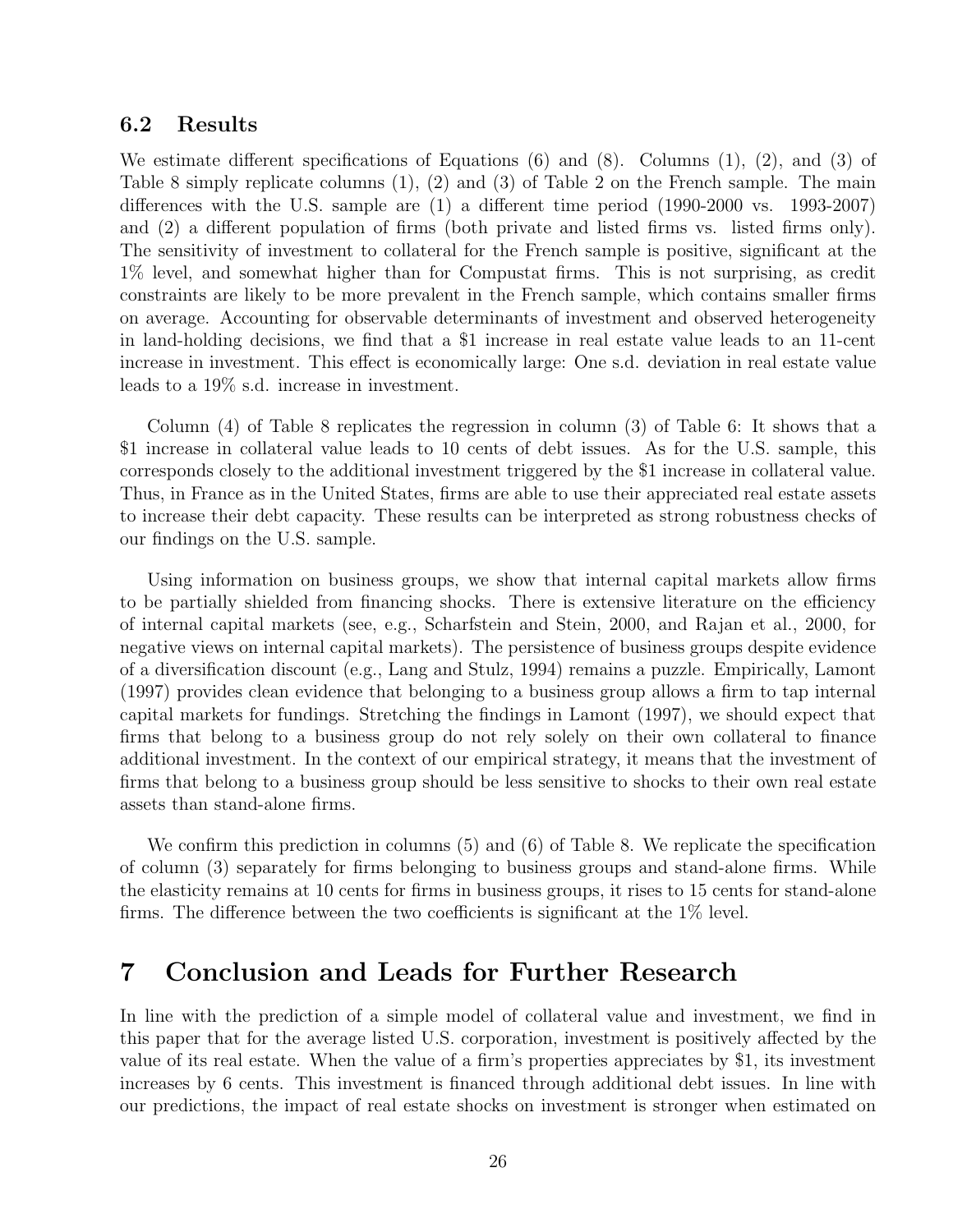a group which is more likely to be credit constrained, where financing constraints are measured using firm size, dividend payouts, and bond ratings. It is also stronger for firms that belong to industrial groups than for stand-alone firms. This suggests that internal capital markets mitigate financing constraints.

The present paper opens up many leads for further research. We develop two of them here. We provide some evidence that business groups allow firms to insulate from financing shocks. This is similar in spirit to the evidence in Lamont (1997). We still know little, however, about the interaction between the structural organization of a group and the efficiency of its internal capital market. Using such collateral value shocks and trying to follow their propagation within a business group would allow one to study the organizational determinants of well-functioning capital markets. It could help to empirically disentangle the various theories of internal capital markets.

Another avenue for future research could consist in investigating the link between collateral value and the shape of financial contracts. Should a firm with more valuable collateral use fewer or more covenants? Should it use loan contracts with longer maturity? These are fascinating questions that deserve thorough investigation.

# References

Abel, Andrew, and Janice Eberly, 1994. "A Unified Model of Investment Under Uncertainty," American Economic Review, 84:1369-1384.

Almeida, Heitor, Murillo Campello, and Michael S. Weisbach, 2004. "The Cash Flow Sensitivity of Cash," Journal of Finance, 59(4):1777-1804.

Almeida, Heitor, and Murillo Campello, 2007. "Financial Constraints, Asset Tangibility and Corporate Investment," Review of Financial Studies, 20(5):1430-1460

Barro, Robert J., 1976. "The Loan Market, Collateral, and Rates of Interest," *Journal of* Money, Credit and Banking, 8(4):439-456.

Benmelech, Efraim, and Nittai Bergman, 2008. "Liquidation Values and the Credibility of Financial Contract Renegotiation: Evidence from U.S. Airlines," Quarterly Journal of Economics, 123(4):1635-1677.

Benmelech, Efraim, and Nittai Bergman, forthcoming. "Collateral Pricing," *Journal of* Financial Economics.

Benmelech, Efraim, Mark J. Garmaise, and Tobias J. Moskowitz, 2005. "Do Liquidation Values Affect Financial Contracts? Evidence from Commercial Loan Contracts and Zoning Regulation," Quarterly Journal of Economics, 120(3):1121-1154.

Bernanke, Ben S., (1983). "Nonmonetary Effects of the Financial Crisis in Propagation of the Great Depression," American Economic Review, 73(3):257-76.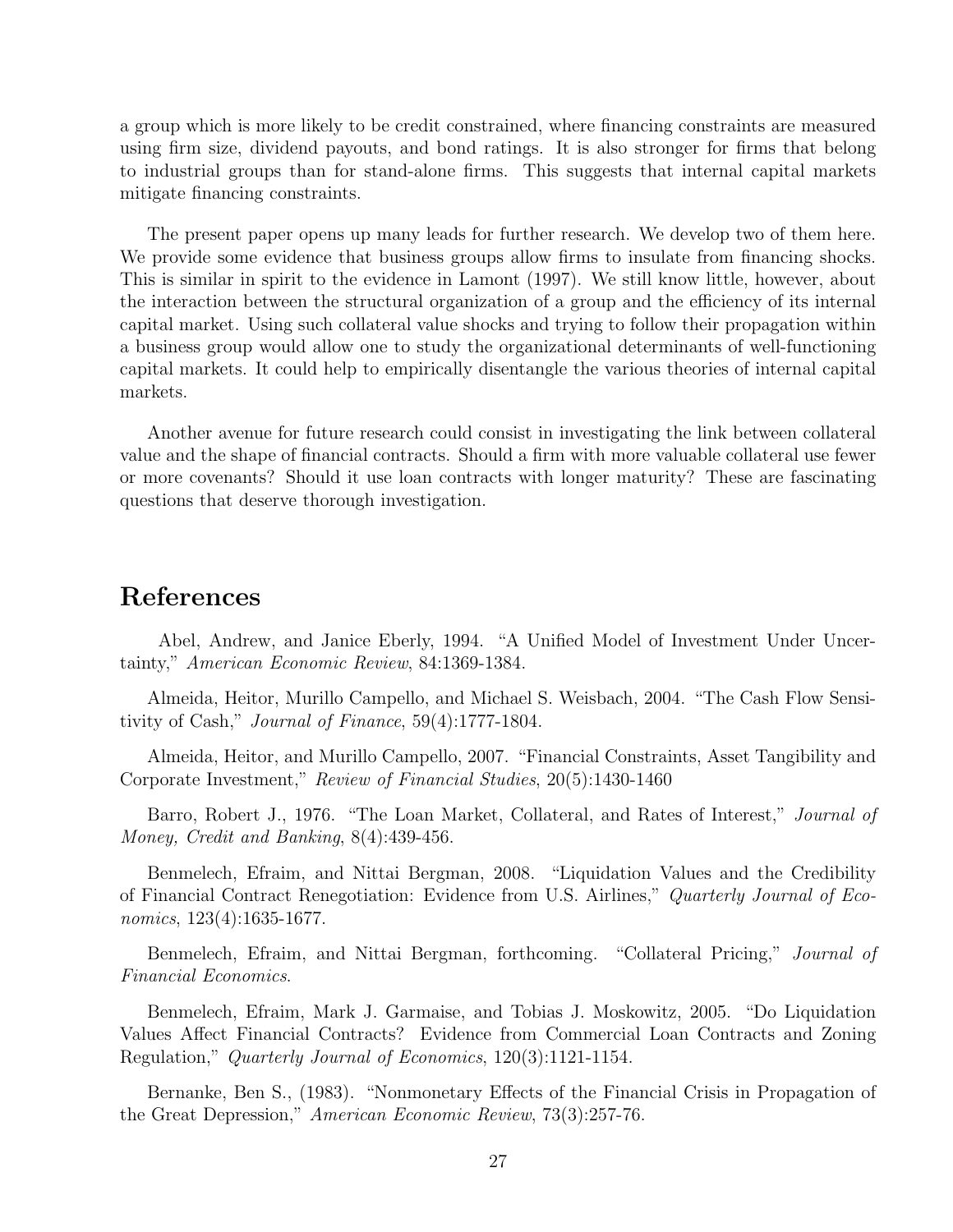Bernanke, Benjamin, and Mark Gertler, 1989. "Agency Costs, Net Worth and Business Fluctuations," American Economic Review, 79(1):14-34.

Bertrand, Marianne, Esther Duflo, and Sendhil Mullainathan, 2004. "How Much Should We Trust Differences in Difference Estimators?"Quarterly Journal of Economics, 119:249-275

Bertrand, Marianne, Antoinette Schoar, and David Thesmar, 2007. "Banking Deregulation and Industry Structure: Evidence From the 1985 French Banking Act," The Journal of Finance, 62:597-628.

Blanchard, Olivier Jean, Florencio Lopez-de-Silanes, and Andrei Shleifer, 1994. "What Do Firms Do with Cash Windfalls?," *Journal of Financial Economics*, 36(3):337-360.

Case, Karl, John Quigley, and Robert Shiller, 2001. "Comparing Wealth Effects: The Stockmarket Versus the Housing Market," NBER Working Paper No. 8606.

Cutts, Robert, L., (1990). "Power from the Ground Up: Japan's Land Bubble," *Harvard* Business Review, 68:164-172.

Eisfeldt, Andrea, and Adriano Rampini, forthcoming. "Leasing, Ability to Repossess, and Debt Capacity," Review of Financial Studies.

Faccio, Mara, Larry Lang, and Leslie Young, 2005. "Debt and Expropriation," working Paper.

Fazzari, Steven M., R. Glenn Hubbard, and Bruce C. Petersen, 1988. "Financing Constraints and Corporate Investment," Brookings Papers on Economic Activity, 1:141-195.

Gan, Jie, 2007 (a). "Collateral, Debt Capacity, and Corporate Investment: Evidence from a Natural Experiment,"Journal of Financial Economics, 85:709-734.

Gan, Jie, 2007 (b)."The Real Effects of Asset Market Bubbles: Loan- and Firm-Level Evidence of a Lending Channel", Review of Financial Studies, 20:1941-1973.

Glaeser, Edward, Joseph Gyourko, and Raven E. Saks, 2005. Edward "Why Have Housing Prices Gone Up?," American Economic Review,95(2):329-333.

Goyal, Vidhan, and Takeshi Yamada, 2001. "Asset Price Shocks, Financial Constraints and Investment: Evidence from Japan,"Journal of Business, 77(1):175-200

Green, Richard, Stephen Malpezzi, and Stephen Mayo, 2005. "Metropolitan-Specific Estimates of the Price Elasticity of Supply of Housing, and Their Sources,"American Economic Association Papers and Proceedings, 95:333-339.

Hart, Oliver, and John Moore, 1994. "A Theory of Debt Based on the Inalienability of Human Capital," *Quarterly Journal of Economics*, 109(4):841-879.

Hayashi, Fumio, 1982. "Tobin's Marginal q and Average q: A Neoclassical Interpretation," Econometrica, 50:213-224.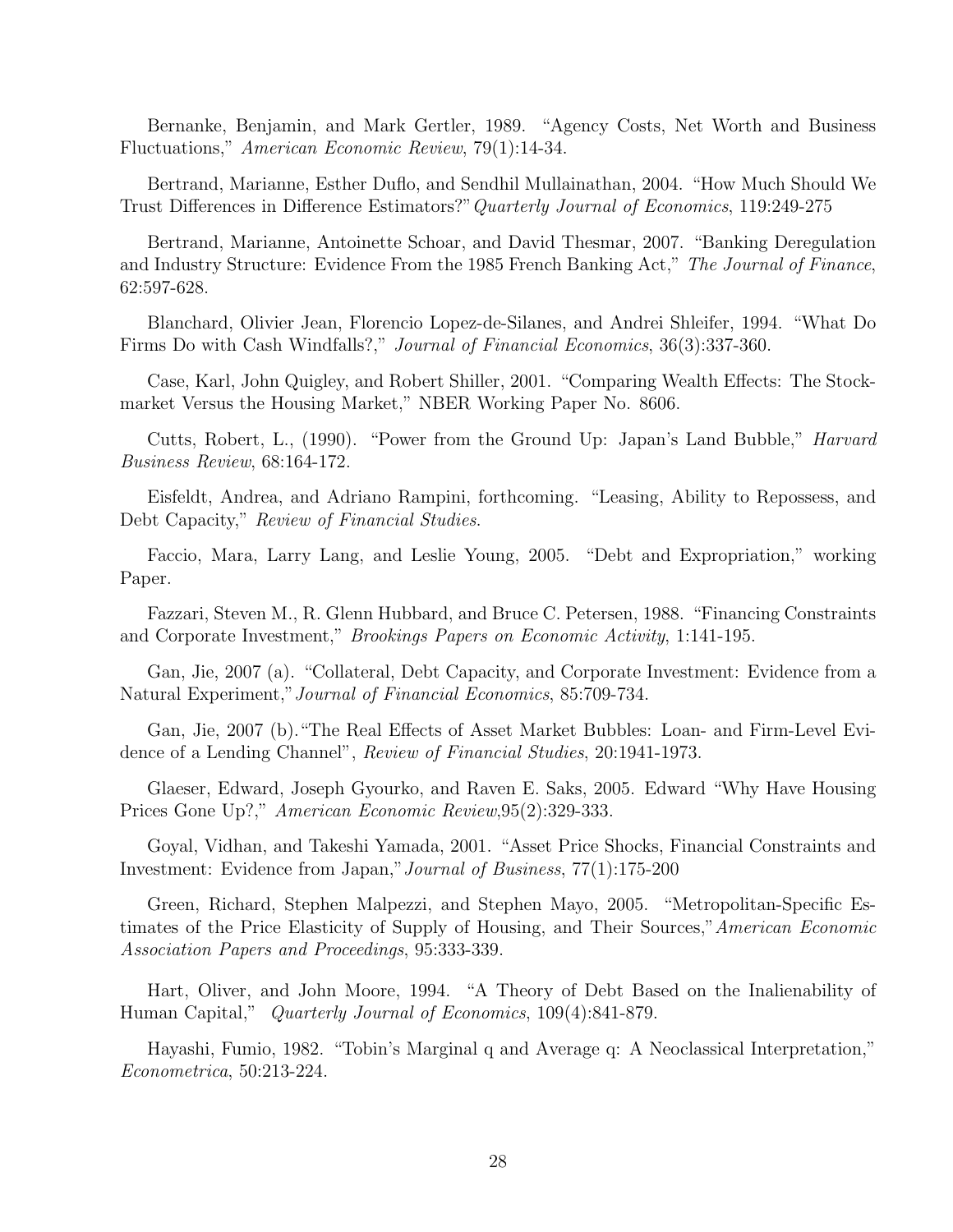Hennessy, Christopher, and Whited, Toni, 2007. "How Costly If External Financing? Evidence from a Structural Estimation," Journal of Finance, 62:1705-1745.

Himmelberg, Charles, Christopher Mayer, and Todd Sinai, 2005. "Assessing High House Prices: Bubbles, Fundamentals and Misperceptions," Journal of Economic Perspectives, 19(4):67-92.

Holmstrom, Bengt, and Jean Tirole, 1998. "Private and Public Supply of Liquidity," Journal of Political Economy, 106(1):1-40.

Kaplan, Steven N., and Luigi Zingales, 1997. "Do Investment-Cash Flow Sensitivities Provide Useful Measures of Financing Constraints?" Quarterly Journal of Economics, 112:169-215.

Lamont, Owen, 1997. "Cash Flow and Investment: Evidence from Internal Capital Markets," Journal of Finance, 52(1):57-82.

Lang, Larry, and Rene Stulz, 1994. "Tobin's q, Corporate Diversification, and Firm Performance", Journal of Political Economy, 102(6):1248-80.

Lucas, Robert, 1967. "Adjustment Cost and the Theory of Supply," Journal of Political Economy, 75:32-34.

Malpezzi, Stephen, 1996. "Housing Prices, Externalities and Regulation in the U.S. Metropolitan Areas," Journal of Housing Research, 7(2):209-241.

Nelson, Theron R., Thomas Potter, and Harold H. Wilde, 1999. "Real Estate Asset on Corporate Balance Sheets," Journal of Corporate Real Estate, 2(1):29-40.

Peek, Joe, and Eric S. Rosengren, 2000. "Collateral Damage: Effects of the Japanese Bank Crisis on Real Activity in the United States," American Economic Review, 90(1):30-45.

Rajan, Raghuram, David Servaes, and Luigi Zingales, 2000. "The Costs of Diversity: The Diversification Discount and Inefficient Investment," Journal of Finance, 55(1):35-80.

Rampini, Adriano, and S. Viswanathan, "Collateral, Financial Intermediation, and the Distribution of Debt Capacity," working paper, Duke University.

Rauh, Joshua D., 2006. "Investment and Financing Constraints: Evidence from the Funding of Corporate Pension Plans," Journal of Finance, 61(1):33-71.

Riddick Leigh A., and Toni M. Whited, forthcoming. "The Corporate Propensity to Save," Journal of Finance.

Rose, Louis A., 1989. "Topographical Constraints and Urban Land Supply Indexes,"Journal of Urban Economics, 26:335-347.

Scharfstein, David, and Jeremy Stein, 2000. "The Dark Side of Internal Capital Market: Divisional Rent Seeking and Inefficient Investments", *Journal of Finance*, 55(6): 2537-2564.

Stiglitz, Joseph E., and Andrew Weiss, 1981. "Credit Rationing in Markets with Imperfect Information," American Economic Review, 71(3):393-410.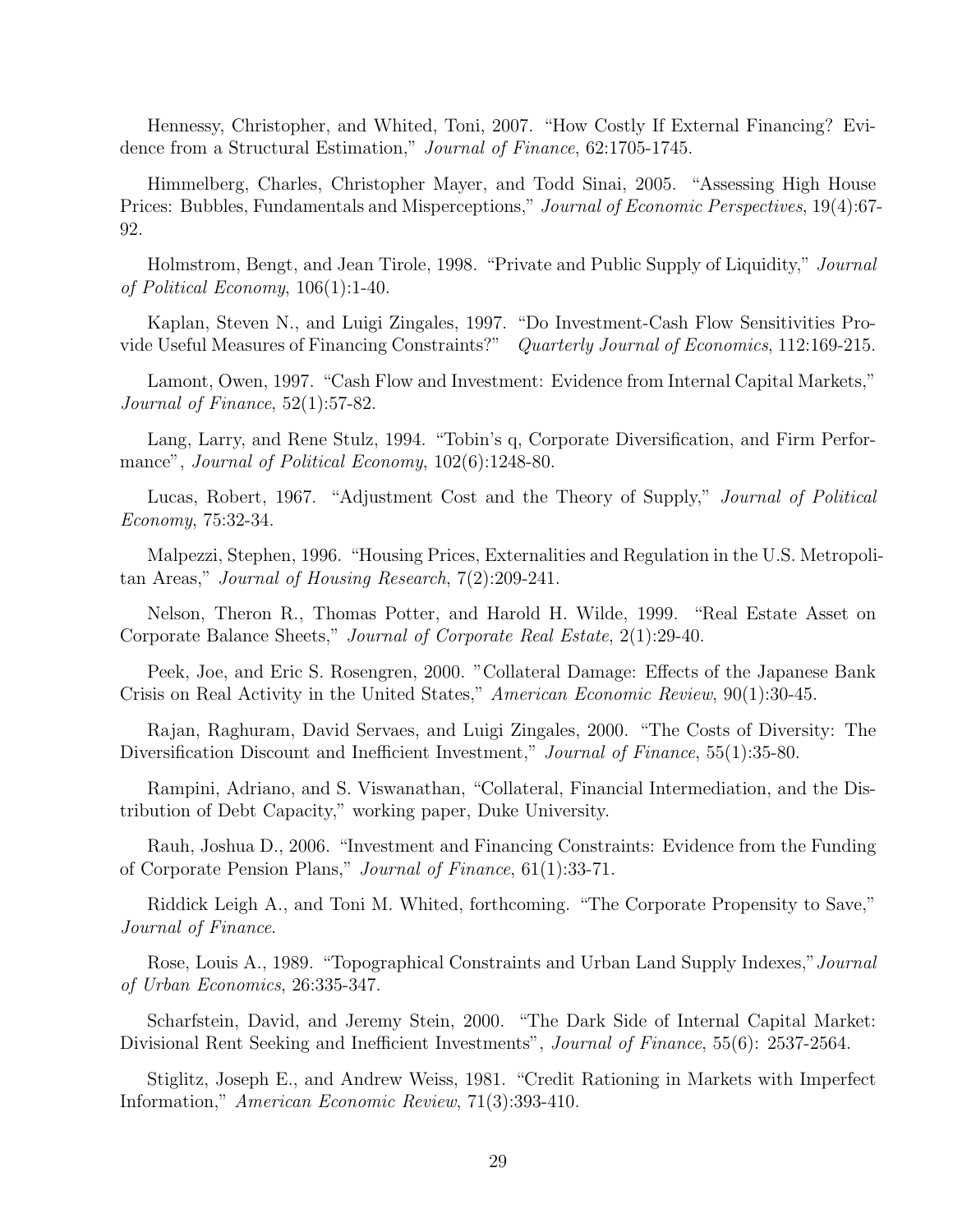Sufi, Amir, forthcoming. "Lines of Credit in Corporate Finance: An Empirical Analysis," Review of Financial Studies.

Townsend, Robert M. , 1979. "Optimal Contracts and Competitive Markets with Costly State Verification," Journal of Economic Theory 20:265-293.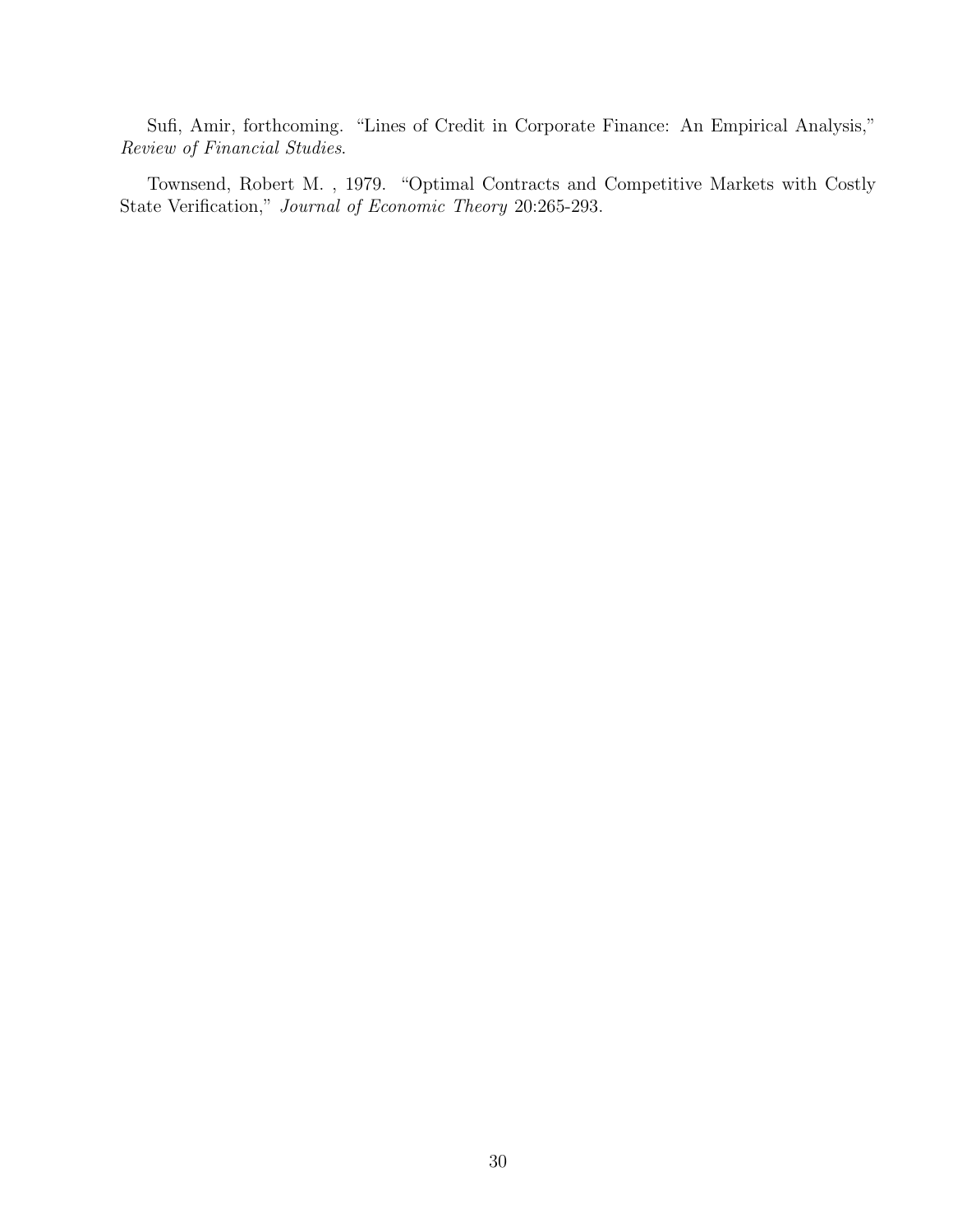# A Proofs

### A.1 Derivation of the Optimal Contract

We can write the optimal contract as

$$
\begin{aligned}\n&\max_{((b_t),(x_t),(i_t))} c_0 - G(i_0,k_0) - b_0 - x_0 + \frac{\pi(k_1,\theta) - G(i_1,k_1) - b_1 - x_1}{1+r} + \frac{\pi(k_2,\theta) + \nu_2 - b_2 - x_2}{(1+r)^2} \\
&\frac{b_0 + \frac{b_1}{1+r} + \frac{b_2}{(1+r)^2} \ge B_0}{(1+r)^2} \\
&\frac{b_2}{1+r} \le \psi \nu_1 \\
&\frac{b_2}{1+r} \le \psi \nu_2 \\
&\frac{x_0 \ge 0}{x_1 + x_0(1+r) \ge 0} \\
&\frac{x_2(1+r)^2 + x_1 + x_0(1+r) \ge 0}{G(i_0,k_0) \le c_0 - b_0} \\
&\frac{G(i_0,k_0) \le c_0 - b_0}{G(i_1,k_1) \le \pi(k_1,\theta) - b_1}\n\end{aligned}
$$
\n(11)

It maximizes the expected net payment to the firm under the investor's participation constraint (constraint 1), two no-renegotiation constraints (constraints 2 and 3), three positive saving balance constraints (constraints 4 through 6), and two positive dividend constraints (constraints 7 and 8). The private savings are redundant with the transfers to the bank. Abusing notations, let us call  $b_t = b_t + x_t$ . Then, program 11 becomes

$$
\begin{vmatrix}\n\max_{((b_t),(i_t))} c_0 - G(i_0,k_0) - b_0 + \frac{\pi(k_1,\theta) - G(i_1,k_1) - b_1}{1+r} + \frac{\pi(k_2,\theta) + \nu_2 - b_2}{(1+r)^2} \\
b_0 + \frac{b_1}{1+r} + \frac{b_2}{(1+r)^2} \ge B_0 \\
b_1 + \frac{b_2}{(1+r)} \le \psi \nu_1 \\
b_2 \le \psi \nu_2 \\
G(i_0,k_0) \le c_0 - b_0 \\
G(i_1,k_1) \le \pi(k_1,\theta) - b_1\n\end{vmatrix}
$$
\n(12)

The participation constraint is necessarily binding, so that program 12 can be transformed into

$$
\begin{vmatrix}\n\max_{((b_t),(i_t))} c_0 - G(i_0,k_0) + \frac{\pi(k_1,\theta) - G(i_1,k_1)}{1+r} + \frac{\pi(k_2,\theta) + \nu_2}{(1+r)^2} - B_0 \\
(1+r)(B_0 - b_0) \leq \psi \nu_1 \\
(1+r)^2 \left(B_0 - b_0 - \frac{b_1}{1+r}\right) \leq \psi \nu_2 \\
G(i_0,k_0) \leq c_0 - b_0 \\
G(i_1,k_1) \leq \pi(k_1,\theta) - b_1\n\end{vmatrix}
$$
\n(13)

Finally, adding the constant  $B_0$  to the previous program yields program 1.

# A.2 Proof of Proposition 2.1

Consider first a firm such that none of the constraints in program 1 are binding. Its investments satisfy the first-order condition when the four Lagrange multipliers in program 1 are zero and therefore verify system 2. Clearly, these investments  $i_0^*$  and  $i_1^*$  are independent of both  $\nu_1$  and  $\nu_2$  and hence of  $\nu_0$ .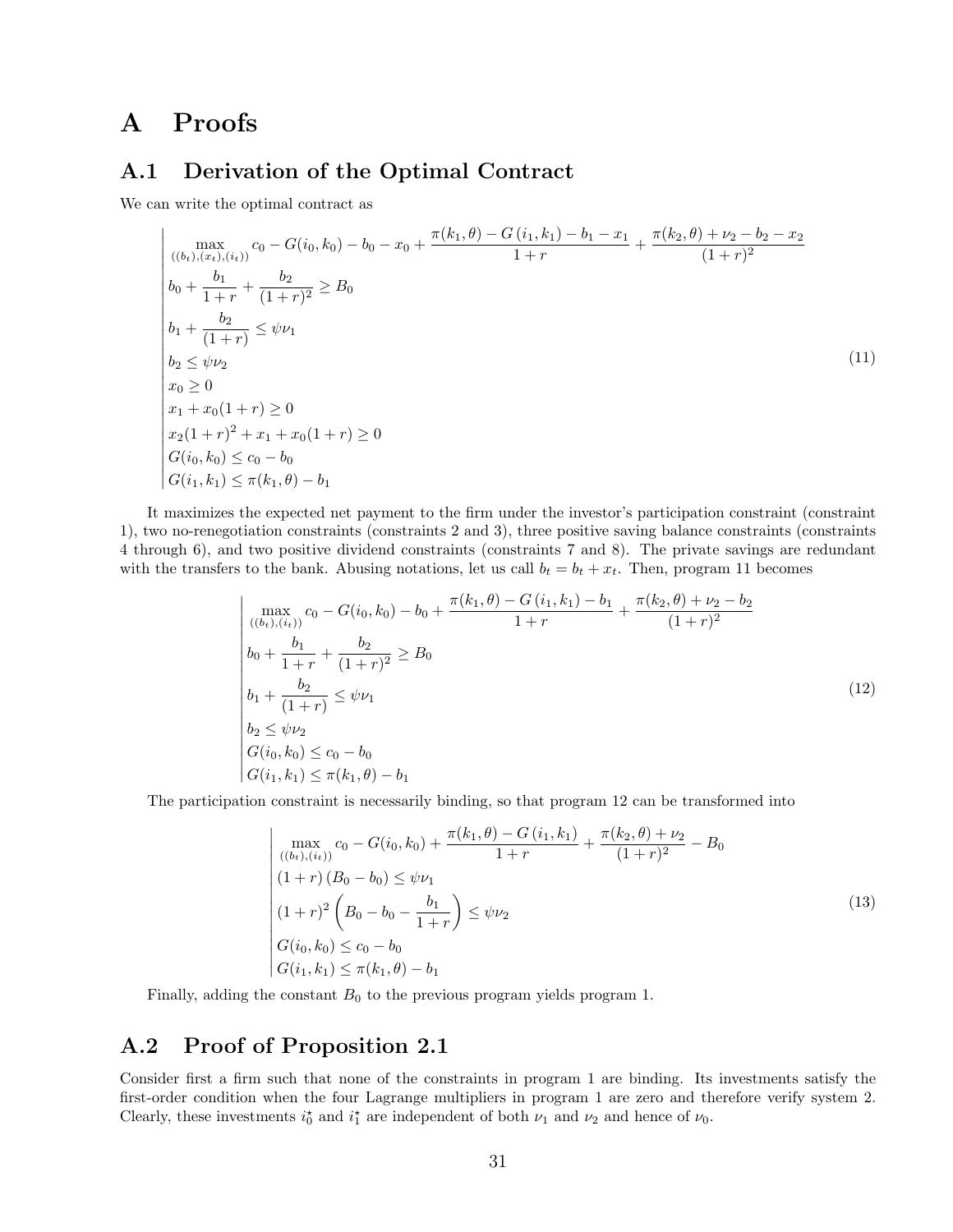Consider now a firm such that  $\lambda_1 > 0$ , that is, the date 0 budget constraint is binding. Then  $G(i_0, k_0)$  $c_0 - B_0 + \frac{\psi \nu_1}{1+r}$ . Differentiating with respect to  $\nu_0$  and reminding the reader that  $\frac{\partial \nu_1}{\partial \nu_0} = 1$ , we have  $\frac{\partial i_0}{\partial \nu_0} =$  $\frac{\psi}{1+r} \frac{1}{G_1(i_0,k_0)} > 0.$ 

Finally, consider a firm such that  $\lambda_1 = 0$  but  $\lambda_2 > 0$ . Its investments are given by the intertemporal budget constraint and the condition equating marginal costs of investment across periods as in system 3. Differentiating this system with respect to  $\nu_0$  yields the following system:

$$
\begin{cases}\nG_1(i_1, k_1) \left( \frac{\partial i_0}{\partial \nu_0} + \frac{\partial i_1}{\partial \nu_0} \right) = \frac{\psi}{(1+r)^2} \\
\frac{\partial i_0}{\partial \nu_0} \left( G_{11}(i_0, k_0) - \frac{\pi_{kk}(k_1, \theta) - G_{22}(i_1, k_1) + G_{12}(i_1, k_1)}{1+r} \right) = \frac{\partial i_1}{\partial \nu_0} \underbrace{G_{11}(i_1, k_1) - G_{21}(i_1, k_1)}_{1+r} \\
\end{cases} (14)
$$

so that

=

$$
\frac{\partial i_0}{\partial \nu_0} = \frac{\psi}{(1+r)^2} \frac{1}{G_1(i_0, k_0)} \frac{1}{1 + \frac{((1+r)G_{11}(i_0, k_0) - \pi_{kk}(k_1, \theta) + G_{22}(i_1, k_1) - G_{12}(i_1, k_1))}{G_{11}(i_1, k_1) - G_{21}(i_1, k_1)}} > 0
$$

# A.3 Proof of Proposition 2.2

Call  $\theta$  (c<sub>0</sub>, k<sub>0</sub>, B<sub>0</sub>,  $\nu$ <sub>0</sub>, V,  $\psi$ ) the function such that for all V and  $\nu$ <sub>0</sub>

$$
V^{0}\left(c_{0},k_{0},B_{0},\nu_{0},\theta\left(c_{0},k_{0},B_{0},\nu_{0},V,\psi\right)\right)=V
$$

Call x the initial vector of state variables,  $x = (c_0, k_0, B_0, \nu_0, \theta, \psi)$ , and y the modified vector of state variables,  $y = (c_0, k_0, B_0, \nu_0, V, \psi)$ . The policy function  $i_0$  associated with program 1 is defined as a function of the initial state variable:

$$
i_0 = h(x) = h(c_0, k_0, B_0, \nu_0, \theta(y), \psi) = j(y)
$$

Therefore,  $\frac{\partial j}{\partial \nu_0} = \frac{\partial h}{\partial \nu_0} + \frac{\partial \theta}{\partial \nu_0} \frac{\partial h}{\partial \theta}$ . In other words, when two firms have the same value  $V^0$  but different collateral values, productivity must adjust by  $\frac{\partial \theta}{\partial \nu_0}$ . As investments depend on productivity, this adjustment has an impact on investment decisions. Therefore, the conditional sensitivity is the "true" sensitivity,  $\frac{\partial h}{\partial v_0}$  plus the impact on investment implied by the adjustment,  $\frac{\partial \theta}{\partial \nu_0} \frac{\partial h}{\partial \theta}$ .

Consider the case of an unconstrained firm. Its value depends on  $\nu$  only through the final resale value, so that, using the envelope theorem,  $\frac{\partial \theta}{\partial \nu} = -\frac{V_{\nu_0}}{V_{\theta}} = -\frac{1}{(1+r)\pi_{\theta}(k_1^*,\theta)+\pi_{\theta}(k_2^*,\theta)}$ .

So the conditional sensitivity is therefore given by

$$
\frac{\partial j}{\partial \nu_0} = \underbrace{\frac{\partial h}{\partial \nu_0}}_{=0} - \frac{1}{(1+r)\,\pi_\theta\left(k_1^\star,\theta\right) + \pi_\theta\left(k_2^\star,\theta\right)} \frac{\partial i_0^\star}{\partial \theta}
$$

The derivative of  $i_0^*$  with respect to  $\theta$  is given by differentiating system 2:

$$
\frac{\partial i_0^*}{\partial \theta} \times \left\{ (1+r) G_{11} (i_0^*, k_0) + \frac{\pi_{kk} (k_2^*, \theta)}{1+r} \left( \pi_{kk} (k_1^*, \theta) - (G_{22} - 2G_{12} + G_{11}) (i_1^*, k_1^*) + (G_{11} G_{22} - (G_{12})^2) (i_1^*, k_1^*) \right) \right\}
$$

$$
(G_{11} (i_1^*, k_1^*) - \frac{\pi_{kk} (k_2^*, \theta)}{1+r}) \left( \pi_{k\theta} (i_1^*, k_1^*) + \frac{\pi_{k\theta} (i_2^*, k_2^*)}{1+r} \frac{(G_{11} - G_{21}) (i_1^*, k_1^*)}{(1+r)G_{11} (i_1^*, k_1^*) - \frac{\pi_{kk} (i_2^*, k_2^*)}{1+r}} \right)
$$

Using our assumptions on G (i.e., that  $G_{11} > 0$ ,  $G_{22} > 0$ ,  $G_{12} < 0$ , and  $G_{11}G_{22} - (G_{12})^2 \ge 0$ ), as well as the concavity of  $\pi$  in k and  $\pi_{k\theta} \geq 0$ , we can conclude that  $\frac{\partial i^*_{\theta}}{\partial \theta} > 0$ . This in turns implies that  $\frac{\partial j}{\partial \nu_0} < 0$ . This is the first part of Proposition 2.2.

Consider now the date 0 constrained firm. Its investment is given by the binding budget constraint,  $G(i_0, k_0) = c_0 - B_0 + \frac{\psi \nu}{1+r}$ , and is independent of  $\theta$ . Hence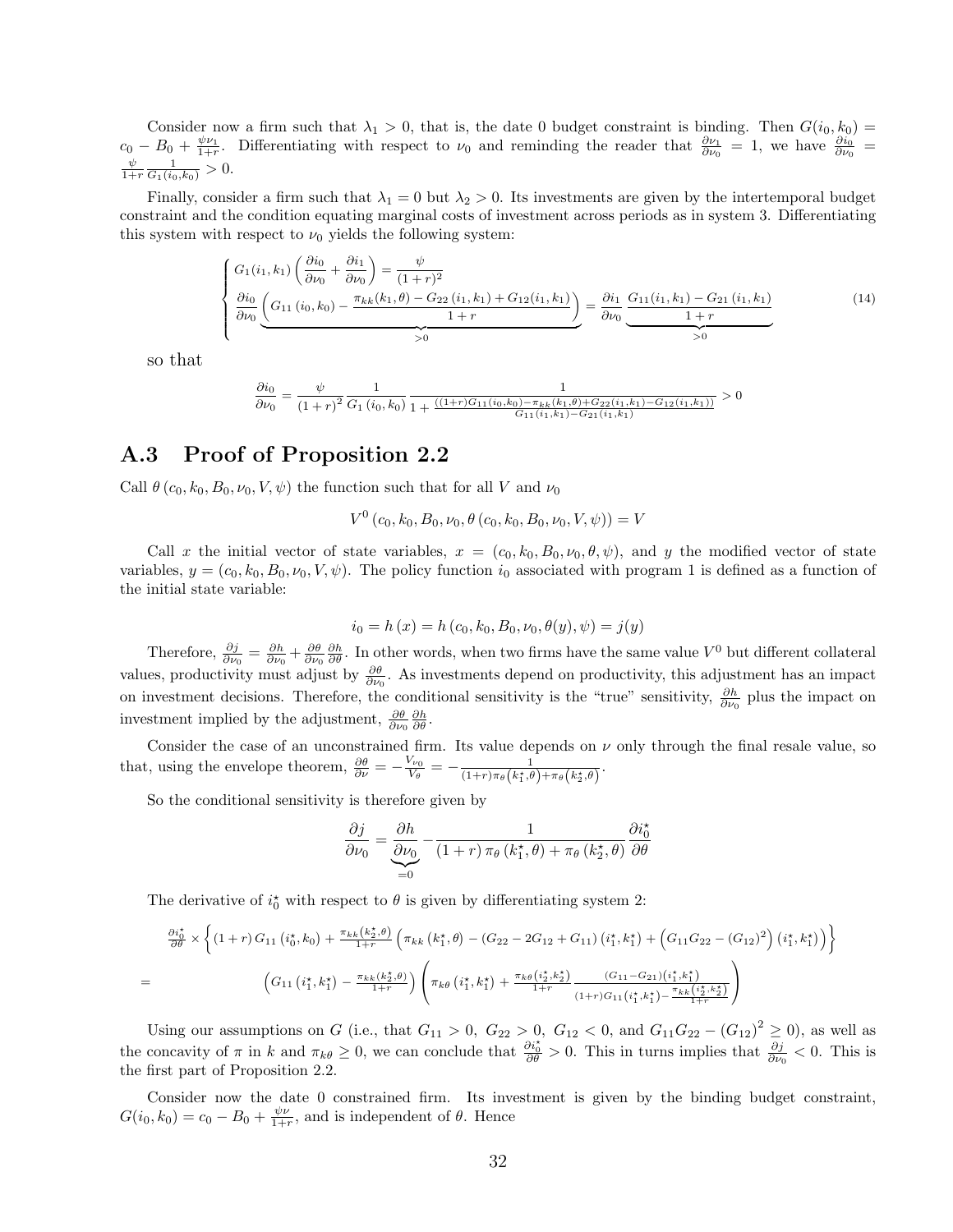$$
\frac{\partial j}{\partial \nu_0} = \underbrace{\frac{\partial h}{\partial \nu_0}}_{>0} - \frac{\partial \theta}{\partial \nu} \times \underbrace{\frac{\partial i_0}{\partial \theta}}_{=0} > 0
$$

This is the second part of Proposition 2.2.

Finally, consider a date 1 constrained firm. Its investment is given by system 3. In particular, we can obtain the derivative of initial investment  $i_0$  with respect to  $\theta$ :

$$
\frac{\partial i_{0}}{\partial \theta} = (1+r)^{2} \frac{\partial i_{0}}{\partial \nu_{0}} \left( \frac{\pi_{\theta} (k_{1}, \theta)}{1+r} + \frac{G_{1} (i_{1}, k_{1})}{G_{11} (i_{1}, k_{1}) - G_{12} (i_{1}, k_{1})} \frac{\pi_{k\theta} (k_{1}, \theta)}{1+r} \right) > 0
$$

This allows one to compute the conditional sensitivity:

$$
\frac{\partial j}{\partial \nu_0} = \frac{\partial h}{\partial \nu_0} - \frac{\partial \theta}{\partial \nu_0} \times \frac{\partial h}{\partial \theta}
$$
\n
$$
= \frac{\partial i_0}{\partial \nu_0} \frac{\left( (\psi - 1) \lambda_3 \frac{\pi_\theta(k_1, \theta)}{1 + r} + \frac{\pi_\theta(k_2)}{1 + r} - (1 + \psi \lambda_3) \frac{G_1(i_1, k_1)}{G_{11}(i_1, k_1) - G_{12}(i_1, k_1)} \frac{\pi_k \theta(k_1, \theta)}{1 + r} \right)}{(1 + \lambda_3) \frac{\pi_\theta(k_1, \theta)}{1 + r} + \frac{\pi_\theta(k_2, \theta)}{1 + r}}
$$

As remarked in Proposition 2.2, the sign of this last expression is ambiguous. On the one hand, the larger the impact of productivity on profit, and hence on value, the smaller the adjustment in  $\theta$  needs to be, and hence the closer the conditional sensitivity to the unconditional sensitivity. On the other hand, the larger the impact of productivity on the marginal product of capital, the larger the effect of productivity on investment and, hence, the smaller the conditional sensitivity relative to the unconditional sensitivity.

# A.4 Proof of Proposition 2.3

Consider, as is the case in Proposition 2.3, the case where with no collateral the firm cannot finance first best. Assume that firm best can be financed only with collateral and commitment ability  $\psi \geq \psi^* > (1+r)^2$ . Call  $z = (k_0, B_0, \theta, \psi)$  the vector of fixed state variables. The firm prefers buying the real estate asset as long as

$$
V(z, c_0 - \nu_0, \nu_0) > V(z, c_0, 0) - \left(\nu_0 - \frac{\nu_2}{1+r}\right)
$$

Consider the function defined over  $[0, \nu_0]$ :  $\rho(x) = V(z, c_0 - x, x) + x \frac{\nu_2}{\nu_0(1+r)} - x$ . We know that

$$
\rho'(x) = (\lambda_1 + \lambda_2)\psi - \lambda_3 = (\psi - (1+r))\lambda_1 + (\psi - (1+r^2))\lambda_2
$$

If  $\psi < \psi^*$ , then it must that the firm is constrained for all  $x \in [0, \nu_0]$ . In particular, consider first the case where  $\psi < 1 + r$ . Therefore,  $\rho'(x)$  must be strictly negative for all x, so that  $\rho$  is strictly decreasing over  $[0, \nu_0]$ and the firm strictly prefers renting the asset.

Assume now that  $\psi \in (1+r)^2$ ,  $\psi^*$ . Then  $\rho'(x)$  is strictly negative for all x so that  $\rho$  is strictly increasing over  $[0, \nu_0]$  and the firm strictly prefers buying the asset.

Consider the case where  $\psi > \psi^*$ . By assumption, first best is reached with collateral but not without, so that the firm ends up buying the asset.

To conclude the proof, suppose  $\psi^* > \psi^1 > \psi^2$  such that the firm strictly prefers renting the asset when  $\psi = \psi^2$  but (weakly) prefers renting the asset when  $\psi = \psi^1$ . This is not possible. Without the asset, both firms make the same profit  $V(z, c_0, 0)$ , as the value of the firm is independent of  $\psi$  if the firm does not have any collateral. Moreover, we know that the value of the firm is increasing with  $\psi$ , so our assumption amounts to

$$
V^{2}(z, c_{0} - \nu_{0}, \nu_{0}) \quad < \quad V^{2}(z, c_{0}, 0) - \left(\nu_{0} - \frac{\nu_{2}}{1+r}\right) \\
 < \quad V^{1}(z, c_{0}, 0) - \left(\nu_{0} - \frac{\nu_{2}}{1+r}\right) \\
 < \quad V^{2}(z, c_{0} - \nu_{0}, \nu_{0}),
$$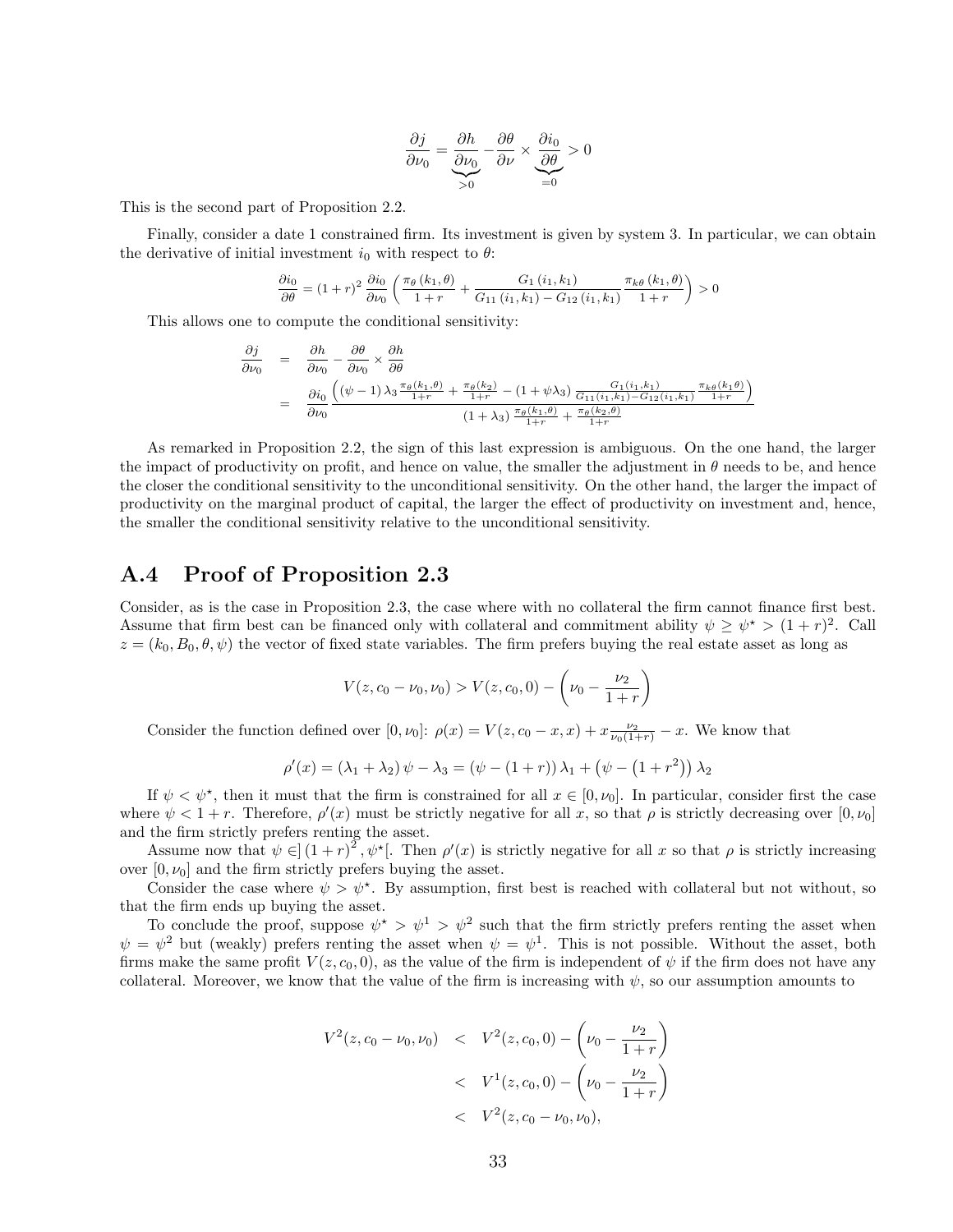which is not possible if  $\psi^1 > \psi_2$ . Hence, the existence of the threshold  $\bar{\psi}$ .

The alternative cases can be derived using similar arguments. First, if the firm with no collateral can reach first best, then the firm weakly prefers renting the asset. Second, if the firm with no collateral is constrained but first best is reached with collateral for  $\psi \geq \psi^*$  with  $\psi^* < \bar{\psi}$ , then the previous argument applies.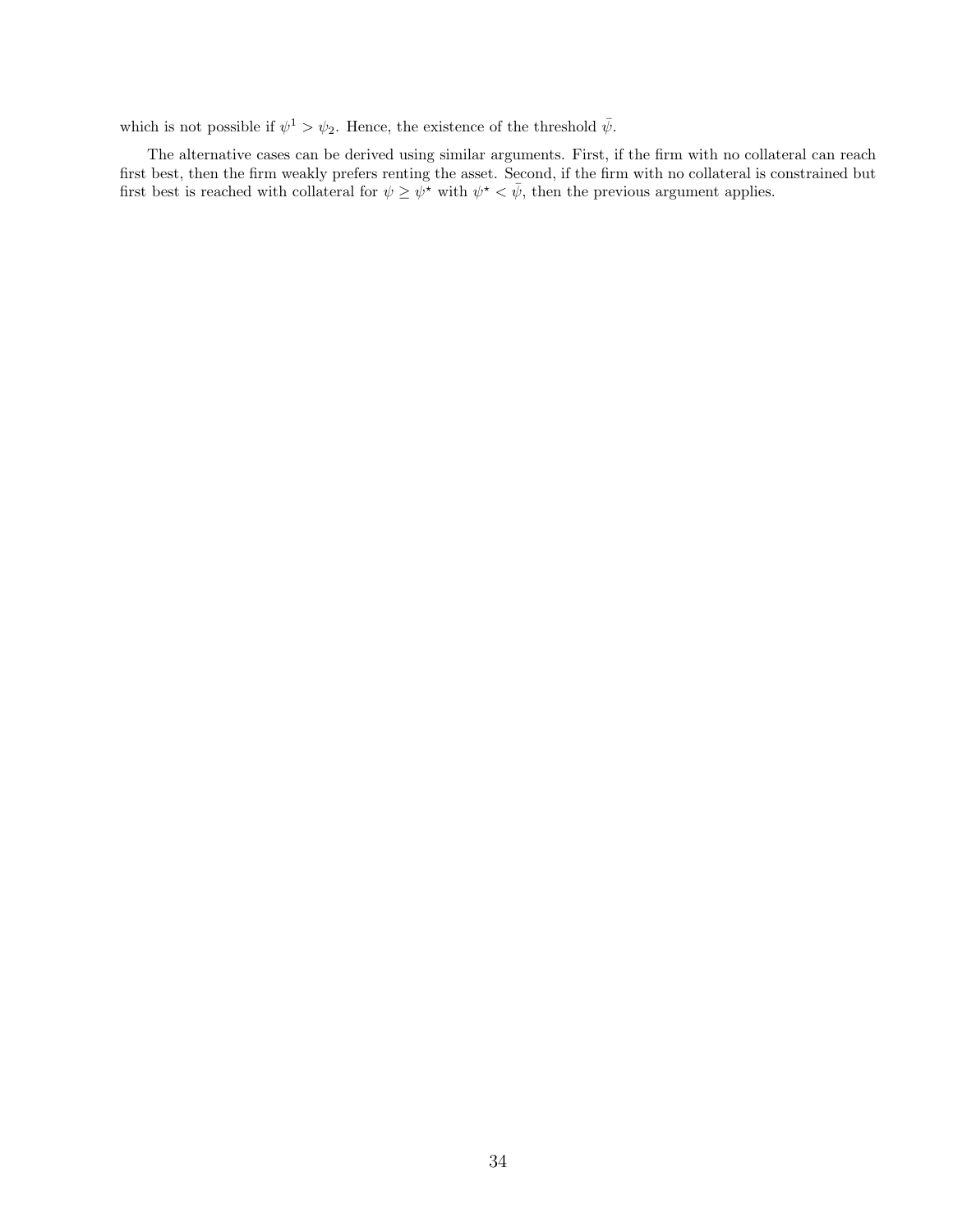|                                |                                                       | Mean                                                                                                                                                                                                                                                                                                                | Median                             | Std. Dev.                                  | 25 <sup>th</sup> Percentile                                           | 75 <sup>th</sup> Percentile | Observations                     |
|--------------------------------|-------------------------------------------------------|---------------------------------------------------------------------------------------------------------------------------------------------------------------------------------------------------------------------------------------------------------------------------------------------------------------------|------------------------------------|--------------------------------------------|-----------------------------------------------------------------------|-----------------------------|----------------------------------|
| Firm-Level Data                |                                                       |                                                                                                                                                                                                                                                                                                                     |                                    |                                            |                                                                       |                             |                                  |
|                                | Investment                                            |                                                                                                                                                                                                                                                                                                                     |                                    |                                            |                                                                       | $\ddot{=}$                  | 27,672                           |
|                                | $\mathrm{Cash}$                                       |                                                                                                                                                                                                                                                                                                                     |                                    |                                            | Ę                                                                     |                             |                                  |
|                                | Market to book                                        |                                                                                                                                                                                                                                                                                                                     |                                    | $37$<br>$1.56$<br>$1.76$<br>$9.36$         |                                                                       |                             | 27,877<br>25,592                 |
|                                | Leverage                                              | $\frac{1}{2}$ $\frac{1}{2}$ $\frac{1}{2}$ $\frac{1}{2}$ $\frac{1}{2}$ $\frac{1}{2}$ $\frac{1}{2}$ $\frac{1}{2}$ $\frac{1}{2}$ $\frac{1}{2}$ $\frac{1}{2}$ $\frac{1}{2}$ $\frac{1}{2}$ $\frac{1}{2}$ $\frac{1}{2}$ $\frac{1}{2}$ $\frac{1}{2}$ $\frac{1}{2}$ $\frac{1}{2}$ $\frac{1}{2}$ $\frac{1}{2}$ $\frac{1}{2}$ | <u>ដនុង្គីនន់ទូ</u> ់ទី ខ្ញ        |                                            | $\frac{1}{2}$ 8 $\circ$ 8                                             | 5 5 5 8 5 5 6               | 27,931                           |
|                                |                                                       |                                                                                                                                                                                                                                                                                                                     |                                    |                                            |                                                                       |                             | 26,772                           |
|                                | Debt Issues<br>Debt Repayment                         |                                                                                                                                                                                                                                                                                                                     |                                    | $2.3$<br>1.58                              |                                                                       |                             | 27,291                           |
|                                | Net Debt Issues                                       |                                                                                                                                                                                                                                                                                                                     |                                    | 1.36                                       |                                                                       |                             | 26,192                           |
|                                | Changes in Current Debt                               |                                                                                                                                                                                                                                                                                                                     |                                    | 55.                                        |                                                                       | $\circ$                     | 28,014                           |
|                                | Value<br>$\mathbf{R} \mathbf{E}$                      |                                                                                                                                                                                                                                                                                                                     |                                    | 1.35                                       | $\frac{8}{1}$ 0 0                                                     | 1.12                        | 28,014                           |
| Initial Firm-Level Data (1993) |                                                       |                                                                                                                                                                                                                                                                                                                     |                                    |                                            |                                                                       |                             |                                  |
|                                | OWNER<br>$\mathbf{R} \mathbf{E}$                      | $.58$<br>$.01$<br>$.26$                                                                                                                                                                                                                                                                                             | $76.897$<br>6.9 $\%$               |                                            | $\overline{\phantom{0}}$                                              |                             | 2,750                            |
|                                | ROA                                                   |                                                                                                                                                                                                                                                                                                                     |                                    | $\frac{49}{33}$ 0.6                        | $\frac{3}{1}$ $\frac{3}{1}$ $\frac{3}{1}$ $\frac{3}{1}$ $\frac{3}{1}$ | $-29$                       | 2,742<br>2,750<br>2,750<br>2,750 |
|                                |                                                       |                                                                                                                                                                                                                                                                                                                     |                                    |                                            |                                                                       |                             |                                  |
|                                | Age<br>Leverage                                       | $29$                                                                                                                                                                                                                                                                                                                |                                    | $\begin{array}{c} 1.12 \\ 2.2 \end{array}$ |                                                                       | $36\frac{15}{10}$           |                                  |
|                                | Log(A <sub>sset</sub> )                               | 4.1                                                                                                                                                                                                                                                                                                                 |                                    |                                            |                                                                       |                             |                                  |
| MSA-Level Data                 |                                                       |                                                                                                                                                                                                                                                                                                                     |                                    |                                            |                                                                       |                             |                                  |
|                                | Residential Prices Growth Rate                        |                                                                                                                                                                                                                                                                                                                     |                                    |                                            |                                                                       |                             |                                  |
|                                | Residential Prices Index<br>Office Prices Growth Rate |                                                                                                                                                                                                                                                                                                                     |                                    |                                            | $\frac{1}{2}$ go                                                      | 885                         |                                  |
|                                |                                                       |                                                                                                                                                                                                                                                                                                                     |                                    |                                            | $-0.1$                                                                |                             |                                  |
|                                | Office Prices Index                                   | e signe                                                                                                                                                                                                                                                                                                             | $\Xi \Sigma \Xi \approx \sim \sim$ | 59.888                                     | $\sqrt{68}$                                                           | 92                          |                                  |
|                                | Land Constraint (Regulation)                          | 2.04                                                                                                                                                                                                                                                                                                                |                                    |                                            | 1.8                                                                   | 2.25                        | 5,679<br>5,695<br>5,692<br>5,692 |
| State-Level Data               |                                                       |                                                                                                                                                                                                                                                                                                                     |                                    |                                            |                                                                       |                             |                                  |
|                                | Residential Prices Growth Rate                        | $\mathcal{S}$                                                                                                                                                                                                                                                                                                       | 05                                 | $\overline{C}$                             | $\mathbf{E}$                                                          | $\overline{0}$              | 765                              |
|                                | Residential Prices Index                              | CZ.                                                                                                                                                                                                                                                                                                                 | 66                                 | 20                                         | 12                                                                    | 86                          | 765                              |

Table 1: Summary Statistics Table 1: Summary Statistics Notes: This table provides summary statistics at the firm level (panels 1 and 2), MSA level (panel 3), and state level (panel 3). Investment is defined as capital expenditure (item #128) normalized by the lagged book valu -item #60 -item #74) normalized by their book value (item #6). Leverage is defined as the sum of short-term and long-term debt (item #34+ item #9) normalized by the book value of assets (item #6). Debt issues are defined as item #111 normalized by lagged PPE (item #8). Debt repayment is defined as item #114 normalized by PPE (item  $\#8$ ). Net debt issues are defined as debt issuance minus debt repayment. Changes in current debt are defined as item  $\#301$  normalized by lagged PPE (item  $\#8$ ). The RE is defined as the operating income before depreciation minus depreciation and amortization normalized by total assets ((item  $\#13$ -item  $\#14$ )/item  $\#6$ ). Age is the number of years since IPO and RE OWNER is a dummy variable equal to 1 if the firm reports any real estate holding in 1993. The residential prices growth rate (MSA level - resp. state level) is the growth rate of the MSA (resp. state) OFHEO real estate price index. The residential price index (MSA level - resp. state level) is the OFHEO real estate price index, normalized to 1 in 2006. The office prices index is an index of MSA-level office prices normalized to 1 in 2006. The office prices growth rate is the growth rate of the and amortization (item #14 + item # 18) normalized by lagged PPE (item # 8). Market to book is defined as the market value of assets (item #6 +(item #60 × item #24) value is the ratio of the market value of real estate assets normalized by lagged PPE (see Section 3 for details on the construction of this variable). The return on assets (ROA) is defined as the operating income before depreciation minus depreciation and amortization normalized by total assets ((item #13-item #14)/item #6). Age is the number of Notes: This table provides summary statistics at the firm level (panels 1 and 2), MSA level (panel 3), and state level (panel 3). Investment is defined as capital expenditure (item #128) normalized by the lagged book value of property, plant, and equipment (PPE: item #8). Cash is defined as income before extraordinary items plus depreciation and amortization (item #14 + item # 18) normalized by lagged PPE (item # 8). Market to book is defined as the market value of assets (item #6 +(item #60 × item #24)  $\frac{424}{100}$  =  $\frac{424}{100}$  =  $\frac{424}{100}$  =  $\frac{424}{$ -item  $\#74$ ) normalized by their book value (item  $\#6$ ). Leverage is defined as the sum of short-term and long-term debt (item  $\#94+$  item  $\#9$ ) normalized by the book value of assets (item #6). Debt issues are defined as item #111 normalized by lagged PPE (item #8). Debt repayment is defined as item #114 normalized by PPE (item #0). The commodiation of the commodiation of the commo #8). Net debt issues are defined as debt issuance minus debt repayment. Changes in current debt are defined as item #301 normalized by lagged PPE (item #8). The RE value is the ratio of the market value of real estate assets normalized by lagged PPE (see Section 3 for details on the construction of this variable). The return on assets (ROA) years since IPO and RE OWNER is a dummy variable equal to 1 if the firm reports any real estate holding in 1993. The residential prices growth rate (MSA level – resp. state level) is the growth rate of the MSA (resp. state) OFHEO real estate price index. The residential price index (MSA level – resp. state level) is the OFHEO real estate price index, normalized to 1 in 2006. The office prices index is an index of MSA-level office prices normalized to 1 in 2006. The office prices growth rate is the growth rate of the office prices index. office prices index.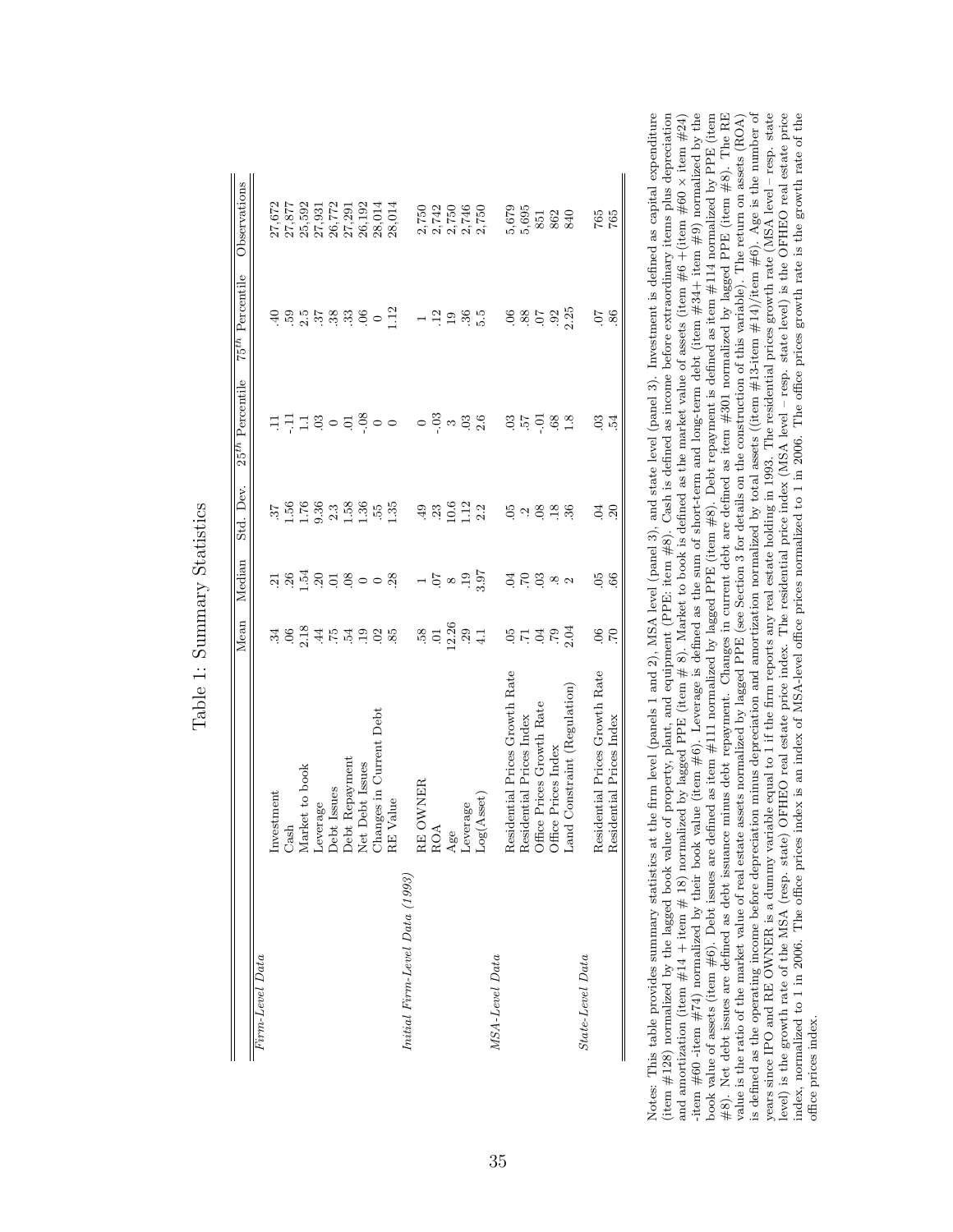|                                                                                                                                                                                                                        |                                                  |                                                                |                                        | Capital Expenditure                                        |                                                                         |                                   |                                                 |
|------------------------------------------------------------------------------------------------------------------------------------------------------------------------------------------------------------------------|--------------------------------------------------|----------------------------------------------------------------|----------------------------------------|------------------------------------------------------------|-------------------------------------------------------------------------|-----------------------------------|-------------------------------------------------|
|                                                                                                                                                                                                                        | (OLS)<br>$\widehat{\Xi}$                         | $\overset{(2)}{\underbrace{\text{OD}}}$                        | (OLS)<br>$\odot$                       | $\begin{pmatrix} 4 \\ 0 \end{pmatrix}$                     | E<br>$\widetilde{\mathbf{e}}$                                           | (OLS)<br>$\odot$                  | (0LS)<br>$\widehat{(\mathcal{I})}$              |
| RE Value (State)                                                                                                                                                                                                       | $+$ ***.<br>(.004)                               | $\frac{1}{(0.0041)}$                                           | $.043***$                              |                                                            |                                                                         |                                   |                                                 |
| RE Value (MSA)                                                                                                                                                                                                         |                                                  |                                                                | (.0039)                                | $.04***$                                                   | $.042***$                                                               |                                   |                                                 |
| RE Value (MSA Office Prices)                                                                                                                                                                                           |                                                  |                                                                |                                        | (.0056)                                                    | (700.)                                                                  | $.052***$                         |                                                 |
| RE OWNER × MSA Office Prices                                                                                                                                                                                           |                                                  |                                                                |                                        |                                                            |                                                                         | (.0096)                           | $.22***$<br>$(.08)$                             |
| State Residential Prices                                                                                                                                                                                               | $-10*$<br>(.05)                                  | $-75**$                                                        | $-33$                                  |                                                            |                                                                         |                                   |                                                 |
| MSA Residential Prices                                                                                                                                                                                                 |                                                  | (.30)                                                          |                                        | $-51$                                                      | $.54$<br>(.62)                                                          |                                   |                                                 |
| MSA Office Prices                                                                                                                                                                                                      |                                                  |                                                                |                                        | (.34)                                                      |                                                                         | - 56<br>$(1.7)$                   | 3.06<br>$(3.2)$                                 |
| Cash                                                                                                                                                                                                                   |                                                  |                                                                | $.03***$                               | $036***$                                                   | $037***$                                                                | $037***$                          | $.038***$                                       |
| Market to book                                                                                                                                                                                                         |                                                  |                                                                | $.063***$<br>(.0033)                   | $.069***$<br>(.0042)                                       | $073***$<br>(.0051)<br>(.005)                                           | $.075***$<br>(.005)               | (.005)                                          |
| Leverage                                                                                                                                                                                                               |                                                  |                                                                | $(.0029)$<br>-.21***<br>(.018)         | $\begin{array}{c} (.0041) \\ -.2*** \\ (.023) \end{array}$ | $-21***$<br>$(.03)$                                                     | $(0.0046)$<br>- $18***$<br>(.029) | $.076***$<br>$(.0046)$<br>$(-19***$<br>$(.029)$ |
| $\begin{minipage}{.4\linewidth} \begin{tabular}{l} Initial Controls \times State Residential Process \\ Initial Controls \times MSA Residential Process \\ Initial Controls \times MSA Office Prices \\ \end{tabular}$ | $_{\rm N_o}$<br>$\overline{R}$<br>$\overline{S}$ | Yes<br>$\stackrel{\circ}{\phantom{}_{\sim}}$<br>$\overline{R}$ | $_{\rm X}^{\rm des}$<br>$\overline{R}$ | $^{10}_{\text{Yes}}$<br>$\overline{S}$                     | $\overset{\circ}{X}{}_{\overset{\circ}{\mathbf{es}}}$<br>$\overline{R}$ | Yes<br>2 g                        | 228                                             |
| Year Fixed Effects                                                                                                                                                                                                     | Yes                                              | Yes                                                            | Yes                                    | Yes                                                        | Yes                                                                     | Yes                               | Yes                                             |
| Firm Fixed Effects                                                                                                                                                                                                     | Yes                                              | Yes                                                            | Yes                                    | Yes                                                        | Yes                                                                     | Yes                               | Yes                                             |
| Observations<br>Adj. $\mathbb{R}^2$                                                                                                                                                                                    | $27,672$ . $37$                                  | $27,520$<br>$.39$                                              | 22,351<br>45                           | 11,179<br>49                                               | $6,842$<br>$.51$                                                        | $6,759$<br>$5,759$                | 6,927<br>ŗÒ,                                    |

Table 2: Real Estate Prices and Investment Behavior Table 2: Real Estate Prices and Investment Behavior Notes: This table reports the empirical link between the value of real estate assets and investment. The dependent variable is capital expenditure (item  $\#$  128 normalized by lagged item  $\#8$ ). Columns (1) through (3) define the value of real estate assets using state-level residential prices. Columns (4) and (5) use MSA-level residential prices, while columns (6) and (7) use MSA-level office prices. Except for column (1), all regressions control for firm-level initial characteristics (five quintiles of age, asset, leverage, and ROA, as well as initial two-digit industry SIC code and state of location) interacted with real estate prices. All regressions, except for columns (1) and (2), control for cash, previous year market to book, and previous year leverage. Column (5) presents IV estimates where real estate prices are instrumented using the interaction of real mortgage rates with constraints on land supply (see Table 3 for first-stage regressions). All specifications use year and firm fixed effect and cluster observations at the state-year level. Here \*, \*\*, Notes: This table reports the empirical link between the value of real estate assets and investment. The dependent variable is capital expenditure (item # 128 normalized by lagged item  $\#8$ ). Columns (1) through (3) define the value of real estate assets using state-level residential prices. Columns (4) and (5) use MSA-level residential prices, while columns (6) and (7) use MSA-level office prices. Except for column (1), all regressions control for firm-level initial characteristics (five quintiles of age, asset, leverage, and ROA, as well as initial two-digit industry SIC code and state of location) interacted with real estate prices. All regressions, except for columns (1) and (2), control for cash, previous year market to book, and previous year leverage. Column (5) presents IV estimates where real estate prices are instrumented using the interaction of real mortgage rates with constraints on land supply (see Table 3 for first-stage regressions). All specifications use year and firm fixed effect and cluster observations at the state-year level. Here <sup>∗, ∗∗</sup>, ∗<sup>∗</sup>, and \*\*\* mean statistically different from zero at the 10, 5, and 1% levels of significance, respectively. and ∗∗∗ mean statistically different from zero at the 10, 5, and 1% levels of significance, respectively.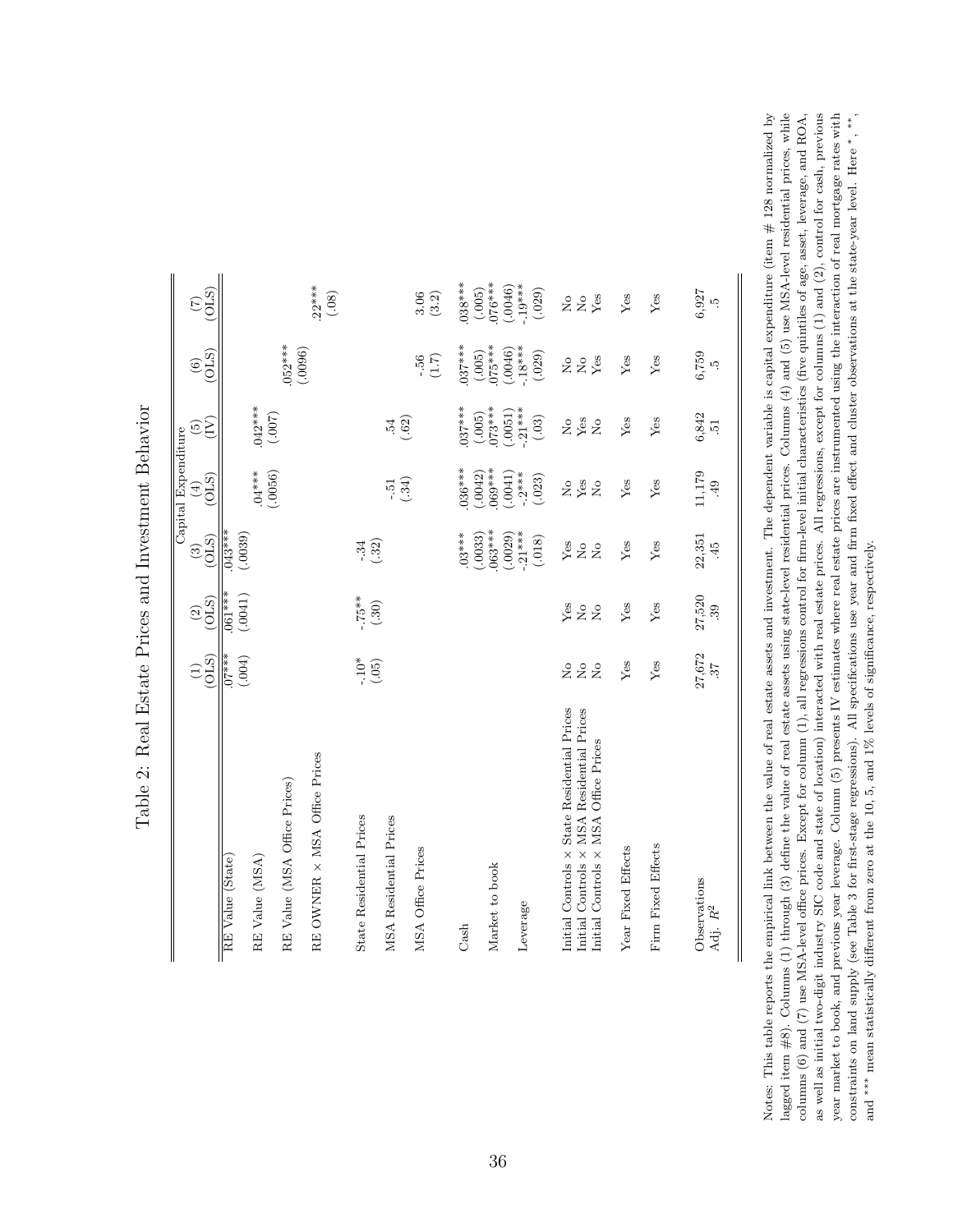|                                         |            | Price Index       |                   |
|-----------------------------------------|------------|-------------------|-------------------|
|                                         | (1)        | $\left( 2\right)$ | $\left( 3\right)$ |
| Constraint on Land Supply×Mortgage Rate | $-.073***$ | $-.033***$        | $-.049***$        |
|                                         | (.019)     | (.0071)           | (.0067)           |
|                                         |            |                   |                   |
| Year Dummies                            | Yes        | Yes               | Yes               |
|                                         |            |                   |                   |
| MSA Fixed Effect                        | Yes        | Yes               | Yes               |
|                                         |            |                   |                   |
| Observations                            | 560        | 784               | 784               |
| Adj $R^2$                               | .93        | .93               | .93               |
|                                         |            |                   |                   |
| statistic<br>F                          | 14         | 21                | 53                |

Table 3: First-Stage Regression: Impacts of Geography, Land Regulation, and Rent Control on Housing Prices

Notes: This table investigates how geography, rent control, and land regulation affect real estate prices. The dependent variable is the real estate price index, defined at the MSA level. Column 1 uses the presence of a lake or the sea (variable geography) interacted with real (i.e., inflation adjusted) mortgage rates. Column 2 uses rent control while column 3 uses building regulation at the MSA level. All three variables are increasing in land scarcity. All regressions control for year as well as MSA fixed effects and robust standard errors are reported. Here \*, \*\*, and \*\*\* mean statistically different from zero at the 10, 5, and 1% levels of significance, respectively.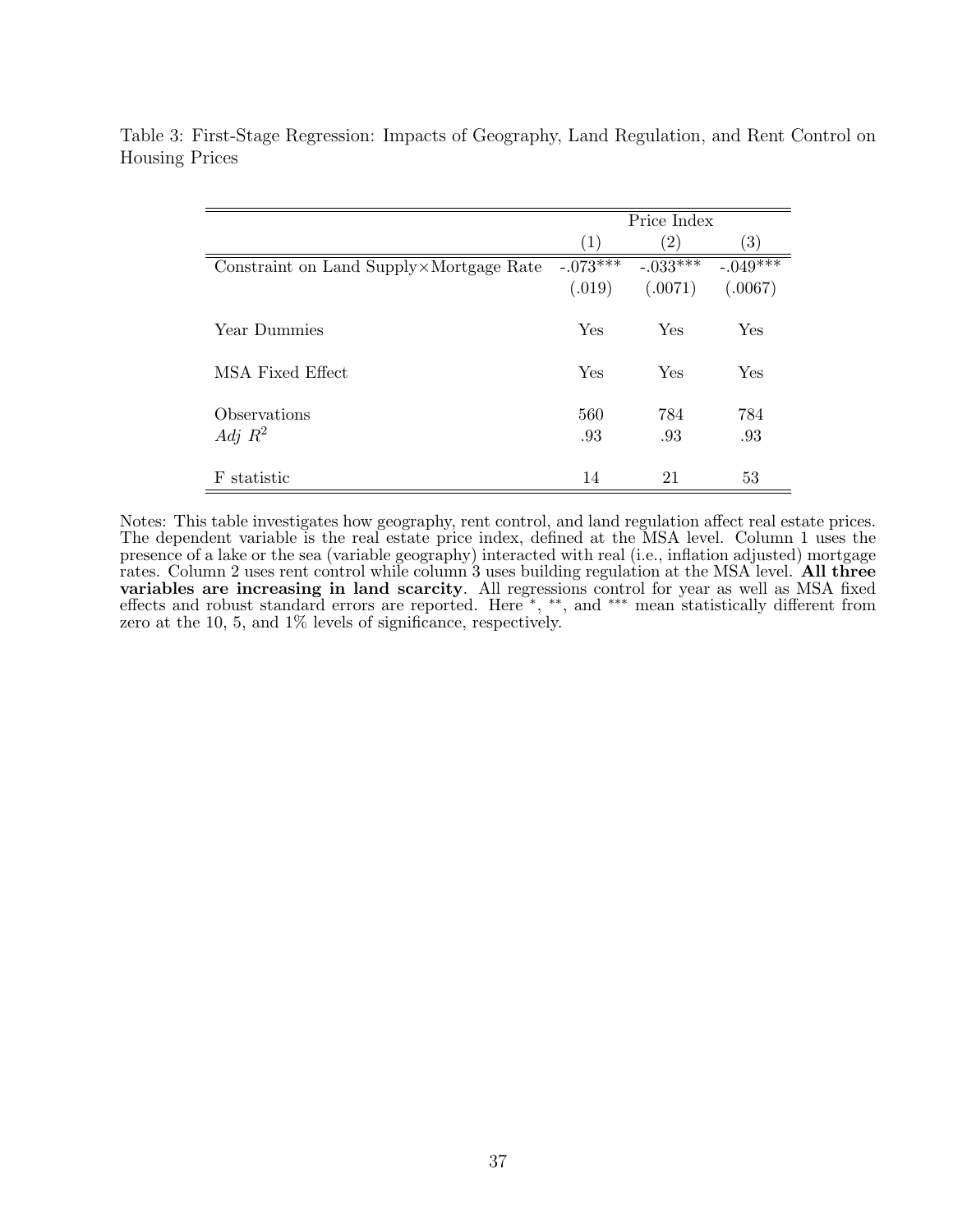|                                             |                      |                                |             | Capital Expenditure               |                       |                                      |
|---------------------------------------------|----------------------|--------------------------------|-------------|-----------------------------------|-----------------------|--------------------------------------|
|                                             | Constrained          | Unconstrained<br>Payout Policy | Constrained | Unconstrained<br>Firm Size        | Constrained           | Unconstrained<br><b>Bond Ratings</b> |
| RE Value (State)                            | $058***$             | $.036***$                      | $.062***$   | $.029***$                         | $3****$               | $.027***$                            |
|                                             | (.0072)              | (.0067)                        | (.0092)     | (.0073)                           | (.0057)               | (.0059)                              |
| State Residential Prices                    | $-1.1**$             |                                | (3.5)       | $-1.4$<br>(1.2)                   |                       |                                      |
|                                             | (47)                 | $\frac{6}{42}$                 |             |                                   | $.82***$<br>(.32)     | $1.2 \over 1.7)$                     |
| $\mathrm{Cash}$                             | $.025***$            | 049***                         | $.017***$   | $***840$ .                        | $029***$              | $067***$                             |
|                                             | (.0039)              | (.0072)                        | (.0044)     | (.009)                            | (.0041)               | (.016)                               |
| Market to book                              | 061***               | $053***$                       | 051***      | 049***                            | $0.069***$            | 045****                              |
|                                             | (.0038)              | (.0051)                        | (.0041)     | $(.0053)$<br>-.16***              | (0.004)               | $(.0064)$<br>$-.21***$               |
| Leverage                                    | $.21***$             | $-17***$                       | $.18***$    |                                   | $.25***$              |                                      |
|                                             | (.023)               | (.05)                          | (.024)      | (.028)                            | (.022)                | (60)                                 |
|                                             |                      |                                |             |                                   |                       |                                      |
| Initial Controls × State Residential Prices | ${\rm Yes}$          | ${\rm Yes}$                    | Yes         | ${\rm Yes}$                       | Yes                   | Yes                                  |
| Year Fixed Effects                          | Yes                  | Yes                            | Yes         | Yes                               | Yes                   | Yes                                  |
|                                             |                      |                                |             |                                   |                       |                                      |
| Firm Fixed Effects                          | Yes                  | Yes                            | Yes         | Yes                               | Yes                   | Yes                                  |
| Test "Const.=Unconst."                      |                      | $008***$                       |             | $.001***$                         |                       | $**10.$                              |
| Observations<br>Adj. R <sup>2</sup>         | 10,303<br>$\ddot{4}$ | 7,954<br>.62                   | 6,634<br>35 | 6,423<br>$\overline{\phantom{0}}$ | 13,503<br>$\ddot{4}8$ | 4,010<br>59.                         |

|                          | <b>Continued in the continued of the continued of the continued of the continued of the continued of the continued of the continued of the continued of the continued of the continued of the continued of the continued of the </b> |
|--------------------------|--------------------------------------------------------------------------------------------------------------------------------------------------------------------------------------------------------------------------------------|
| $\overline{\phantom{a}}$ | I                                                                                                                                                                                                                                    |
|                          |                                                                                                                                                                                                                                      |
|                          |                                                                                                                                                                                                                                      |
|                          | C CHANG 5 10 C<br>$\vdots$                                                                                                                                                                                                           |
|                          |                                                                                                                                                                                                                                      |
| i<br>İ                   |                                                                                                                                                                                                                                      |
|                          | I                                                                                                                                                                                                                                    |
|                          | <b>Contractor</b>                                                                                                                                                                                                                    |
| $\frac{1}{1}$            |                                                                                                                                                                                                                                      |
|                          |                                                                                                                                                                                                                                      |
|                          | $\frac{1}{2}$                                                                                                                                                                                                                        |
|                          | ----------<br>j<br>İ<br>J                                                                                                                                                                                                            |
|                          |                                                                                                                                                                                                                                      |
|                          |                                                                                                                                                                                                                                      |
|                          |                                                                                                                                                                                                                                      |
|                          | <br> <br> <br> <br>                                                                                                                                                                                                                  |
|                          |                                                                                                                                                                                                                                      |
| ĺ                        | ١                                                                                                                                                                                                                                    |
|                          | i<br>I                                                                                                                                                                                                                               |
|                          |                                                                                                                                                                                                                                      |
| I                        | Ì<br>)<br> <br>                                                                                                                                                                                                                      |
|                          | י<br>ו                                                                                                                                                                                                                               |
|                          |                                                                                                                                                                                                                                      |
| $\sqrt{2}$               | $\frac{1}{2}$<br>ł                                                                                                                                                                                                                   |
|                          |                                                                                                                                                                                                                                      |
|                          |                                                                                                                                                                                                                                      |
| <br> <br>                | $\frac{1}{2}$                                                                                                                                                                                                                        |
| ĺ                        | ;<br>}                                                                                                                                                                                                                               |
|                          |                                                                                                                                                                                                                                      |
|                          |                                                                                                                                                                                                                                      |
| ;<br>;                   | $\frac{1}{2}$                                                                                                                                                                                                                        |

 ${}^{\circ}$  $\equiv$ payout (columns (1) and (2)), size (columns (3) and  $(4)$ ), and bond ratings (columns (5) and (6)). The test "Constrained=Unconstrained" is a t test of the equality of the RE Value coefficients between the constrained and unconstrained firms. All specifications use year and firm fixed effect and cluster observations at the state-year level. Here \*, \*\*, regressions control for firm-level initial characteristics (five quintiles of age, asset, leverage, and ROA as well as initial two-digit industry code, and state of location) interacted with real estate prices, as well as for cash, previous year market to book, and previous year leverage. Constraint category assignments use ex ante criteria based on firm dividend Notes: This table differentiates the results of Table 2 according to the ex ante measure of credit constraints. The dependent variable is capital expenditure (item # 128 normalized by lagged item #8). The RE value (state) is the market value of real estate assets computed using state-level residential prices normalized by lagged PPE. All regressions control for firm-level initial characteristics (five quintiles of age, asset, leverage, and ROA as well as initial two-digit industry code, and state of location) interacted with real estate prices, as well as for cash, previous year market to book, and previous year leverage. Constraint category assignments use ex ante criteria based on firm dividend payout (columns (1) and (2)), size (columns (3) and (4)), and bond ratings (columns (5) and (6)). The test "Constrained=Unconstrained" is a t test of the equality of the RE Value coefficients between the constrained and unconstrained firms. All specifications use year and firm fixed effect and cluster observations at the state-year level. Here and \*\*\* mean statistically different from zero at the 10, 5, and 1% levels of significance, respectively. and ∗∗∗ mean statistically different from zero at the 10, 5, and 1% levels of significance, respectively. nor  $\overline{z}$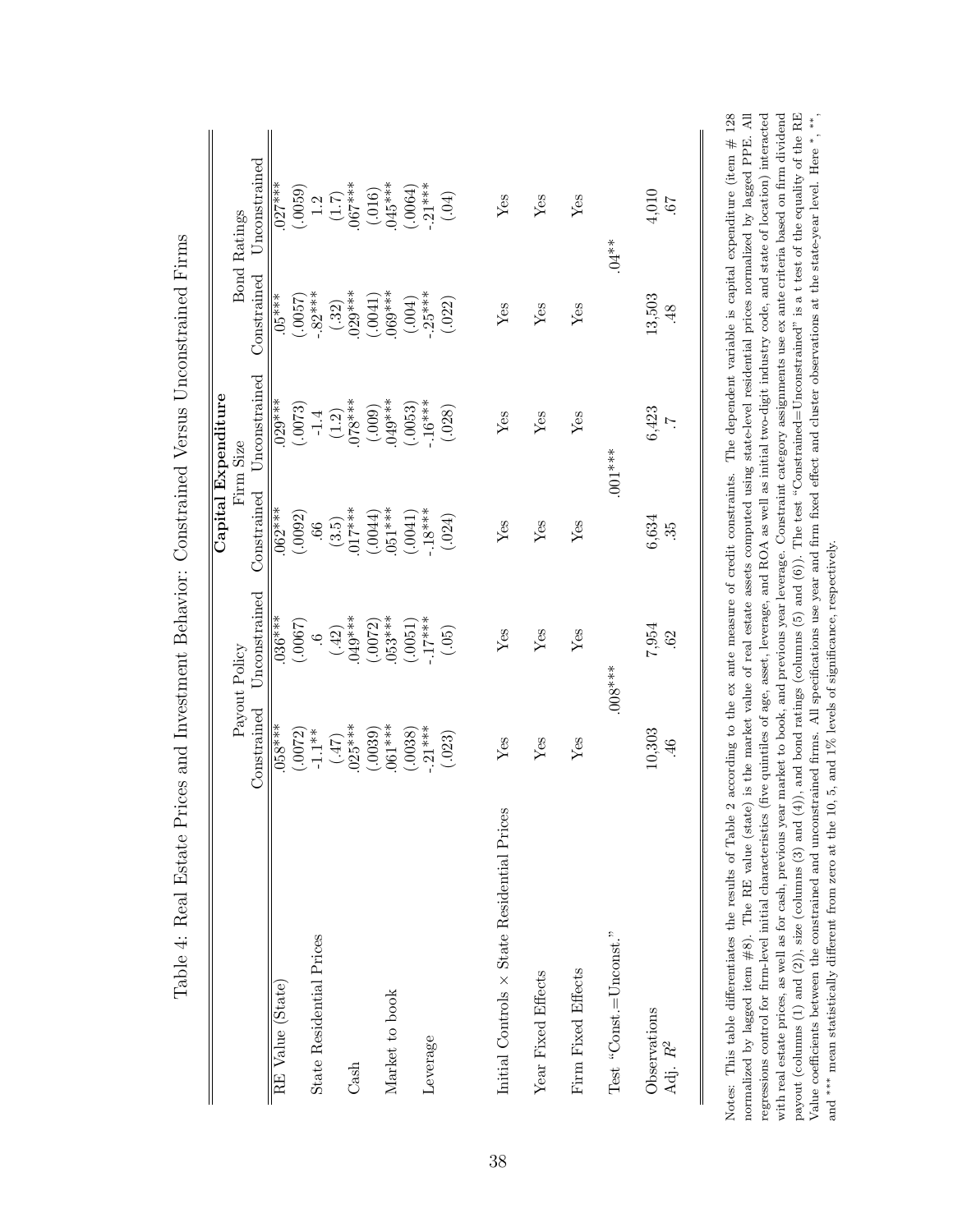|                                 |           | Capital Expenditure |                     |
|---------------------------------|-----------|---------------------|---------------------|
|                                 | Non       |                     | Purchaser Purchaser |
|                                 | Purchaser |                     |                     |
| <b>State Residential Prices</b> | .06       | $-13$               | $-.03$              |
|                                 | (.24)     | (.30)               | (.06)               |
| Post×State Residential Prices   |           |                     | $.47***$            |
|                                 |           |                     | (.12)               |
| Post                            |           |                     | $-.25$              |
|                                 |           |                     | (.19)               |
| Cash                            | $.0077**$ | $.025***$           | $.033***$           |
|                                 | (.0036)   | (.0059)             | (.005)              |
| Market to book                  | $.043***$ | $.027***$           | $.03***$            |
|                                 | (.0046)   | (.0067)             | (.0051)             |
| Leverage                        | $-3***$   | $-2***$             | $-.18***$           |
|                                 | (.025)    | (.053)              | (.037)              |
|                                 |           |                     |                     |
| Year Fixed Effects              | Yes       | Yes                 | Yes                 |
|                                 |           |                     |                     |
| Firm Fixed Effects              | Yes       | Yes                 | Yes                 |
| Test "Purchaser=Nonpurchaser"   |           | .791                |                     |
|                                 |           |                     |                     |
| Observations                    | 9992      | 3125                | 5272                |
| Adj $R^2$                       | .46       | .43                 | .43                 |
|                                 |           |                     |                     |

Table 5: Real Estate Prices and Investment: The Case of Purchasers

Notes: This table looks at the investment behavior of real estate purchasers compared to non-land-holding corporations. Capital expenditure is the dependent variable in all columns. Column (1) looks at the sensitivity of investment to state residential prices for firms that never own real estate assets in our sample. Column (2) looks at the same sensitivity for firms that will acquire real estate but before they acquire it. Column (3) estimates the same sensitivity for firms acquiring real estate but both before and after the acquisition: Post is a dummy variable defined for purchasers that equals 1 after the firm has purchased the RE asset. All specifications control for cash, previous year market to book, previous year leverage, use year, and firm fixed effect and cluster observations at the state-year level. Here <sup>∗</sup>, ∗∗, and ∗∗∗ mean statistically different from zero at the 10, 5, and 1% levels of significance, respectively.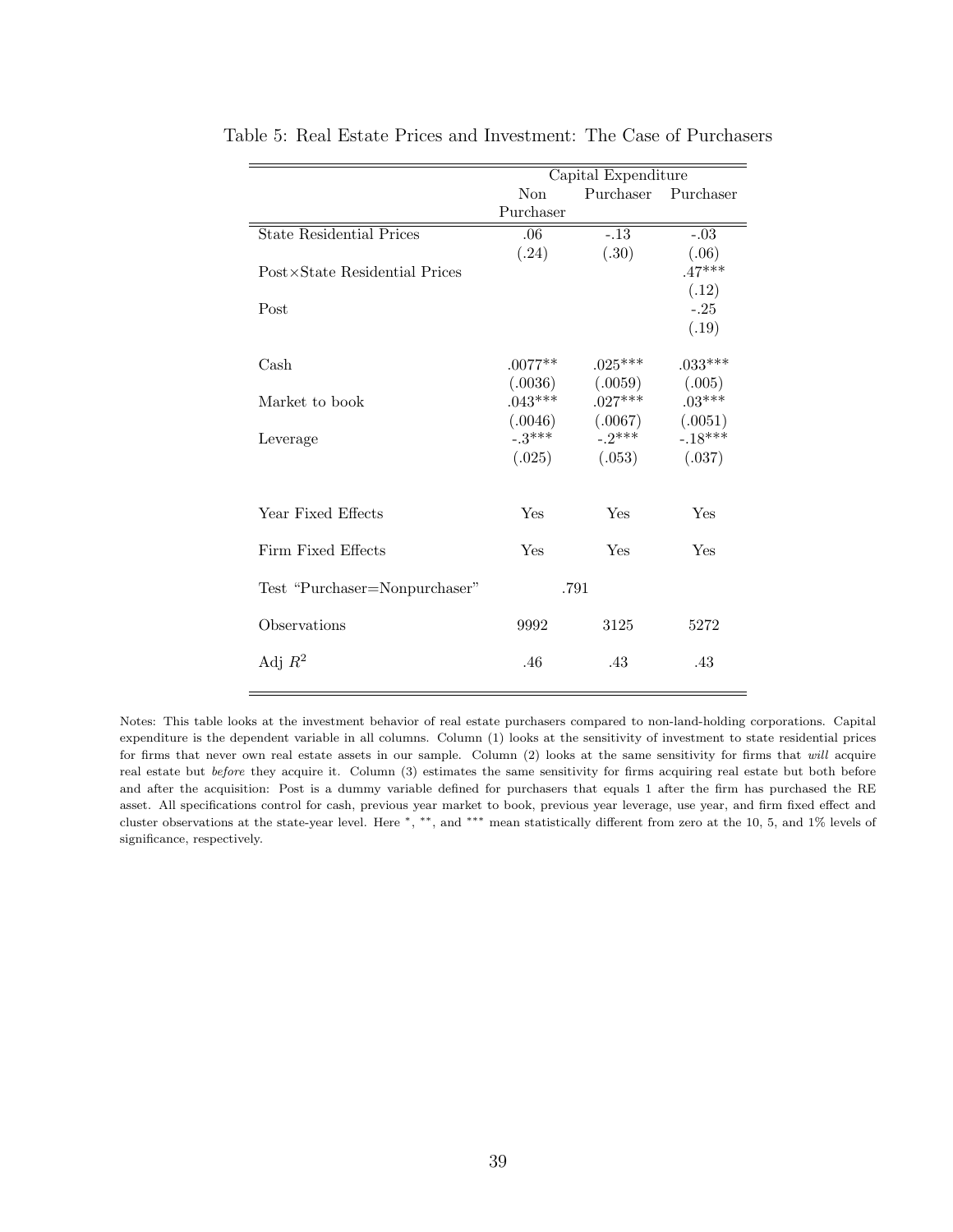|                                             |                                                                       | Debt Issues Debt Repayment Net Debt Issues |                                                                   | <b>Current Debt</b><br>Changes in                        |
|---------------------------------------------|-----------------------------------------------------------------------|--------------------------------------------|-------------------------------------------------------------------|----------------------------------------------------------|
|                                             | $\widehat{\Xi}$                                                       | $\widetilde{c}$                            | $\binom{3}{2}$                                                    | $\left( \pm \right)$                                     |
| RE Value (State)                            | $\frac{19^{***}}{19^{***}}$                                           | $\frac{13***}{13***}$                      | $.073***$                                                         | $013*$                                                   |
|                                             |                                                                       | $(.021)$<br>$-2.6***$                      | $\left( \begin{smallmatrix} .02 \\ .63 \end{smallmatrix} \right)$ |                                                          |
| State Residential Prices                    |                                                                       |                                            |                                                                   |                                                          |
|                                             | $\begin{array}{c} (.032) \\ \text{-}2.1^* \\ \text{-}1.3 \end{array}$ | (.94)                                      | (.83)                                                             | $\begin{array}{c} (.0072) \\ .52** \\ (.21) \end{array}$ |
|                                             |                                                                       |                                            |                                                                   |                                                          |
| Initial Controls × State Residential Prices | Yes                                                                   | $Y$ es                                     | Yes                                                               | Yes                                                      |
| Year Fixed Effects                          | Yes                                                                   | Yes                                        | $Y$ es                                                            | Yes                                                      |
| Firm Fixed Effects                          | $Y$ es                                                                | Yes                                        | Yes                                                               | $Y$ es                                                   |
| Observations<br>Adj. R <sup>2</sup>         | 26,632<br>36                                                          | 27,148<br>42                               | 26,056<br>Ċ                                                       | 27855<br>16                                              |
|                                             |                                                                       |                                            |                                                                   |                                                          |

Table 6: Real Estate Prices and Debt Issues Table 6: Real Estate Prices and Debt Issues

debt issues (column (3)), and changes in current debt (column (4)). The RE value (state) is the market value of real estate assets computed using state-level residential prices normalized by lagged PPE. All regressions control for firm-level initial characteristics (five quintiles of age, asset, leverage, and ROA as well as initial two-digit industry code and state of location) interacted with r Notes: This table reports the relation between collateral value and capital structure. The dependent variables are debt issues (column (1)), debt repayment (column (2)), net Notes: This table reports the relation between collateral value and capital structure. The dependent variables are debt issues (column (1)), debt repayment (column (2)), net debt issues (column (3)), and changes in current debt (column (4)). The RE value (state) is the market value of real estate assets computed using state-level residential prices normalized by lagged PPE. All regressions control for firm-level initial characteristics (five quintiles of age, asset, leverage, and ROA as well as initial two-digit industry code and state of location) interacted with real estate prices. All specifications use year and firm fixed effect and cluster observations at the state-year level. Here \*, \*\* and \*\*\* mean statistically different from zero at the 10, 5, and 1% levels of significance, respectively. mean statistically different from zero at the 10, 5, and 1% levels of significance, respectively.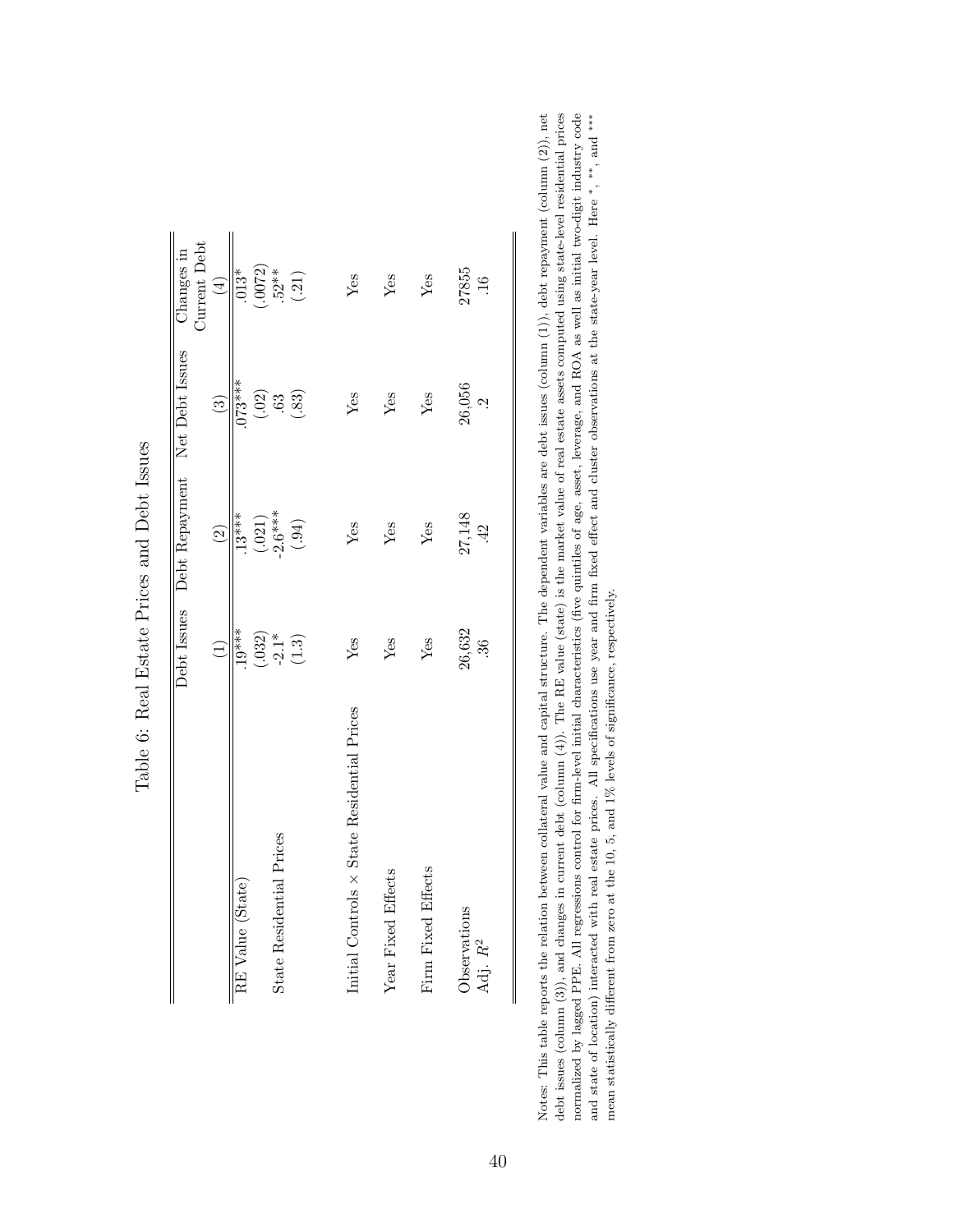|                                |                           |                          | Mean Median     | Std. Dev.      | $25^{th}$ Percentile | 75 <sup>th</sup> Percentile Observations |                |
|--------------------------------|---------------------------|--------------------------|-----------------|----------------|----------------------|------------------------------------------|----------------|
| Firm-Level Data                |                           |                          |                 |                |                      |                                          |                |
|                                | Investment                | Z                        | $\ddot{0}$      | Ξ              |                      | $\overline{6}$                           | 51,969         |
|                                | Cash                      | $\overline{c}$           | $\ddot{\circ}$  | 234            | $\Xi$                | S                                        | 51,969         |
|                                | Leverage                  | 36                       | $\overline{30}$ |                | 09                   | 56                                       | 51,962         |
|                                | Debt Issues               | $\overline{0}$           | $\frac{8}{14}$  | $\frac{2}{17}$ |                      | 23                                       | 51,969         |
|                                | RE Value                  | $\overline{4}$           |                 |                | $-13$                | .60                                      | 51,969         |
|                                | Group                     | $\overline{40}$          | $\circ$         | 49             | $\circ$              |                                          | 51,969         |
| Initial Firm-Level Data (1993) |                           |                          |                 |                |                      |                                          |                |
|                                | RE OWNER                  | $^{62}$                  |                 | 48             | $\circ$              | $\overline{ }$                           |                |
|                                | <b>ROA</b>                | $\overline{.20}$         | $\overline{16}$ | 40             | 05                   | 32                                       | 8,408<br>8,290 |
|                                | Leverage                  | $\overline{\mathcal{E}}$ | 32              | $47\,$         | $\overline{10}$      | .58                                      |                |
|                                | Log(A <sub>sset</sub> )   | 9.6                      | 9.6             | $\frac{5}{10}$ | 8.7                  | 10.4                                     | 8,298<br>8,290 |
| Region-Level Data              |                           |                          |                 |                |                      |                                          |                |
|                                | Region Prices Growth Rate | $\overline{6}$           | 0 <sub>4</sub>  | $-50$          | <b>LOO</b> :         | .08                                      | 441            |
|                                | Region Prices Index       | <b>107</b>               | 0.16            | $\ddot{3}$     | 92                   | 1.23                                     | 463            |

| $\sim$ 100 $\sim$ 100<br>I<br>֖֖֖֧ׅׅׅ֧ׅ֧ׅ֖֧ׅ֖֧ׅ֖֧ׅ֧ׅ֧ׅ֖֧֧ׅ֧ׅ֧֪ׅ֧֚֚֚֚֚֚֚֚֚֚֚֚֚֚֚֚֚֚֚֚֚֚֚֚֚֚֚֚֡֝֝֝֝֬֝֬֝֬֝֬֝֬֓֞֝֬֝֬֝֬֝֬<br>Č |
|---------------------------------------------------------------------------------------------------------------------------|
| ׇ֚֘<br>I<br>ł<br>Ç<br>֚֚֡֡<br>I<br>ļ                                                                                      |
| $\frac{1}{2}$<br>$\vdots$                                                                                                 |
| $\frac{1}{2}$<br>ׇ֚֘֡<br>$\frac{1}{2}$                                                                                    |
| j                                                                                                                         |
| <b>CON CONTRACT</b><br>֘֝֕<br>ׇ֒<br>Č                                                                                     |
| I                                                                                                                         |
| j<br>I                                                                                                                    |

in PPE normalized by the lagged book value of PPE. Cash is defined as income before extraordinary items plus depreciation and amortization normalized by lagged PPE.<br>Leverage is defined as the sum of short-term and long-ter Notes: This table provides summary statistics at the firm level (panels 1 and 2) and the region level (panel 3) for the French data set. Investment is defined as yearly variation ROA is defined as operating income before depreciation minus depreciation and amortization normalized by total assets. The RE OWNER is a dummy variable equal to 1 if Notes: This table provides summary statistics at the firm level (panels 1 and 2) and the region level (panel 3) for the French data set. Investment is defined as yearly variation in PPE normalized by the lagged book value of PPE. Cash is defined as income before extraordinary items plus depreciation and amortization normalized by lagged PPE. Leverage is defined as the sum of short-term and long-term debt normalized by the book value of assets. Debt issues are defined as yearly variation in total debt normalized by lagged PPE. The RE Value is the ratio of the market value of real estate assets normalized by lagged PPE (see Section 3 for details on the construction of this variable). The the firm reports any real estate holding in 1993. The region prices growth rate is the growth rate of the regional residential real estate price index; the region price index is the regional residential real estate price index, normalized to 1 in 1990.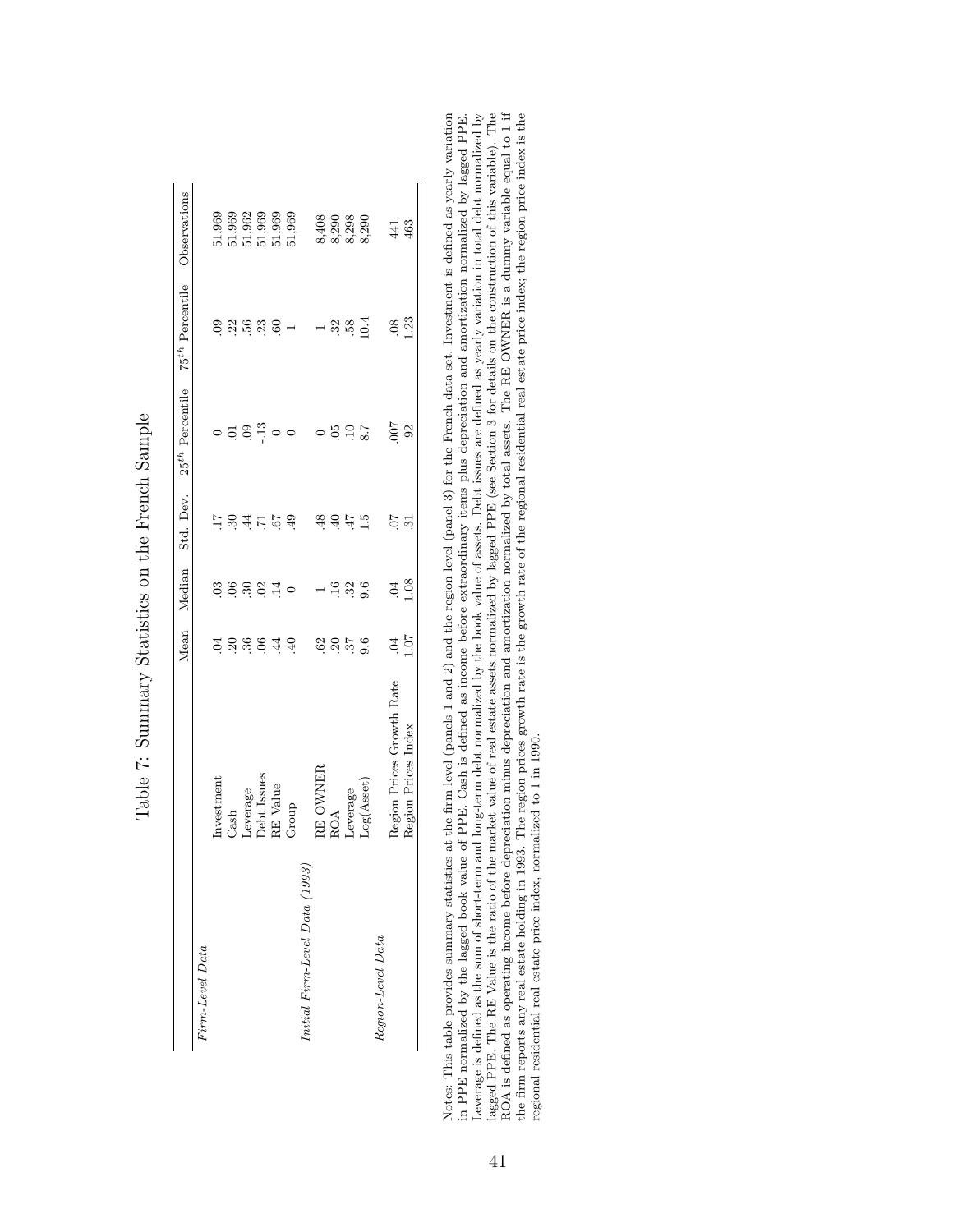|                                              |               | Capital            |                                 | Debt                      |                                   | Capital                                                                  |
|----------------------------------------------|---------------|--------------------|---------------------------------|---------------------------|-----------------------------------|--------------------------------------------------------------------------|
|                                              |               | Expenditure        |                                 | Issues                    | Group                             | <b>Stand Alone</b><br>Expenditure                                        |
|                                              |               |                    |                                 |                           |                                   |                                                                          |
| RE Value                                     | $12***$       | $12***$            | $11***$                         | $***$                     | $1***$                            | $15***$                                                                  |
|                                              | (.011)        | $\frac{(011)}{13}$ | $(\mbox{\bf .011})$             | (.03)                     | (.013)                            |                                                                          |
| Region Residential Prices                    | $-0.021$      |                    | $-0.9$                          | ကု                        |                                   |                                                                          |
| Cash                                         | (.032)        | (.34)              | $(.29)$<br>.11***               | (3.3)                     | $-48$<br>(.41)<br>(.43)<br>096*** | $\begin{array}{c} (.012) \\ -.17 \\ (.38) \\ (.11* \\ +11** \end{array}$ |
|                                              |               |                    | (.0056)                         |                           | (.0091)                           | (.0072)                                                                  |
| Leverage                                     |               |                    | $.013***$<br>(.0026)            |                           | $-.0088*$<br>(.0046)              | $.014***$<br>(.0029)                                                     |
|                                              |               |                    |                                 |                           |                                   |                                                                          |
| Initial Controls × Region Residential Prices | $\frac{1}{2}$ | Yes                | $Y$ es                          | Yes                       | $Y$ es                            | $Y$ es                                                                   |
| Year Fixed Effects                           | Yes           | Yes                | Yes                             | Yes                       | Yes                               | $Y$ es                                                                   |
| Firm Fixed Effects                           | Yes           | Yes                | Yes                             | Yes                       | Yes                               | Yes                                                                      |
| Test "Group=Stand Alone"                     |               |                    |                                 |                           |                                   | $.001***$                                                                |
| Observations<br>Adj. R <sup>2</sup>          | 51,969<br>29  | 47,547<br>29       | 47,540<br>$\tilde{\mathcal{C}}$ | 47,547<br>$\overline{19}$ | 19,224<br>34                      | 28,316<br>34                                                             |
|                                              |               |                    |                                 |                           |                                   |                                                                          |

Table 8: Real Estate Prices and Investment Behavior: Evidence from France Table 8: Real Estate Prices and Investment Behavior: Evidence from France

by lagged PPE (columns (1) through (3), (5), and (6) and debt issues, defined as yearly variation in total debt normalized by lagged PPE – column (4)). Column (1) has no additional control. Column (2) adds initial control Notes: This table reports evidence on the relation between collateral value and investment based on French data. The dependent variable is capital expenditure normalized and stand-alone firms. All specifications use year and firm fixed effect and cluster observations at the state-year level. Here  $*,**$ , and  $***$  mean statistically different from zero Notes: This table reports evidence on the relation between collateral value and investment based on French data. The dependent variable is capital expenditure normalized by lagged PPE (columns (1) through (3), (5), and (6) and debt issues, defined as yearly variation in total debt normalized by lagged PPE – column (4)). Column (1) has no additional control. Column (2) adds initial controls (five quintiles of ROA, leverage, assets, and industry and region dummies) interacted with region residential prices. Columns  $(3)$  to  $(6)$  add control for cash and previous year leverage. Columns  $(5)$  and  $(6)$  estimate the investment equation separately for firms belonging to business groups ∗, ∗∗, and ∗∗∗ mean statistically different from zero and stand-alone firms. All specifications use year and firm fixed effect and cluster observations at the state-year level. Here at the 10, 5, and 1% levels of significance. at the 10, 5, and 1% levels of significance.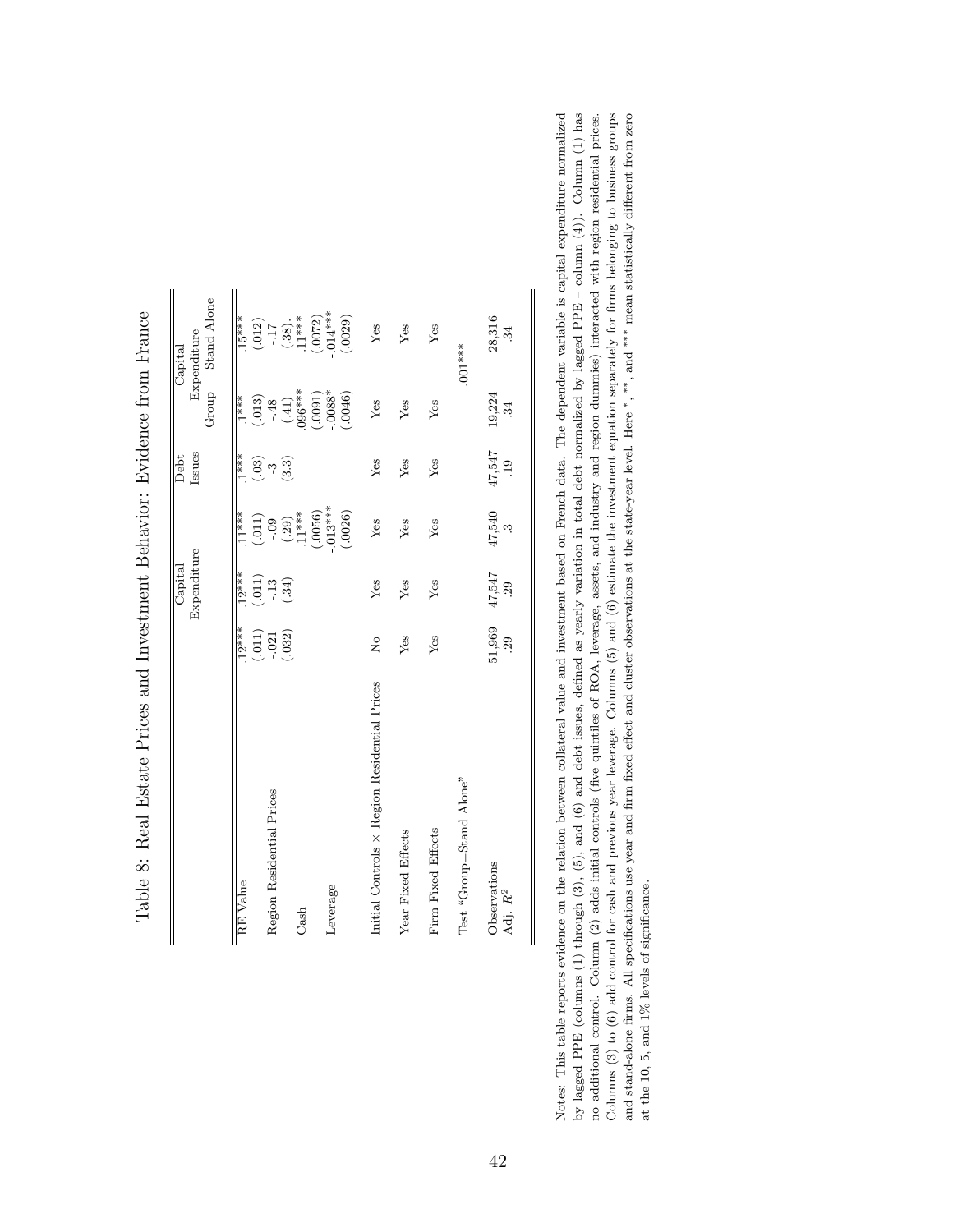# B Additional Tables

|                                      |             |             | Capital Expenditure |             |
|--------------------------------------|-------------|-------------|---------------------|-------------|
|                                      | Compustat   | 10K         | Compustat           | 10K         |
|                                      | Information | Information | Information         | Information |
| RE OWNER $\times$ Region Price Index | .11         | $.13***$    |                     |             |
|                                      | (.069)      | (.067)      |                     |             |
| <b>RE</b> Value                      |             |             | $.061***$           | $.067***$   |
|                                      |             |             | (.013)              | (.015)      |
| Region Price Index                   | $-.16$      | $-.086$     | $-.28*$             | $-.18*$     |
|                                      | (.1)        | (.086)      | (.15)               | (.11)       |
|                                      |             |             |                     |             |
| $\operatorname{Cash}$                | $.037***$   | $.037***$   | $.051***$           | $.052***$   |
|                                      | (.0089)     | (.0089)     | (.0071)             | (.0071)     |
| Market to book                       | $.092***$   | $.092***$   | $.082***$           | $.083***$   |
|                                      | (.0083)     | (.0083)     | (.0075)             | (.0075)     |
| Leverage                             | $-.29***$   | $-.29***$   | $-.28***$           | $-.28***$   |
|                                      | (.04)       | (.04)       | (.04)               | (.04)       |
|                                      |             |             |                     |             |
| Year Fixed Effects                   | Yes         | Yes         | Yes                 | Yes         |
| Firm Fixed Effects                   | Yes         | Yes         | Yes                 | Yes         |
|                                      |             |             |                     |             |
| Observations                         | 2854        | 2854        | 1702                | 1702        |
| Adj. $R^2$                           | .47         | .47         | $.5\,$              | .5          |
|                                      |             |             |                     |             |

Table 9: Robustness: Using the 10K Files as a Source of Information for Real Estate Ownership

Notes: This table estimates the investment equation using Compustat information on real estate ownership (columns (1) and (3)) and the information reported on the 10K (columns (2) and (4)) for a subset of companies for which we hand-collected the data. All regressions control for cash, market to book, and leverage and include year as well as region fixed effects and cluster observations at the state-year level. Here  $*$ ,  $**$ , and  $***$  mean statistically different from zero at the 10, 5, and 1% levels of significance, respectively.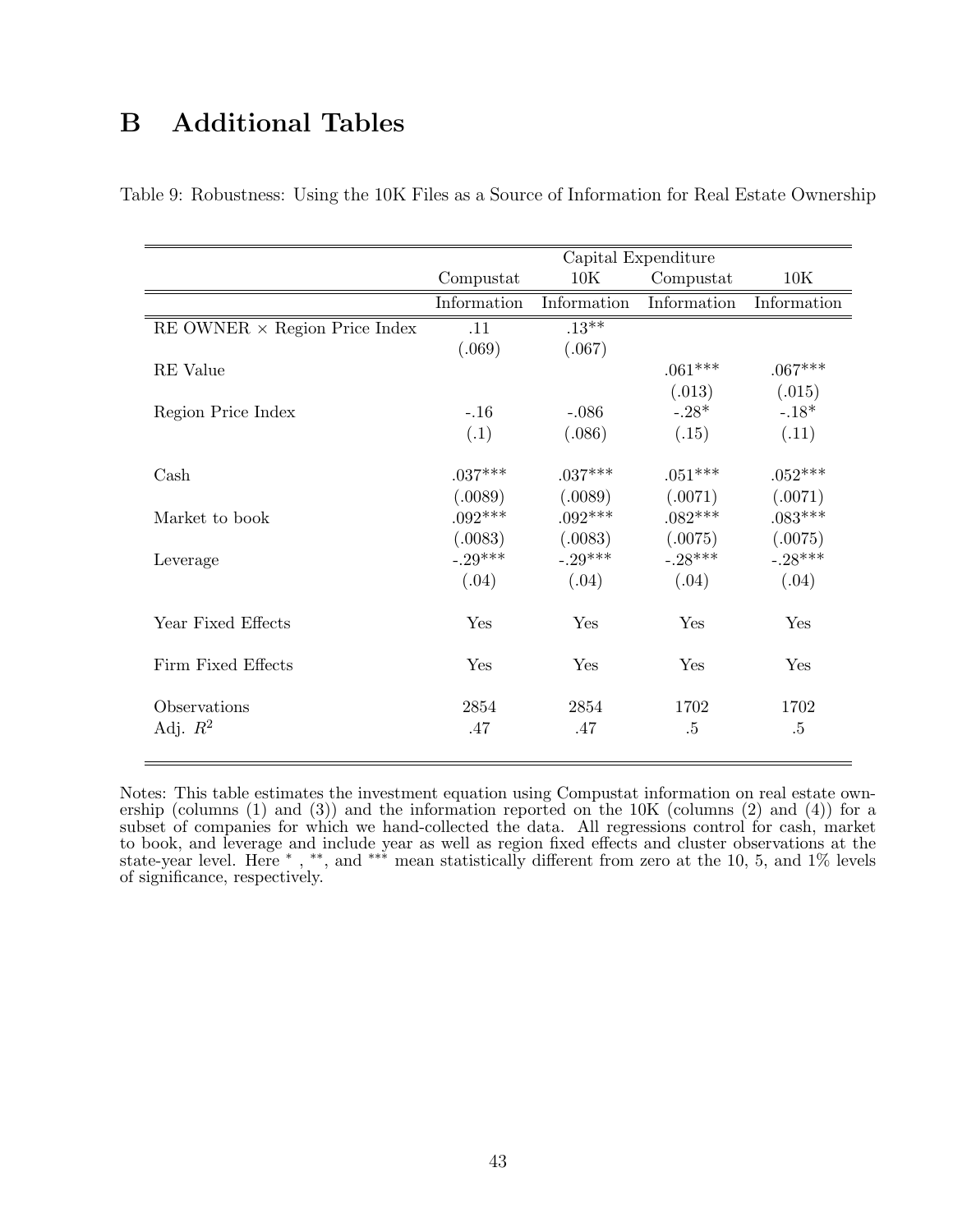| $2^{nd}$ Quintile of Asset      | $.15***$           | .081               |
|---------------------------------|--------------------|--------------------|
|                                 | (.022)             | (.067)             |
| $3^{rd}$ Quintile of Asset      | $.28***$           | $\cdot$ 1          |
|                                 | (.022)             | (.07)              |
| $4^{th}$ Quintile of Asset $\,$ | $.45***$           | $.27***$           |
|                                 | (.024)             | (.074)             |
| $5^{th}$ Quintile of Asset      | $.47***$           | .083               |
|                                 | (.027)             | (.083)             |
| $2^{nd}$ Quintile of Leverage   | $.12***$           | $.19***$           |
|                                 | (.021)             | (.065)             |
| $3^{rd}$ Quintile of Leverage   | $.19***$           | $.2***$            |
|                                 |                    |                    |
|                                 | (.022)<br>$.18***$ | (.067)<br>$.23***$ |
| $4^{th}$ Quintile of Leverage   |                    |                    |
|                                 | (.022)<br>$.23***$ | (.07)<br>$.27***$  |
| $5th$ Quintile of Leverage      |                    |                    |
|                                 | (.022)             | (.069)             |
| $2^{nd}$ Quintile of ROA        | $.12***$           | $.34***$           |
|                                 | (.023)             | (.07)              |
| $3^{rd}$ Quintile of ROA        | $.14***$           | $.26***$           |
|                                 | (.024)             | (.075)             |
| $4^{th}$ Quintile of ROA        | $.15***$           | $.21***$           |
|                                 | (.024)             | (.075)             |
| $5^{th}$ Quintile of ROA        | $.16***$           | $.28***$           |
|                                 | (.023)             | (.072)             |
| $2^{nd}$ Quintile of Age        | .03                | $-.0074$           |
|                                 | (.021)             | (.066)             |
| $3^{rd}$ Quintile of ROA        | $.094***$          | $.12*$             |
|                                 | (.02)              | (.063)             |
| $4^{th}$ Quintile of ROA        | $.21***$           | $.49***$           |
|                                 | (.021)             | (.065)             |
| $5^{th}$ Quintile of ROA        | $.24***$           | $.87***$           |
|                                 |                    |                    |
| Industry Fixed Effect           | Yes                | Yes                |
|                                 |                    |                    |
| <b>State Fixed Effect</b>       | Yes                | Yes                |
|                                 |                    |                    |
| Observations                    | 2,738              | 2,738              |
| Adj $R^2$                       | .58                | .27                |
|                                 |                    |                    |

Table 10: Determinants of Real Estate Ownership

Notes: This table shows the determinant of real estate ownership. The dependent variables are RE OWNER (column (1)), a dummy indicating whether the firm reports any real estate asset on its balance sheet, and RE Value (column (3)), the market value of real estate assets. Control variables include five quintiles of asset, age, leverage, and ROA, as well as industry and state fixed effects. Here <sup>∗</sup> , ∗∗, and ∗∗∗ mean statistically different from zero at the 10, 5, and 1% levels of significance.